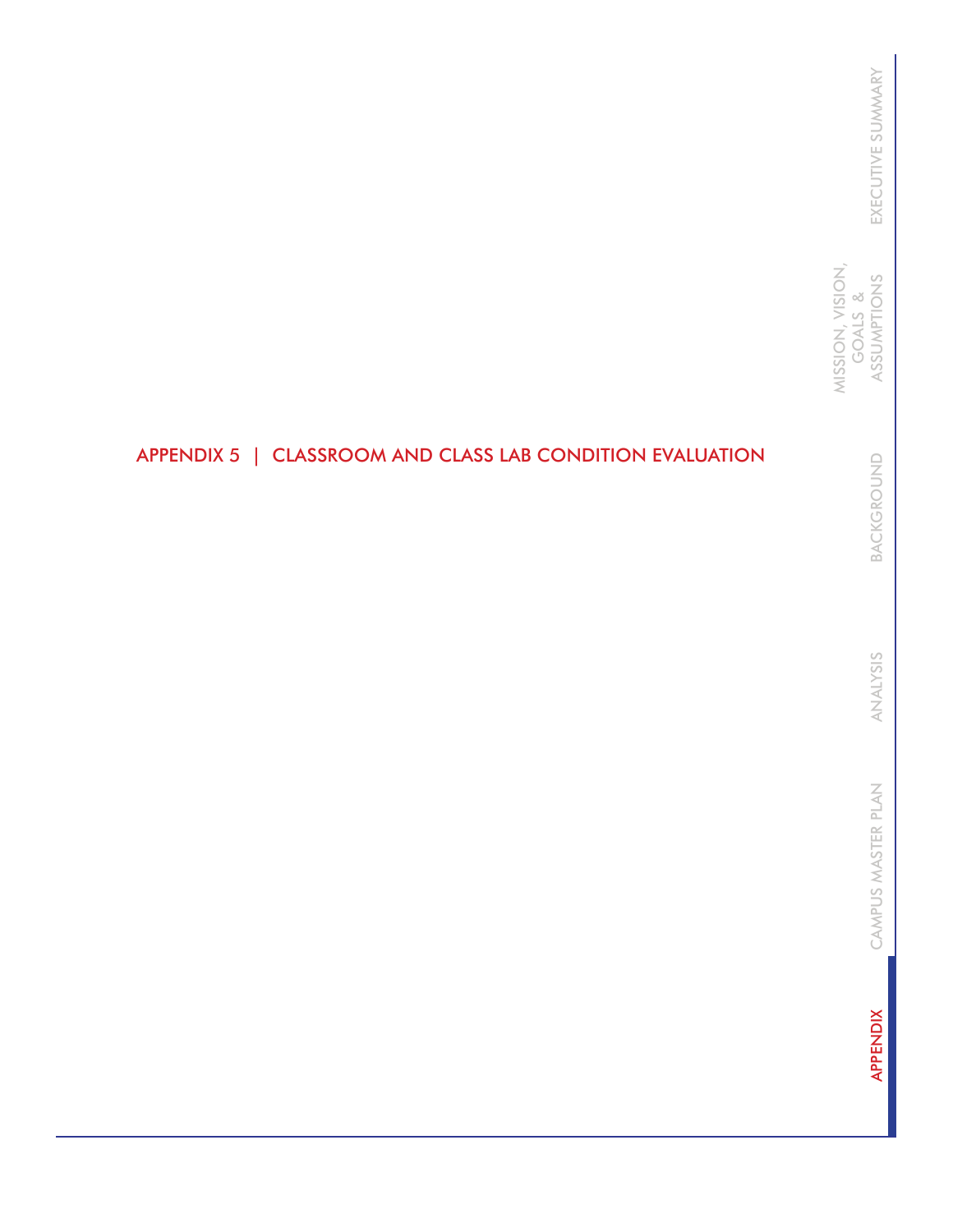

# **Classroom and Class Lab Condition Evaluation**

**February 27, 2008** 

Comprehensive Facilities Planning, Inc. 84 North Stanwood Road Columbus, Ohio 43209 www.cfp-planners.com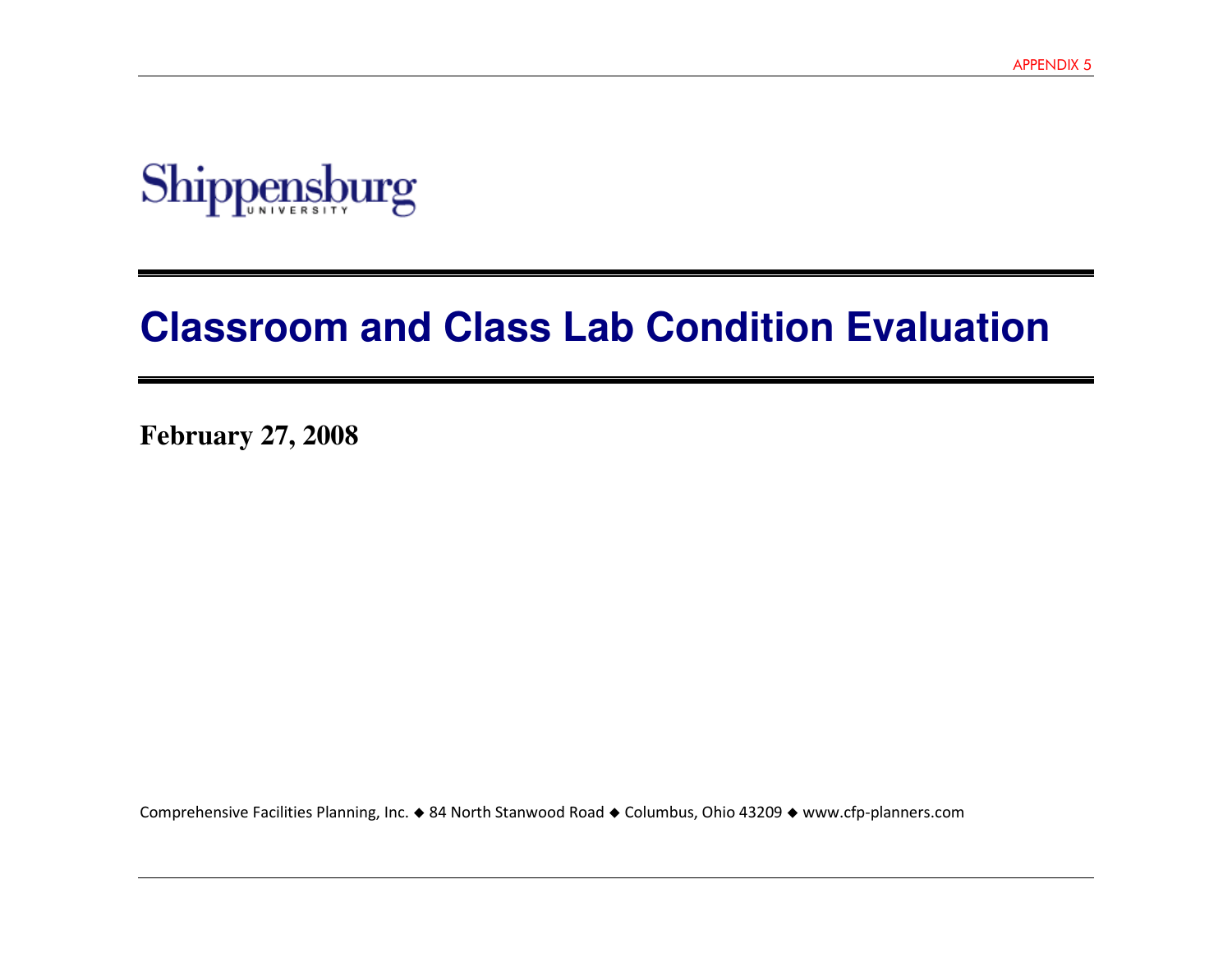$\mathbf{i}$ 

### **Table of Contents**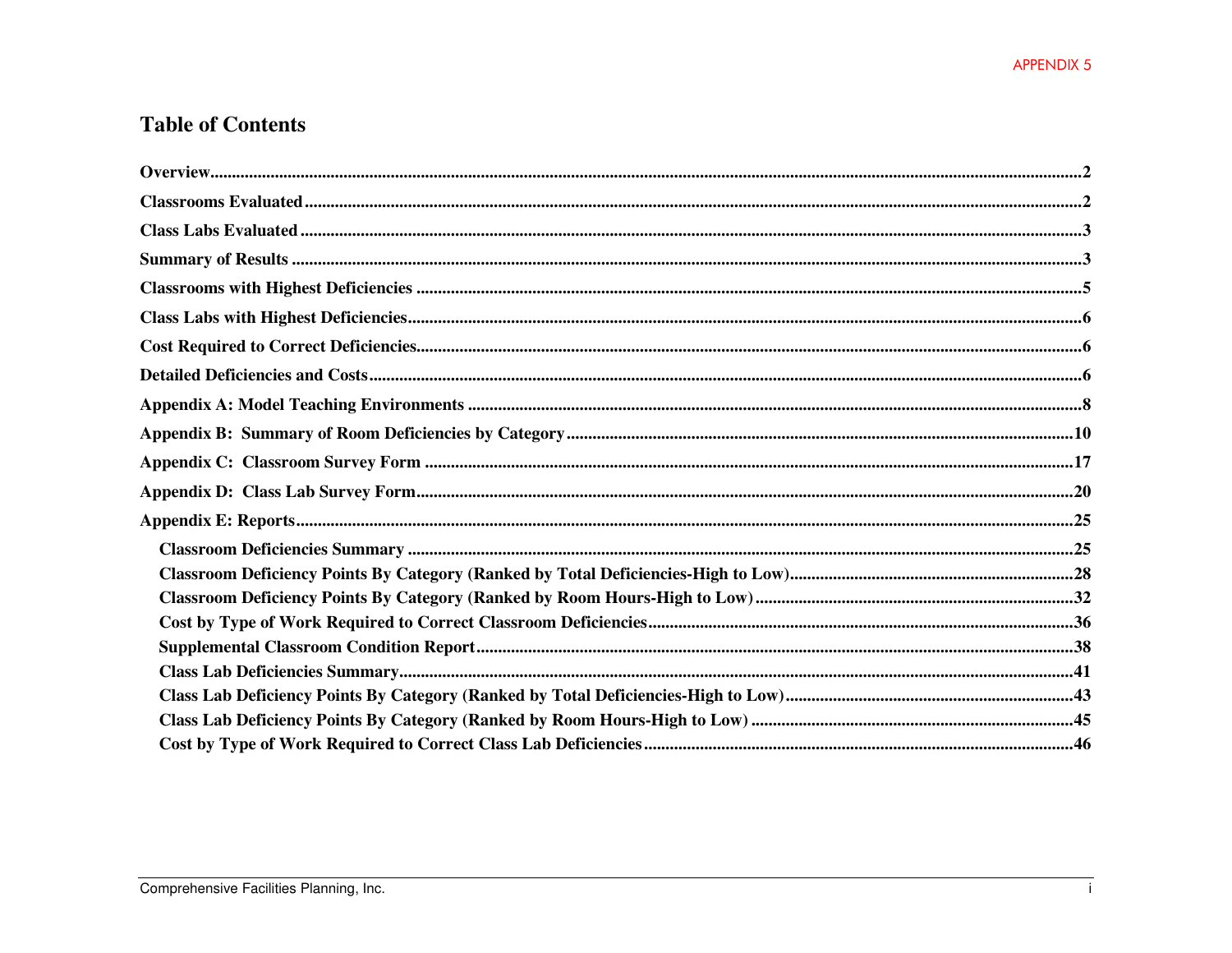#### **Overview**

Existing classrooms, lecture halls and class laboratories may fall short of meeting the requirements of well designed learning environments. The Classroom and Class Lab Condition Evaluation System identifies deficiencies in existing rooms and determines corrective measures that may be implemented to achieve the desired design requirements known as the Model Teaching Environments. Descriptions of the attributes recorded and the physical quality characteristics measured are found in the description of the Model Teaching Environments presented in the Appendix.

Each classroom and class laboratory on campus was evaluated based on whether it met these generally accepted classroom and class lab design criteria. For each criterion not met, deficiency points were weighted and assigned. All deficiencies for the room are then totaled and compared to the maximum deficiency points possible for that type of room. A report is generated for each room that lists each deficiency, the deficiency points, and the percent of deficiencies.

Many deficiencies can be corrected. Improvements such as adding ADA hardware to a door, installing electrical outlets and switches, and general room condition enhancements such as painting are examples. Estimated costs were calculated for the recommended work and a report specifying the corrective actions was generated for each room. The recommended corrective work and estimated costs are not intended to provide a detailed listing, but presents an overview of work required and a budgetary level of expenditures to improve the room to an acceptable level of quality.

The analysis process permits the user to select which deficiencies to evaluate, adjust the assignment and weighting of deficiency points, and modify unit costs for deficiencies that can be corrected. The resulting database can then be used to track the institution's progress towards correcting the identified deficiencies.

Deficiencies and corrective actions are grouped into five categories for reporting:

ADA Requirements: These deficiencies are identified using criteria specified in the current regulations governing handicapped accessibility under the Americans with Disabilities Act.

Building and Structural: These deficiencies identify physical elements related to the facility that to correct will require a substantial investment usually greater than expended in a typical room improvement project. If considered for correction by the institution, these items would be implemented under a larger building renovation project and are identified as major capital expenditures for future renovations.

Maintenance: These deficiencies identify improvements to aesthetic elements of a room that typically are implemented through an institution's maintenance function, including such items as wall surfaces, flooring and ceilings.

Room Issues: These deficiencies identify physical elements within a room that by corrective action will improve the learning environment for students and the presentation of materials by instructors to expected levels of quality.

Technology: These deficiencies identify current technology enhancements (i.e., equipment) that will improve the transfer of instructional materials and information to students.

#### Classrooms Evaluated

The current space inventory indicates the Shippensburg main campus has 107 rooms classified as classrooms. An evaluation team from Comprehensive Facilities Planning walked through and evaluated 80 of these rooms. Note: rooms located in Dauphin Humanities Center (24 rooms) and Henderson Gymnasium (2 rooms) were not included in this assessment, as they are currently under renovation. It is assumed the classrooms in these buildings are being updated to a minimal acceptable level of quality. Of the rooms assessed 78 were surveyed as general-purpose classrooms, while two rooms were determined not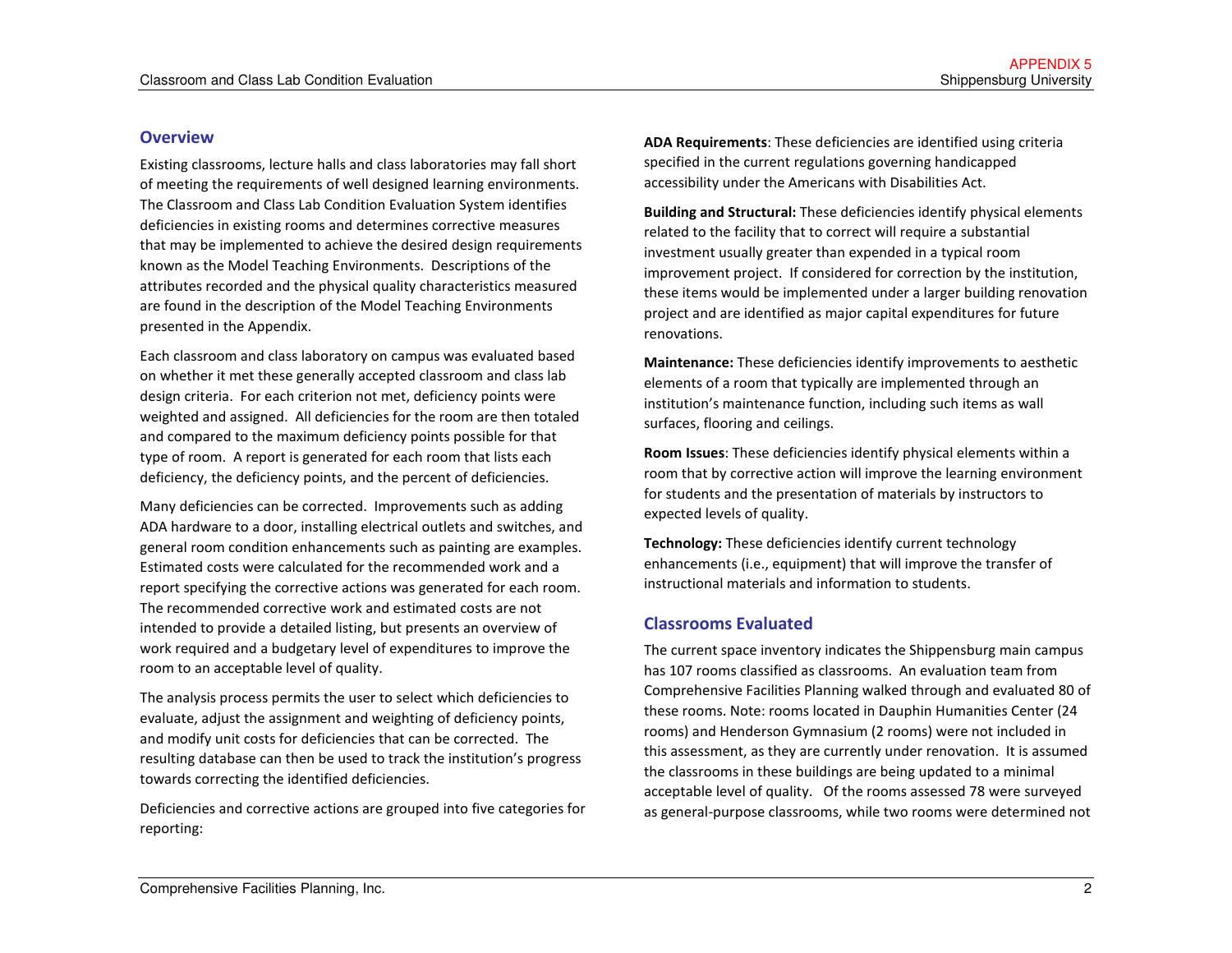to be classrooms. Shearer Hall 202 is a lab and Shippen Hall 110G is a distance learning room. Data collected for each room is displayed on the sample Survey Form in the Appendix. These data are have been entered into a relational database and are manipulated by the SIMS 2000® software applying the Model Classroom criteria to develop the deficiencies for each room.

#### Class Labs Evaluated

The current space inventory indicates the Shippensburg main campus has 45 rooms classified as class labs, 24 rooms classified as class labs with computers, 4 rooms classified as teleconference labs, 10 rooms classified as open labs, and 7 rooms classified as open labs with computers. An evaluation team from Comprehensive Facilities Planning walked through and evaluated 36 of these rooms. Note: rooms located in Henderson Gymnasium (1 room) and Performing Arts Center (4 practice rooms) and Wright Hall (2 rooms) were not included in the assessment as they were either under renovation, did not meet the survey criteria, or listed as swing space.

Data collected for each room is displayed on the sample Class Lab Survey Form in the Appendix. The data was entered into a relational database and are manipulated by the SIMS 2000® software applying the Model Lab criteria to develop the deficiencies for each room.

#### Summary of Results

Overall the Shippensburg classrooms compared reasonably well to the criteria for the "Model Classroom" as outlined in the Appendix. Keep in mind however, that building electrical and mechanical system evaluation is not part of this analysis, hence issues related to temperature control and other HVAC issues may make a room that has the characteristics and equipment to meet the criteria of the Model Classrooms a poor teaching environment many times during the year.

Conditions issues that impact the function of the class labs include poor lighting controls and placement in the room. Specific issues include the inability to fully darken the rooms for projecting images on

the screen. Many labs are poorly configured for lecture purposes as students have limited visibility to the projection screen. Storage space is lacking and bench/table space in inadequate to accommodate the use of computers while providing space for hands on activities. Wire management is an additional issue, as the design of the room did not anticipate the increasing use of computers in the class labs.

Several classrooms had excess clutter due to duplicate or old furniture and/or equipment in the room that should be removed.

As outlined above, the classrooms and labs were evaluated in five major categories: ADA Requirements; Building or Structure Issues: General and Maintenance; Room Improvements; Technology Improvements.

The report "Summary of Room Deficiencies by Category" lists all deficiencies by category. A summary of some principal deficiencies by category are:

#### ADA Requirements

These deficiencies are identified using criteria specified in the current regulations governing handicapped accessibility under the Americans with Disabilities Act.

51% (40 classrooms) and 86% (31 class labs) do not have ADA hardware

47% (37 classrooms) and 100% (35 class labs) do not have manual interior locking hardware

#### Building or Structure Issues

These deficiencies identify physical elements related to the facility that to correct will require a substantial investment usually greater than expended in a typical room improvement project. If considered for correction by the institution, these items may be implemented as part of a larger building renovation project. These items are listed for information purposes to be incorporated into future capital projects.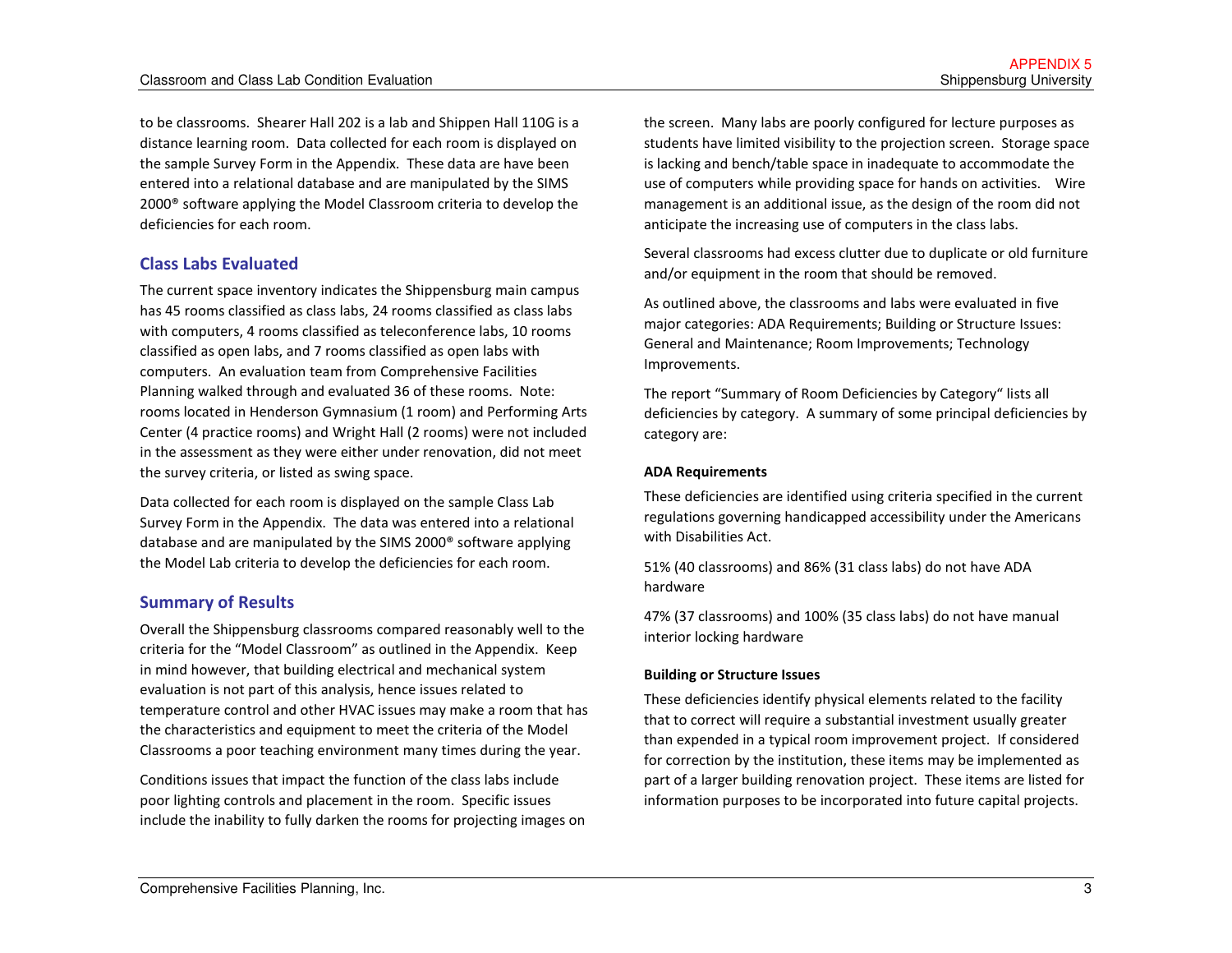Therefore, in most cases, there are no corrective costs are assigned as part of the room condition analysis.

67% (52 classrooms) and 38% (14 class labs) had significant levels of ambient noise. In most cases the ambient noise emanates from the HVAC systems and can create a distraction for students from being able to hear the lecture or discussion. A sound meter reading of 45 db or greater was considered to be the threshold level. This condition is likely to be addressed only when a major upgrading or replacement of these systems is implemented.

60% (47 classrooms) and 86% (31 class labs) do not have proper window security egress locks. These devices are a security measure that provides occupants of the room a secondary means of egress or escape in case of an emergency

56% (44 rooms) and 27% (10 class labs) are not accessible from the side or rear. Late arriving students can be disruptive to the class. Some times this deficiency can be fixed by a reorientation of room. However, the best time to "fix" the problem is during initial planning and design of the facility.

33% (26 classrooms) have ceilings that are too low for the proper screen height. This is not a deficiency that can be correct after the building is constructed so it should be viewed more as design criteria for new structures. However, in extreme cases it may be cause to convert classroom space to some other function. In most cases at IUP it is not of major concern since the calculated difference and actual difference in height is small.

24% (19 classrooms) have an aspect ratio outside of the ideal. This impacts sight lines for some students when the room is filled to near capacity. Again this is more of a design issue rather something that is easily corrected once the room is constructed. In extreme cases it may be possible to convert the room into two rooms with better sight lines or to consider removing these rooms from service or converting to other uses. The aspect ratio was not measured in the class labs

since the majority of the rooms are used for hands on experimentation rather than lecture.

#### Maintenance Improvements

These deficiencies reflect a subjective evaluation of the visual quality of the floor, ceiling and walls of the room that may be addressed through normal maintenance operations.

In general, the maintenance of the classrooms was found to be very good even in older spaces. The survey found that only 12% (9 rooms) had floor surfaces in poor condition, and 12% had wall surfaces in fair condition.

#### Room Improvements

These deficiencies identify physical elements within a room that by corrective action will improve the learning environment for students and the presentation of materials by instructors to expected levels of quality.

59% (46 classrooms) and 72% (26 class labs) do not have a tack board for display of materials. Although not a critical feature, it is an attribute that provides greater flexibility of use of the room for instructors who may prefer to be able to display instructional aides.

56% (44 classrooms) and 94% (34 class labs) do not have a podium available in the room as part of the instructor's station. Although not a critical feature, it is an attribute that provides greater flexibility of use of the room for instructors who may prefer to use a podium when conducting a class.

55% (43 classrooms) have insufficient length of chalk board across the teaching wall. Guidelines call for 16 feet of chalkboard in rooms of less than 800 square feet and 20 feet for rooms 800 square feet or larger.

45% (35 classrooms) and 69% (25 class labs) have chalkboards or whiteboards that are mounted either below 36 inches off the floor or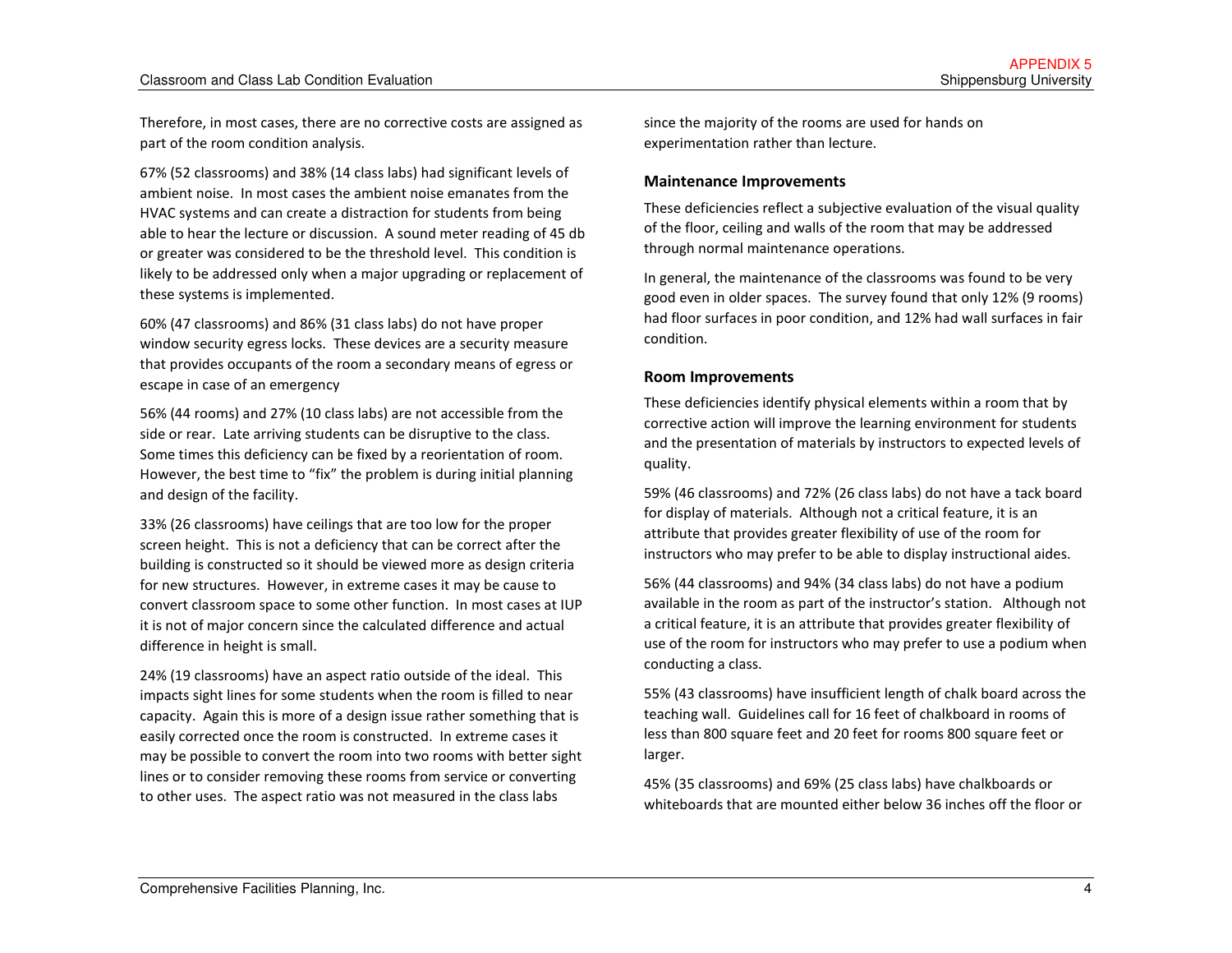higher than 42 inches. Boards mounted outside of this height range may limit an instructor's use of most of the teaching surface.

38% (30 classrooms) and 44% (16 class labs) have lights that can not dimmed, banked, or split by the instructor, which may make projected presentations more difficult to see.

52% (19 class labs) have no projection screens that can be used for lecture purposes.

#### Technology Improvements

The consultants noted very few technology issues. Shippensburg has done an excellent job in providing sufficient technology for most of the classrooms. Only 9% (7 classrooms) did not have video visual equipment and controls, varied by size and type, as well as location in many rooms projection systems. Instructor stations used to accommodate audio. The University may want to develop a universal design to simplify faculty training.

Wire management should be reviewed in classrooms using computers and instructional equipment that require power.

#### Classrooms with Highest Deficiencies

The following table lists the 15 classrooms with the highest percent of deficiencies. The complete listing is included in the appendix.

| <b>Building</b>     | <b>Room</b><br>No. | Cap | <b>ASF</b> | <b>Deficiency</b><br><b>Points</b> | Max.<br><b>Points</b> | <b>Percent</b><br><b>Deficient</b> |
|---------------------|--------------------|-----|------------|------------------------------------|-----------------------|------------------------------------|
|                     |                    |     |            |                                    |                       |                                    |
| Stewart Hall        | STW100             | 17  | 466        | 52                                 | 106                   | 49.1%                              |
| <b>Stewart Hall</b> | <b>STW200</b>      | 53  | 873        | 51                                 | 109                   | 46.8%                              |
| <b>Stewart Hall</b> | STW101             | 34  | 496        | 46                                 | 106                   | 43.4%                              |
| <b>Stewart Hall</b> | <b>STW209</b>      | 29  | 403        | 42                                 | 106                   | 39.6%                              |
| Horton Hall         | <b>HOR022</b>      | 29  | 516        | 35                                 | 106                   | 33.0%                              |
| Gilbert Hall        | GIL110             | 20  | 420        | 33                                 | 103                   | 32.0%                              |
| Library             | <b>LIB120A</b>     | 24  | 497        | 33                                 | 106                   | 31.1%                              |
| <b>Wright Hall</b>  | <b>WR107</b>       | 34  | 602        | 32                                 | 106                   | 30.2%                              |
| Memorial<br>Aud.    | <b>MEM210</b>      | 40  | 804        | 32                                 | 106                   | 30.2%                              |
| Horton Hall         | <b>HOR128</b>      | 26  | 495        | 32                                 | 106                   | 30.2%                              |
| Horton Hall         | <b>HOR020</b>      | 25  | 463        | 31                                 | 106                   | 29.2%                              |
| Gilbert Hall        | GIL210             | 46  | 545        | 30                                 | 106                   | 28.3%                              |
| Library             | LIB120B            | 24  | 534        | 30                                 | 106                   | 28.3%                              |
| Library             | LIB <sub>205</sub> | 27  | 1,349      | 30                                 | 106                   | 28.3%                              |
| Gilbert Hall        | GIL001             | 20  | 293        | 27                                 | 106                   | 25.5%                              |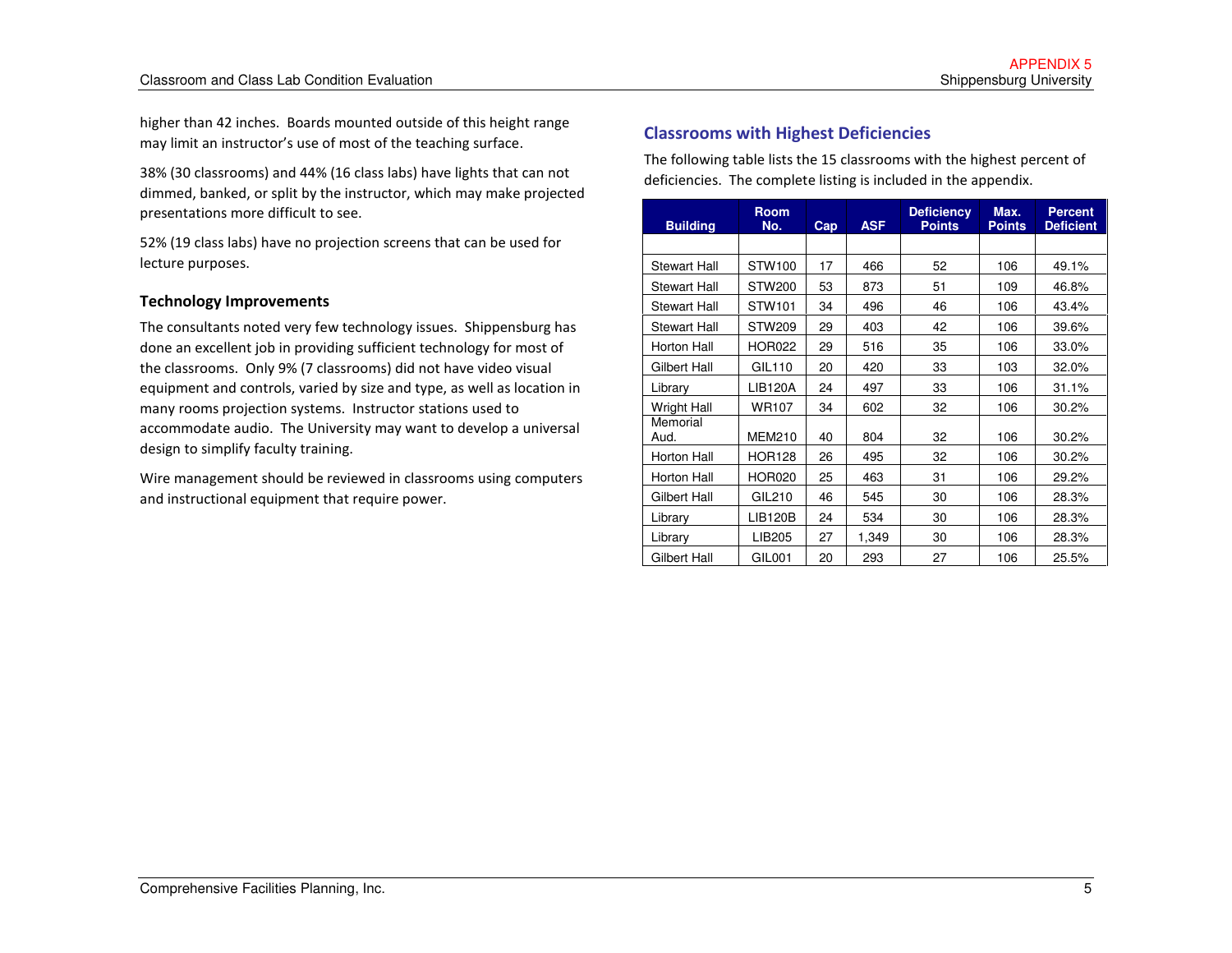#### Class Labs with Highest Deficiencies

| <b>Building</b>     | <b>Room</b><br>No. | Cap | <b>ASF</b> | <b>Deficiency</b><br><b>Points</b> | Max.<br><b>Points</b> | <b>Percent</b><br><b>Deficient</b> |
|---------------------|--------------------|-----|------------|------------------------------------|-----------------------|------------------------------------|
|                     |                    |     |            |                                    |                       |                                    |
| <b>Huber Arts</b>   | <b>HAC207</b>      | 15  | 1,498      | 36                                 | 103                   | 35.0%                              |
| Huber Arts          | HA121              | 15  | 1,028      | 35                                 | 103                   | 34.0%                              |
| Franklin Sci        | <b>FSC324</b>      | 20  | 1,459      | 34                                 | 103                   | 33.0%                              |
| <b>Stewart Hall</b> | STW106             | 10  | 358        | 33                                 | 103                   | 32.0%                              |
| <b>Stewart Hall</b> | <b>HOR022</b>      | 10  | 395        | 32                                 | 103                   | 31.1%                              |
| Huber Annex         | <b>HAA100</b>      | 15  | 1,133      | 29                                 | 103                   | 29.1%                              |
| <b>Stewart Hall</b> | <b>STW204</b>      | 16  | 617        | 33                                 | 103                   | 28.2%                              |
| Huber Arts          | <b>HAC309</b>      | 16  | 1,086      | 29                                 | 103                   | 28.2%                              |
| Franklin Sci        | <b>FSC308</b>      | 16  | 807        | 29                                 | 103                   | 28.2%                              |
| Franklin Sci        | <b>FSC334</b>      | 20  | 1,307      | 29                                 | 103                   | 28.2%                              |
| Huber Arts          | <b>HAC119</b>      | 5   | 748        | 29                                 | 103                   | 28.2%                              |
| Franklin Sci        | <b>FSC318</b>      | 20  | 545        | 28                                 | 103                   | 27.2%                              |
| Franklin Sci        | <b>FSC328</b>      | 16  | 534        | 28                                 | 103                   | 27.2%                              |
| Franklin Sci        | <b>FSC316</b>      | 16  | 1,349      | 27                                 | 103                   | 26.2%                              |
| Franklin Sci        | <b>FSC206</b>      | 16  | 293        | 27                                 | 103                   | 26.2%                              |

#### Cost Required to Correct Deficiencies

Many of the deficiencies have corrective actions that can eliminate the deficiency such as adding ADA hardware and ADA room numbers. The budgetary estimate to correct all non structural deficiencies in the classrooms surveyed is approximately \$313,335. The largest component of these costs (56%) is in Room Improvements with the replacement or addition of chalkboards/whiteboards making up the highest cost item followed by replacement of tablet arm chair seating. Maintenance items account for 15%, followed by ADA and Technology corrections at 12% each. The appendix lists the estimated costs for all correctable deficiencies.

#### Detailed Deficiencies and Costs

Detailed reports that identifies the deficiencies for each room, is available in a separate document. This companion report provides the cost estimate to correct the non structural deficiencies.





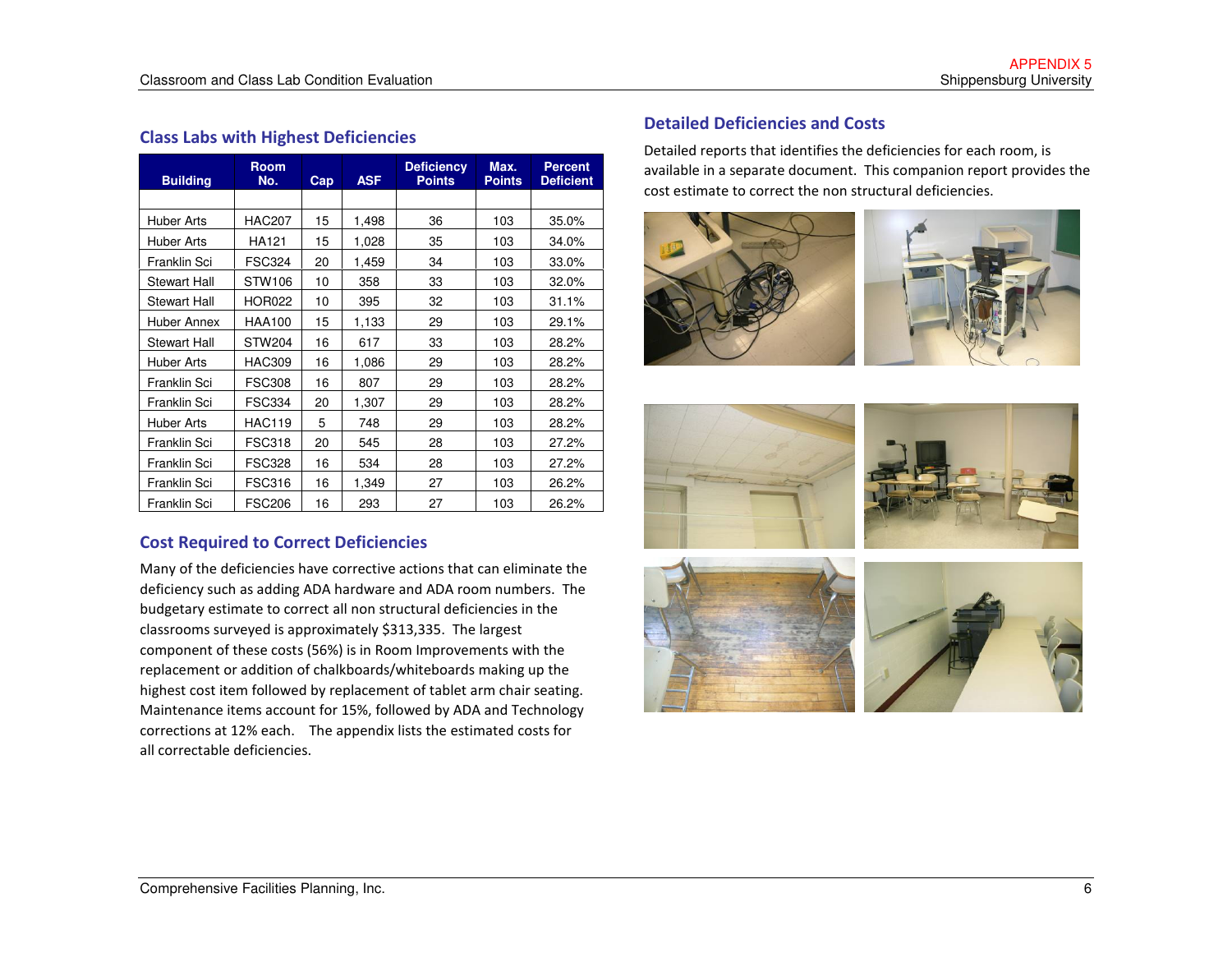### **Appendices**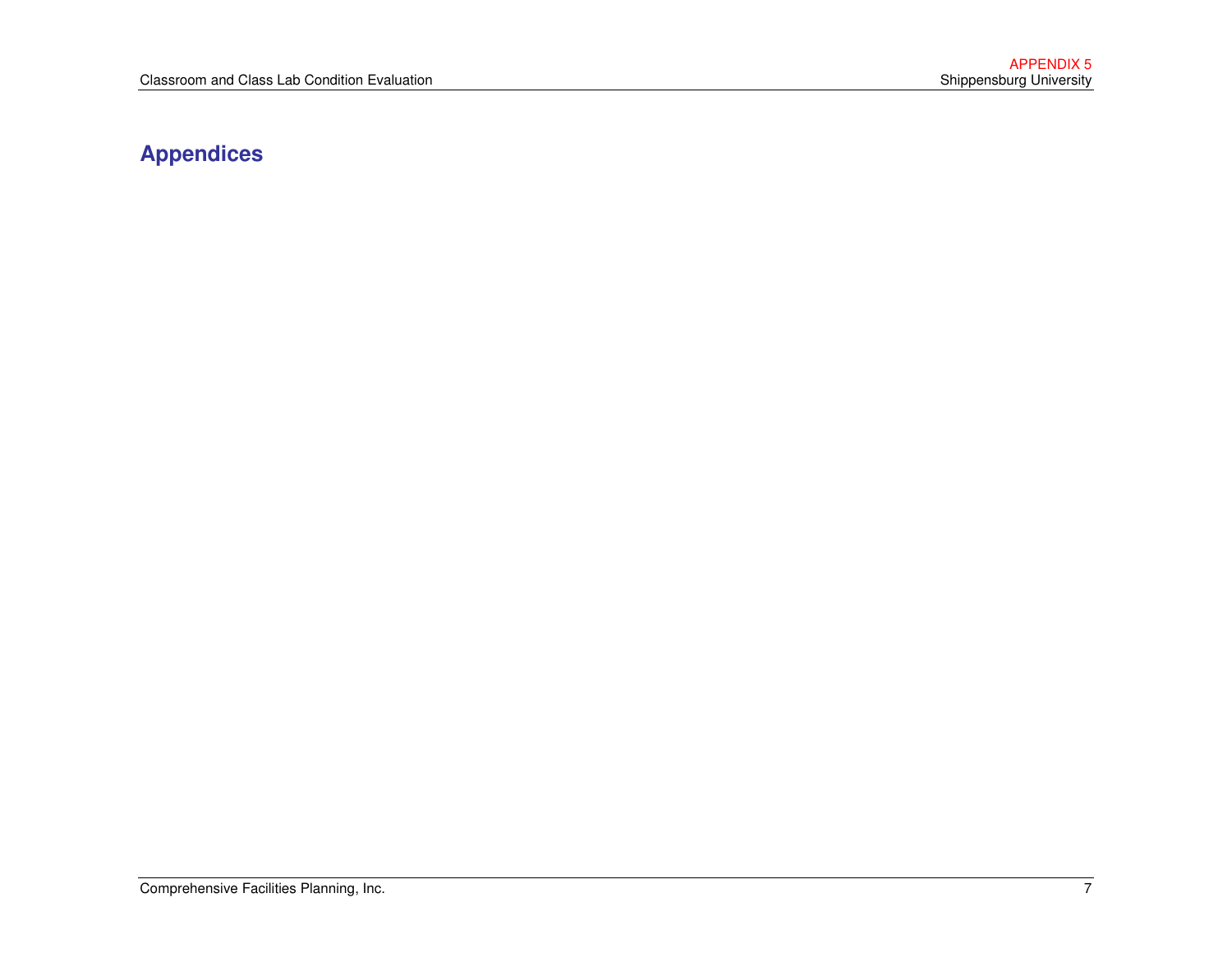#### Appendix A: Model Teaching Environments

General-purpose classrooms and class laboratories should function primarily to accommodate instructional teaching methods of any instructor. In addition, the learning environment should enable students to clearly hear the instructor, see the instructor and all presented material, and learn in comfort.

A "model" classroom has specific physical and technological features that permit any type of instruction to be applied. A "model" class laboratory should be designed to support the instructional needs of a specific discipline. However, there are some general rules relative to the room physical requirements that should apply to all class labs regardless of the specific instructional use. Following are descriptions of the features found in the model classroom and class labs (additional requirements for lecture halls are noted):

#### **Accessibility/Circulation**

The classroom and class lab should be easily accessible, and if possible, located on the ground or first floor of the building, along a main or primary corridor. It should accommodate persons with physical disabilities with appropriate door widths, Braille identification signs, levered door hardware, and space for wheel chairs. It should meet specifications outlined in the Americans with Disabilities Act. Students should enter the room through doors located either on the side or rear of the room to prevent interruption of instruction in progress.

#### **Visibility**

The aspect ratio (i.e., the comparison of length and width dimensions) of the classroom and class lab should be either greater than 0.7 or less than 1.5.

If room depth exceeds 36 feet, then clear sight lines require a sloped or tiered floor surface. Ceiling heights should range from eight feet in small rooms with 20-capacity to 12 feet in rooms with 75-capacity to provide students in the rear of each room unobstructed views of all

projection images. In lecture halls with sloped or tiered floor surface, minimum ceiling height in the rear should be eight feet. In class labs the ceiling height may need to be higher to accommodate any specialized equipment.

The maximum distance from a projected image to the last row of seats should measure no more than six times the size of the image.

#### **Acoustics**

To hear an instructor from the rear of the room, ambient noise levels near the classroom and class lab emanating from mechanical systems, adjacent hallways and other classrooms, and outside windows should not exceed the noise coefficient rating of NC45. Where possible, classrooms and class labs should be designed and located away from noisy mechanical rooms and restrooms. However, if classroom and lab noise levels exceed NC 45 voice amplification systems for instructors will improve classroom quality. All lecture halls (i.e., rooms that seat more than 75 persons) should be equipped with a voice amplification and sound system, an acoustically absorbent surface on the rear wall, and a hard, reflective surface along the front wall.

#### **Lighting**

Light switches and controls should be located at the room entrance(s) and at the teaching station, clearly marked and simple to operate. Lights should be banked, split or dimmable from the teaching area to the rear of the room to adjust light levels for visual projections. A room with exterior windows should have blinds or curtains to control light levels for projection. Marker board task lighting, installed in a manner that prevents reflective glare for the students, should be provided in lecture halls where light compensates for distance from the students.

#### **Teaching Surfaces**

The classroom should have marker boards—either chalkboards or whiteboards or both. Classrooms smaller than 800 square feet should have at least 16 linear feet of available writing surface. Classrooms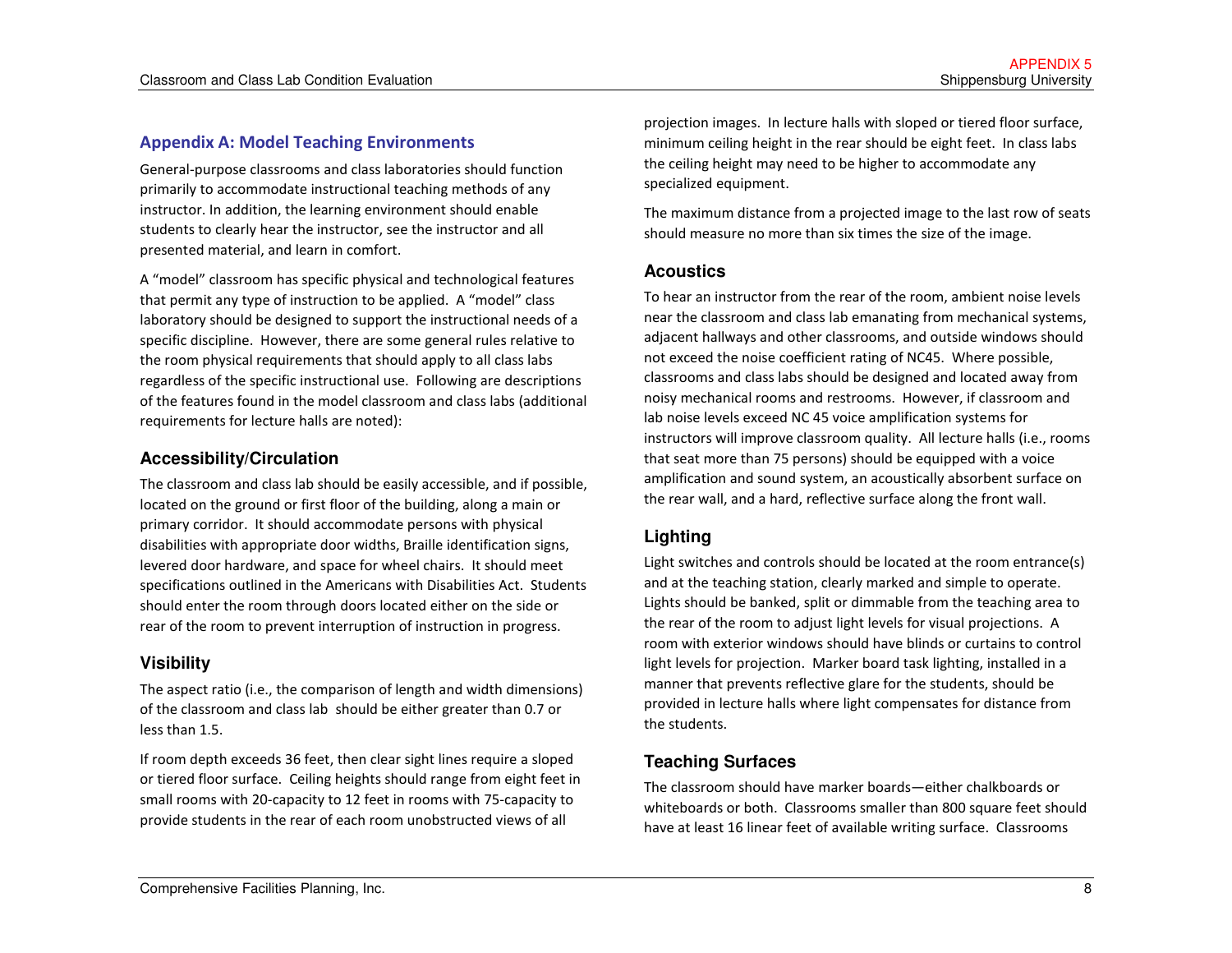larger than 800 square feet should have 20 linear feet or more. Marker boards should measure at least four feet high and rise 36 inches from the floor surface but no more than 42 inches. To accommodate additional visual materials in the classroom, each marker board should include a chalk tray, chart rail and map hooks. Black chalkboards provide greater contrast than other colors, which benefits visually impaired students. Green and black are most desirable.

The class lab should have XX lineal feet of wiring surface (chalkboards or white boards) accessible and available for use.

The classroom and class lab should have a projection screen mounted either to the side of the instructor (in the corner of the room) or above a portion of the marker board surface. It is important for the instructor to be able to project an image and write on the marker board simultaneously.

In classrooms and lecture halls with ceiling mounted video projection systems, dual screens should be provided to permit projection from more than one source (e.g., overhead projector and ceiling video projector). Screens should be mounted so that switches and controls are accessible and at least six feet of marker board surface is available while projection occurs. Minimum width of a projection screen should be seventy-two inches, and the screen length should extend to approximately three feet above the floor.

#### **Seating**

Classrooms with movable or fixed tablet arms should be equipped with tablet arm writing surfaces of 180 square inches or greater. If the tablet surface measures less than 300 square inches, at least ten percent of the seating capacity should serve left-handed students. In classrooms equipped with fixed seating, the distance of the front row of seats to the teaching surfaces should range between 9 to 15 feet.

In classrooms equipped with fixed seating, aisle widths should be a minimum of three feet; the distance from the back of the seat in front to the edge of the tablet surface on the seat behind in the next row range between 18 to 24 inches to allow students to pass by seated students; and accessible spaces for wheel chairs should be provided in both the rear or front of the room where possible.

In class labs with fixed benches or tables, aisle widths will vary depending on the arrangement of the furniture and equipment in the lab. The benches or tables should be positioned in such a way that the students can easily see the projection screen(s) and instructor.

#### **Electrical**

Classrooms seating less than 50 students should have at least one duplex electrical outlet in the front of the room. Rooms with 50-75 seat capacity should have at least two duplex outlets, and rooms larger than 75 seat capacity need at least four duplex outlets near the teaching station. All classrooms should have a minimum of two duplex electrical outlets in the rear of the room and one on each sidewall.

A simplex clock—either electric or battery operated, —should be located on the wall opposite the teaching area.

#### **Technology**

At least one combination telephone/data connection outlet should be provided at the teaching station. The room should be equipped with an overhead projector and ceiling mounted video projection system.

A lockable storage cabinet should be provided within direct access of the room to store computer and presentation technology equipment.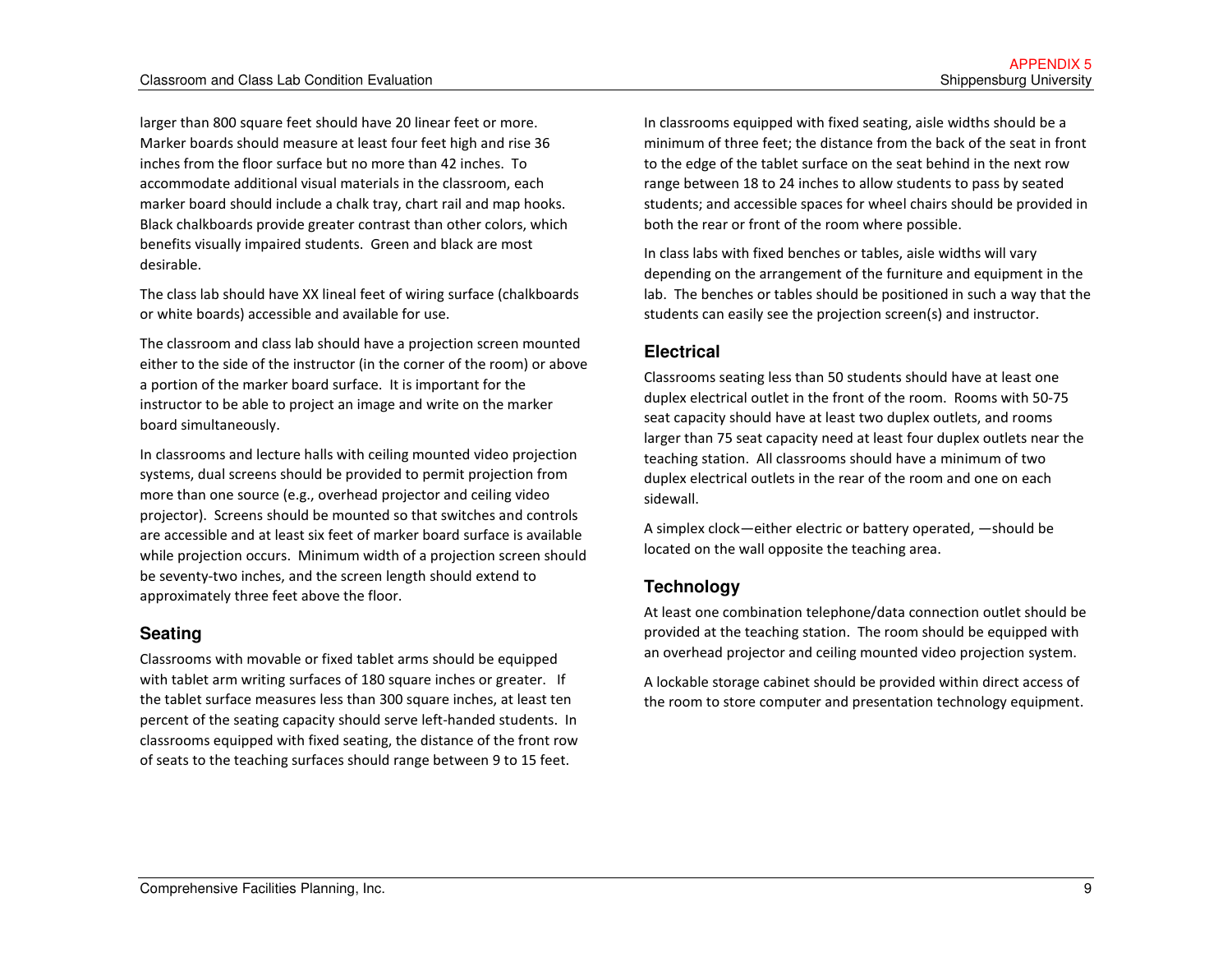#### Appendix B: Summary of Room Deficiencies by Category

The following tables list and describe the deficiencies by category and indicate the corrective action if applicable. Unit costs and a multiplying factor are also shown. Note that unit costs are shown for illustrative purposes but can be different in any reports generated since the user can designate them.

However, the user cannot change the multiplying factor. The user may also designate deficiencies that should not be included in the analysis. Deficiency points are not shown in the following tables, but the user may also modify the points for a given deficiency if desired. The "Code" column is the Deficiency Code displayed in the reports. The Description and Corrective Action columns in the reports are sometimes an abbreviated version of the descriptions in the following tables.

#### **ADA Requirements**

| Code           | <b>Description</b>                                             | <b>Corrective Action</b>    | <b>Unit Cost</b> | <b>Multiply By</b> |
|----------------|----------------------------------------------------------------|-----------------------------|------------------|--------------------|
| A <sub>3</sub> | Access: Room is not<br>handicapped accessible                  |                             |                  | No Cost            |
| A3A            | Access: Door opening<br>is not ADA width                       | Increase door width         | \$1,500          | Fixed              |
| A3B            | Access: Doors do not<br>have ADA hardware                      | Add ADA hardware<br>to door | \$500            | Fixed              |
| A3C            | Access: Room does not Add ADA room<br>have ADA room<br>numbers | numbers                     | \$100            | Fixed              |

These deficiencies are identified using criteria specified in the current regulations governing handicapped accessibility under the Americans with Disabilities Act.

#### **Building or Structural Issues**

These deficiencies identify physical elements related to the facility that to correct will require a substantial investment usually greater than expendedin a typical room improvement project. If considered for correction by the institution, these items are implemented under a larger building renovation project and are listed for information purposes to be incorporated into future renovations. Therefore, in most cases, no corrective costs are assigned as part of the room condition analysis.

| $\overline{\phantom{a}}$ Code <sup>1</sup> | <b>Description</b>                                                 | <b>Corrective Action</b> | <b>Unit Cost</b> | <b>Multiply By</b> |
|--------------------------------------------|--------------------------------------------------------------------|--------------------------|------------------|--------------------|
| A1                                         | Access: Room is on 3rd floor or higher<br>and there is no elevator |                          |                  | No Cost            |
| A2                                         | Access: Room is in suite; dead-end or                              |                          |                  | No Cost            |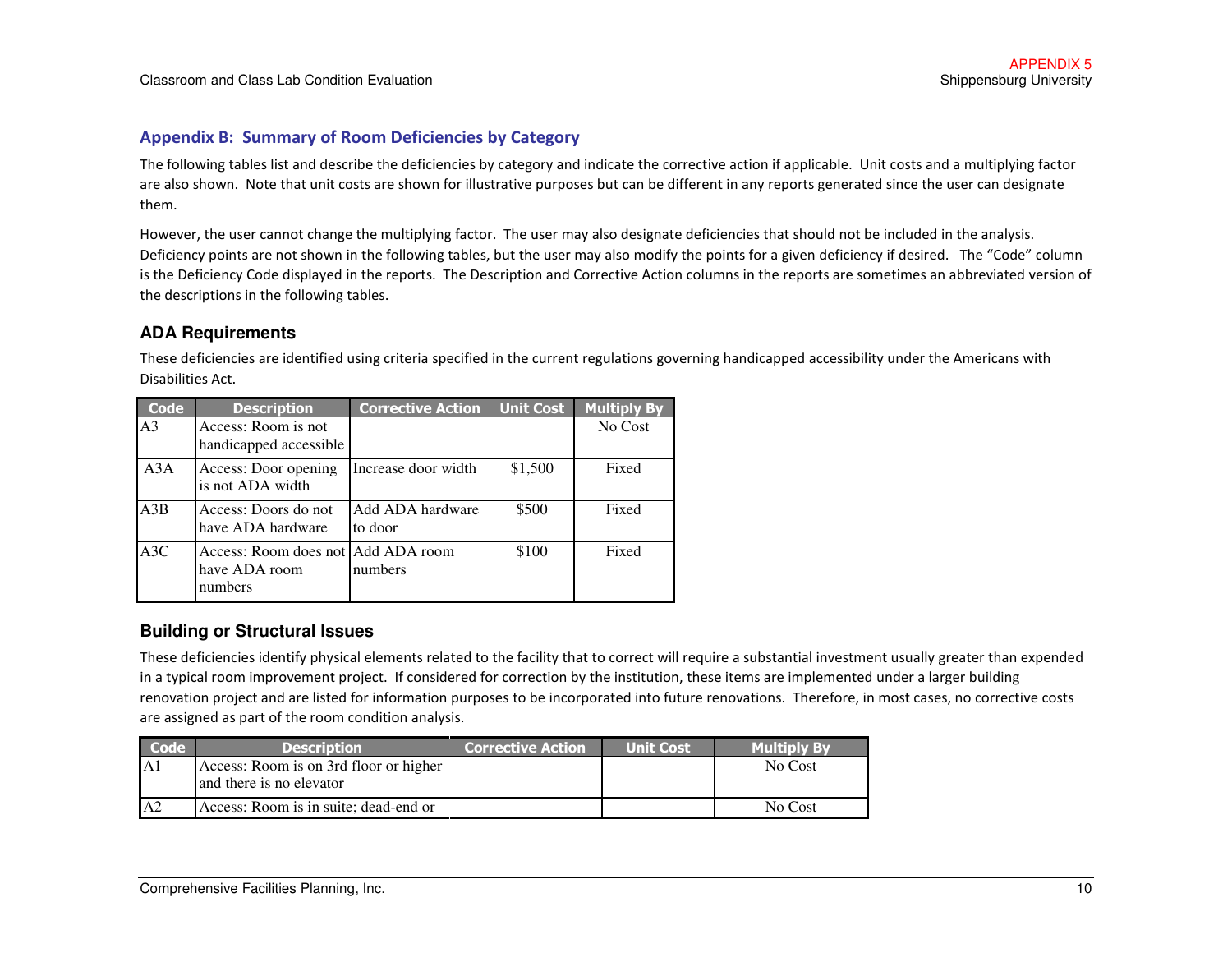| <b>Code</b>    | <b>Description</b>                                                                          | <b>Corrective Action</b> | <b>Unit Cost</b> | <b>Multiply By</b> |
|----------------|---------------------------------------------------------------------------------------------|--------------------------|------------------|--------------------|
|                | secondary corridor                                                                          |                          |                  |                    |
| A4             | Access: There are insufficient door<br>openings (does not meet code)                        | <b>Add Door Openings</b> | \$1,500          | Fixed              |
| A5             | Access: Room is not accessible from<br>side or rear                                         |                          |                  | No Cost            |
| B <sub>0</sub> | <b>Sight Lines: Aspect Ratio</b><br>(depth/width) is less than 0.7 or greater<br>than $1.5$ |                          |                  | No Cost            |
| B1A            | Sight Lines: Room has fair sight lines                                                      |                          |                  | No Cost            |
| B1B            | Sight Lines: Room has poor sight lines                                                      |                          |                  | No Cost            |
| B2             | Sight Lines: Room is longer than 36<br>feet and has a flat floor                            |                          |                  | No Cost            |
| B <sub>3</sub> | Ceiling too low for proper screen<br>height                                                 |                          |                  | No Cost            |
| C1A            | Acoustic: Room has fair acoustics                                                           |                          |                  | No Cost            |
| C1B            | Acoustic: Room has poor acoustics                                                           |                          |                  | No Cost            |
| C <sub>2</sub> | Acoustic: Room has significant or<br>continuous noise                                       |                          |                  | No Cost            |
| E1A            | Room has only a window air<br>conditioner                                                   |                          |                  | No Cost            |
| E1B            | Room has no air conditioning                                                                |                          |                  | No Cost            |
| H7             | Lecture room with no storage                                                                | Add lockable storage     | \$200            | Fixed              |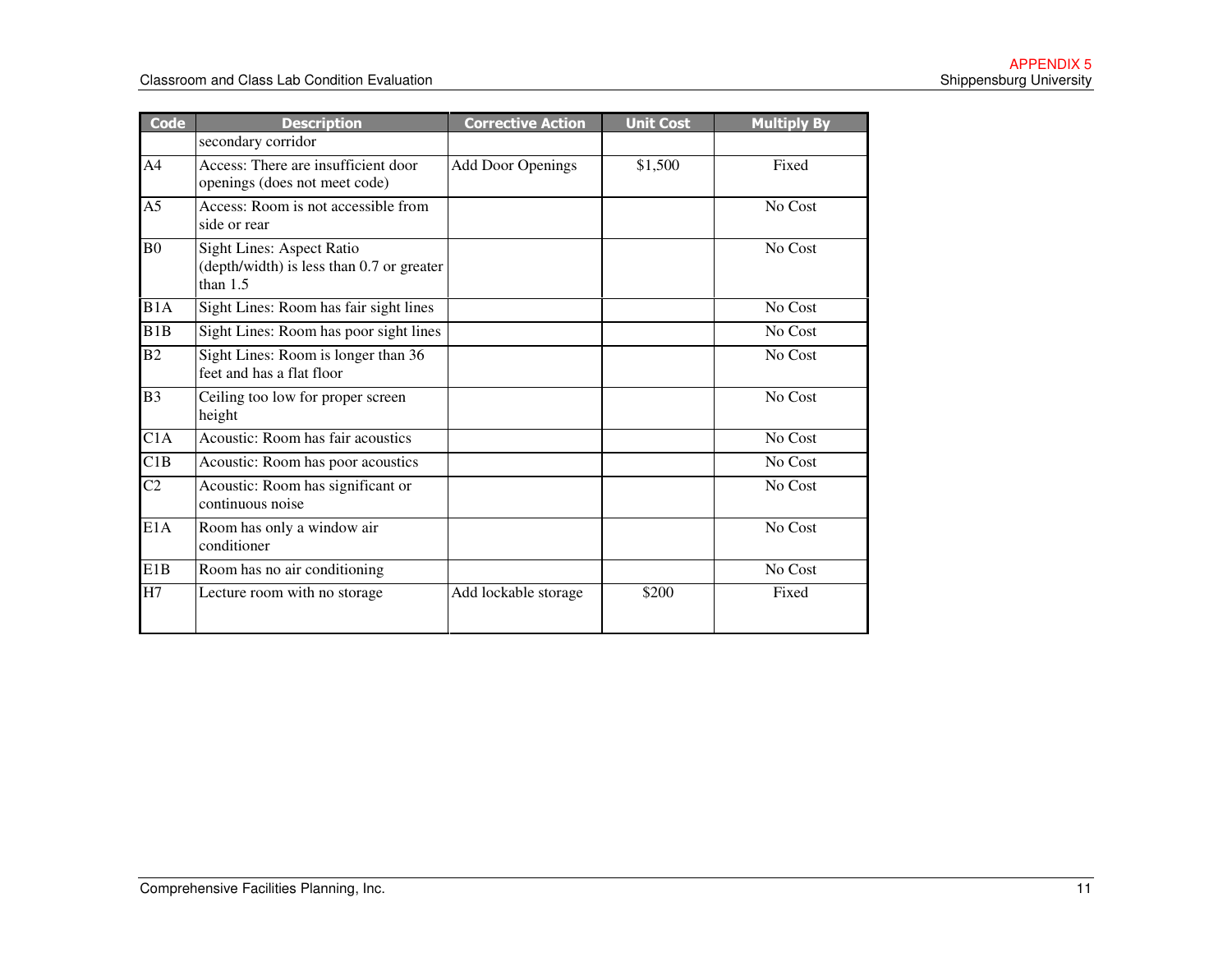#### **Maintenance Issues**

These deficiencies identify improvements to aesthetic elements of a room that typically are implemented through an institution's maintenance function.

| <b>Code</b>      | <b>Description</b>                                      | <b>Corrective Action</b>    | <b>Unit Cost</b> | <b>Multiply By</b> |
|------------------|---------------------------------------------------------|-----------------------------|------------------|--------------------|
| K1A              | <b>Surface Conditions: Ceiling Condition</b><br>is fair | <b>Repair Ceiling</b>       | \$1.10           | Room ASF           |
| K <sub>1</sub> B | <b>Surface Conditions: Ceiling Condition</b><br>is poor | <b>Replace Ceiling</b>      | \$2.50           | Room ASF           |
| K <sub>2</sub> A | Surface Conditions: Wall Condition is<br>fair           | <b>Repaint Walls</b>        | \$2              | Room ASF           |
| K <sub>2</sub> B | Surface Conditions: Wall Condition is<br>poor           | Repair and Repaint<br>Walls | \$4              | Room ASF           |
| K <sub>3</sub> A | Surface Conditions: Floor Condition is<br>fair          | Repair Floor                | \$1.10           | Room ASF           |
| K <sub>3</sub> B | Surface Conditions: Floor Condition is<br>poor          | <b>Replace Floor</b>        | \$2.25           | Room ASF           |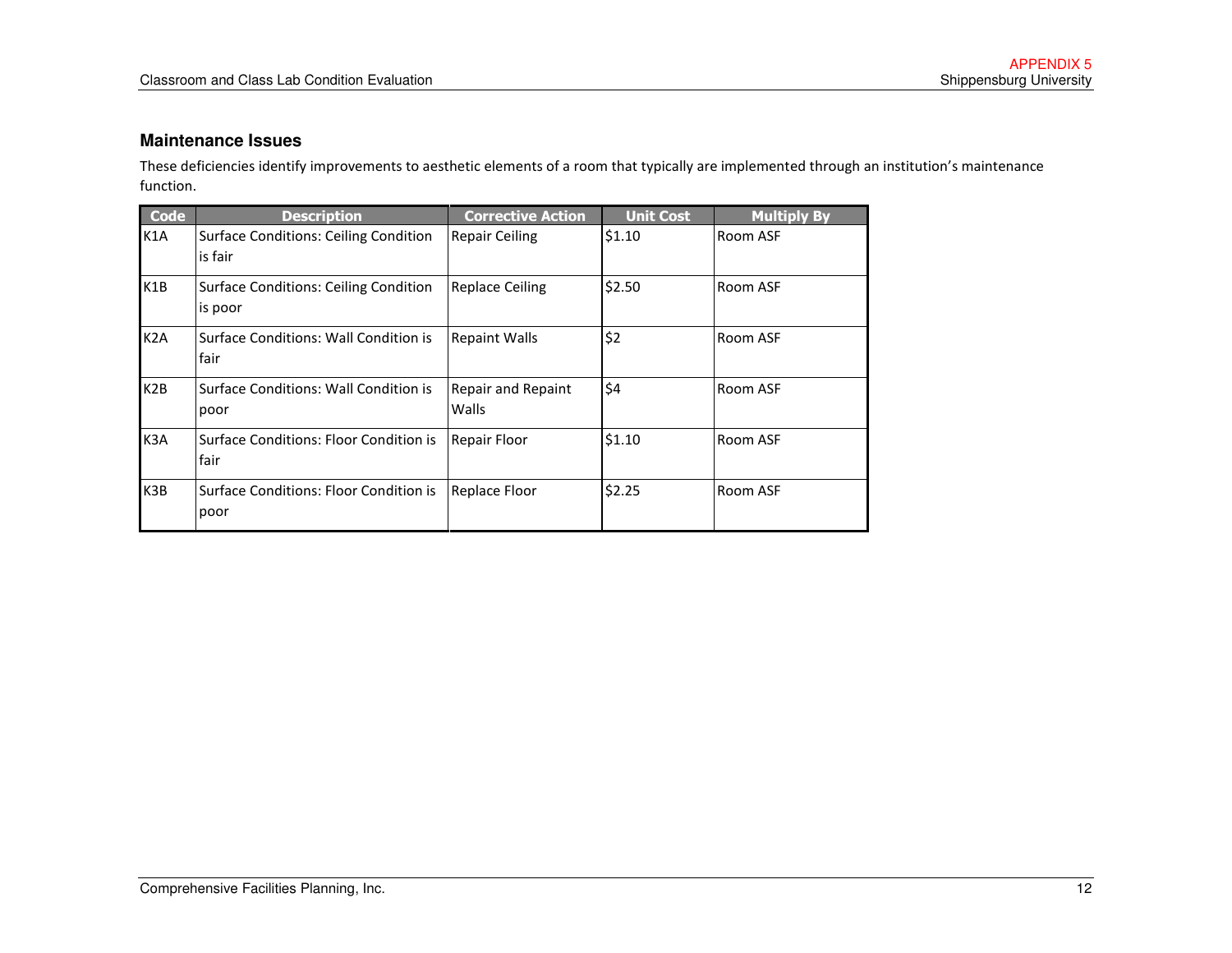#### **Room Issues**

These deficiencies identify physical elements within a room that by corrective action will improve the learning environment for students and the presentation of materials by instructors to expected levels of quality.

| <b>Code</b>      | <b>Description</b>                                                                                               | <b>Corrective Action</b>                   | <b>Unit Cost</b> | <b>Multiply By</b> |
|------------------|------------------------------------------------------------------------------------------------------------------|--------------------------------------------|------------------|--------------------|
| B <sub>4</sub>   | Sight Lines: Max seat distance greater than 6<br>X projected image                                               | Add or increase size of projection screen  | \$750            | Fixed              |
| D <sub>0</sub>   | Lighting: Fluorescent Lights not parallel to<br>teach wall                                                       | Replace or rework Lights                   | \$3              | Room ASF           |
| D1               | Lighting: Lights can not be banked, split or<br>dimmed                                                           | Add switch at the teaching station or door | \$500            | Fixed              |
| D2               | Lighting: There is no light switch at room<br>entrance                                                           | Add switch at the teaching station or door | \$500            | Fixed              |
| D <sub>3</sub>   | Lighting: There is no light switch near the<br>teaching station                                                  | Add switch at the teaching station or door | \$500            | Fixed              |
| D <sub>4</sub>   | Lighting: No chalkboard task light in lecture<br>rooms                                                           | Add task lighting to chalkboard            | \$2              | LF of Chalkboard   |
| D <sub>5</sub>   | Lighting: Poor lighting                                                                                          | Replace lights                             | \$3              | Room ASF           |
| E2               | Lighting: Room has windows but no blinds or<br>curtains                                                          | Add or repair window or blackout shades    | \$30             | Room Depth         |
| F1               | Teaching Surfaces: Insufficient chalkboard<br>length (16' for rooms less than 800 ASF; 20 '<br>for larger rooms) | Add or replace chalkboard                  | \$55             | LF of Chalkboard   |
| F2               | Teaching Surfaces: Chalkboards have no<br>chalk trays                                                            | Add or replace chalk tray                  | \$10             | LF of Chalkboard   |
| F <sub>3</sub>   | Teaching Surfaces: Room has no chart rail                                                                        | Add or replace tack strip                  | \$5              | LF of Chalkboard   |
| F <sub>4</sub> A | Teaching Surfaces: Chalkboard is in fair<br>condition                                                            | Add or replace chalkboard                  | \$55             | LF of Chalkboard   |
| F <sub>4</sub> B | Teaching Surfaces: Chalkboard is in poor<br>condition                                                            | Add or replace chalkboard                  | \$55             | LF of Chalkboard   |
| F <sub>6</sub>   | Screens: Room has no projection screens                                                                          | Add or increase size of projection screen  | \$750            | Fixed              |
| F <sub>6</sub> A | Screens: Screen covers over 50% of board                                                                         | Relocate Screen                            | \$200            | Fixed              |
| F6B              | Screens: Screen is damaged                                                                                       | Replace screen                             | \$750            | Fixed              |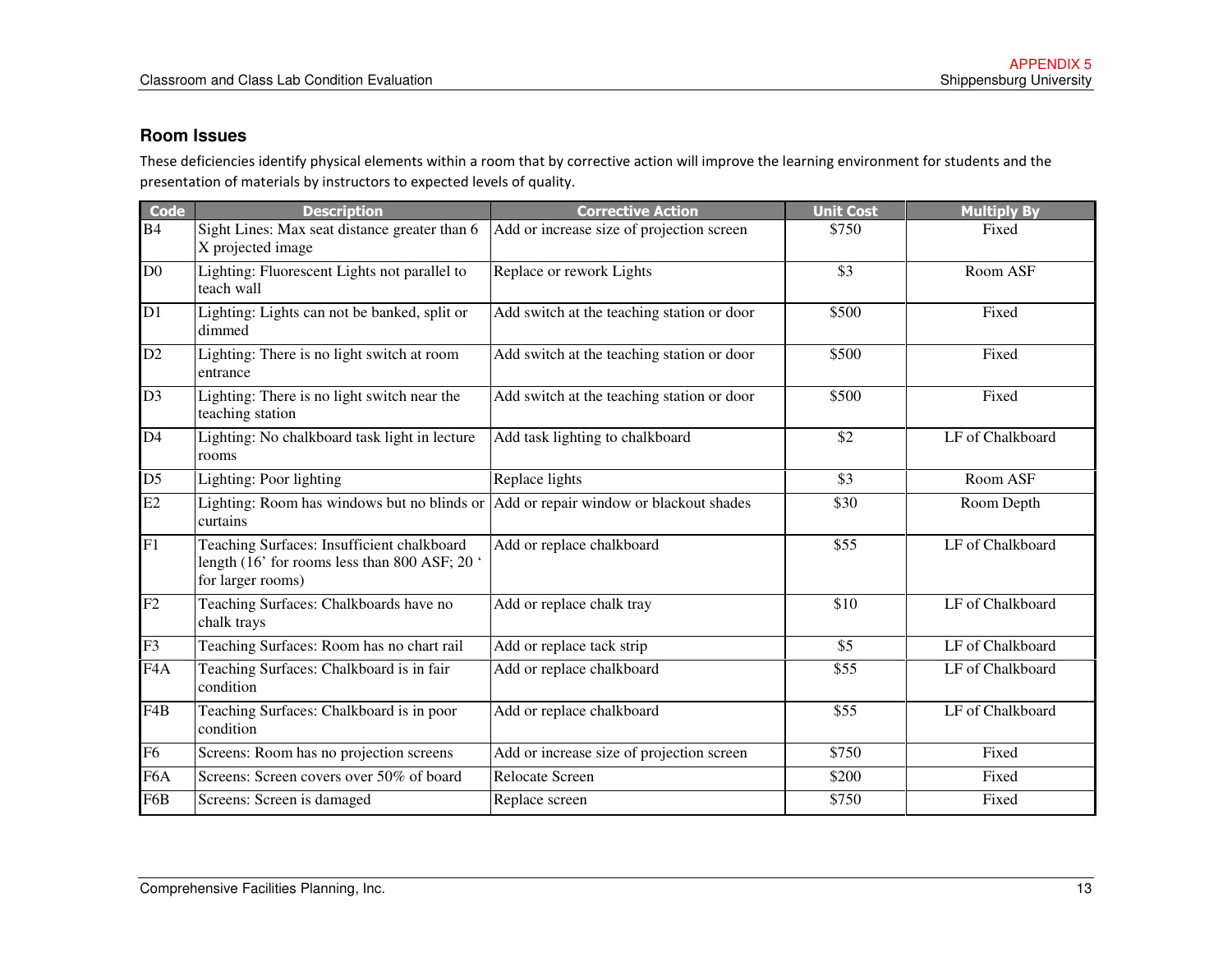| <b>Code</b>     | <b>Description</b>                                                                                               | <b>Corrective Action</b>                                 | <b>Unit Cost</b> | <b>Multiply By</b> |
|-----------------|------------------------------------------------------------------------------------------------------------------|----------------------------------------------------------|------------------|--------------------|
| F7              | Screens: Lecture room does not have dual<br>projection screens                                                   | Add or increase size of projection screen                | \$750            | Fixed              |
| F <sub>8</sub>  | Teaching Surfaces: No Instructor's Station                                                                       | Add Instructor's Station                                 | \$500            | Fixed              |
| $\overline{F9}$ | Teaching Surfaces: No Podium                                                                                     | <b>Add Podium</b>                                        | \$100            | Fixed              |
| $\overline{G1}$ | Electrical: Room has insufficient duplex<br>outlets along front wall (H8)                                        | Add electric outlets                                     | \$200            | Fixed              |
| G2              | Electrical: Room has no duplex outlets along<br>the rear wall                                                    | Add electric outlets                                     | \$200            | Fixed              |
| H <sub>8</sub>  | AV: Improvements should be made before<br>technology investment                                                  |                                                          |                  | No Cost            |
| I1              | Clock: Room has no clock                                                                                         | Add clock                                                | \$50             | Fixed              |
| $\overline{12}$ | Pencil Sharpener: Room has no pencil<br>sharpener                                                                | Add pencil sharpener                                     | \$25             | Fixed              |
| J1              | Seating: Room has movable tablet arm seats<br>and the writing area $\leq$ 150 sq. in                             | Replace tablet arm seats                                 | \$150            | Capacity           |
| J1A             | Seating: Room has fixed tab arm seats and the Replace fixed tab arm seats<br>writing area $\leq$ 150 sq. in      |                                                          | \$200            | Capacity           |
| J1B             | Seating: Room has theatre seats W tab arm<br>and the writing area $\le$ 150 sq. in                               | Replace theatre tab arm seats                            | \$250            | Capacity           |
| J2              | Seating: Room has movable tablet arm seats<br>and $< 10\%$ left hand seats and tablet arm area<br>$<$ 300 sq. in | Replace 10% of tab arm seats with left hand<br>tab arms  | \$150            | 10% of Capacity    |
| J2A             | Seating: Room has fixed tab arm seats and <<br>10% left hand seats and tablet arm area $<$ 300<br>sq. in         | Replace 10% of fixed tab arms with left hand<br>tab arms | \$200            | 10% of Capacity    |
| J2B             | Seating: Room has theatre seats W tab arm<br>and < 10% left hand seats and tablet arm area<br>$<$ 300 sq. in     | Replace 10% of theatre seats with left hand<br>tab arms  | \$250            | 10% of Capacity    |
| J3              | Seating: Room has fixed seats and the<br>distance to $1st$ row is too narrow                                     | Remove row of fixed seats at front of room               | \$500            | Fixed              |
| J <sub>4</sub>  | Seating: Room has fixed seats and some aisle<br>widths are too narrow                                            |                                                          |                  | No Cost            |
| J <sub>5</sub>  | Seating: Room has fixed seats and the seat                                                                       |                                                          |                  | No Cost            |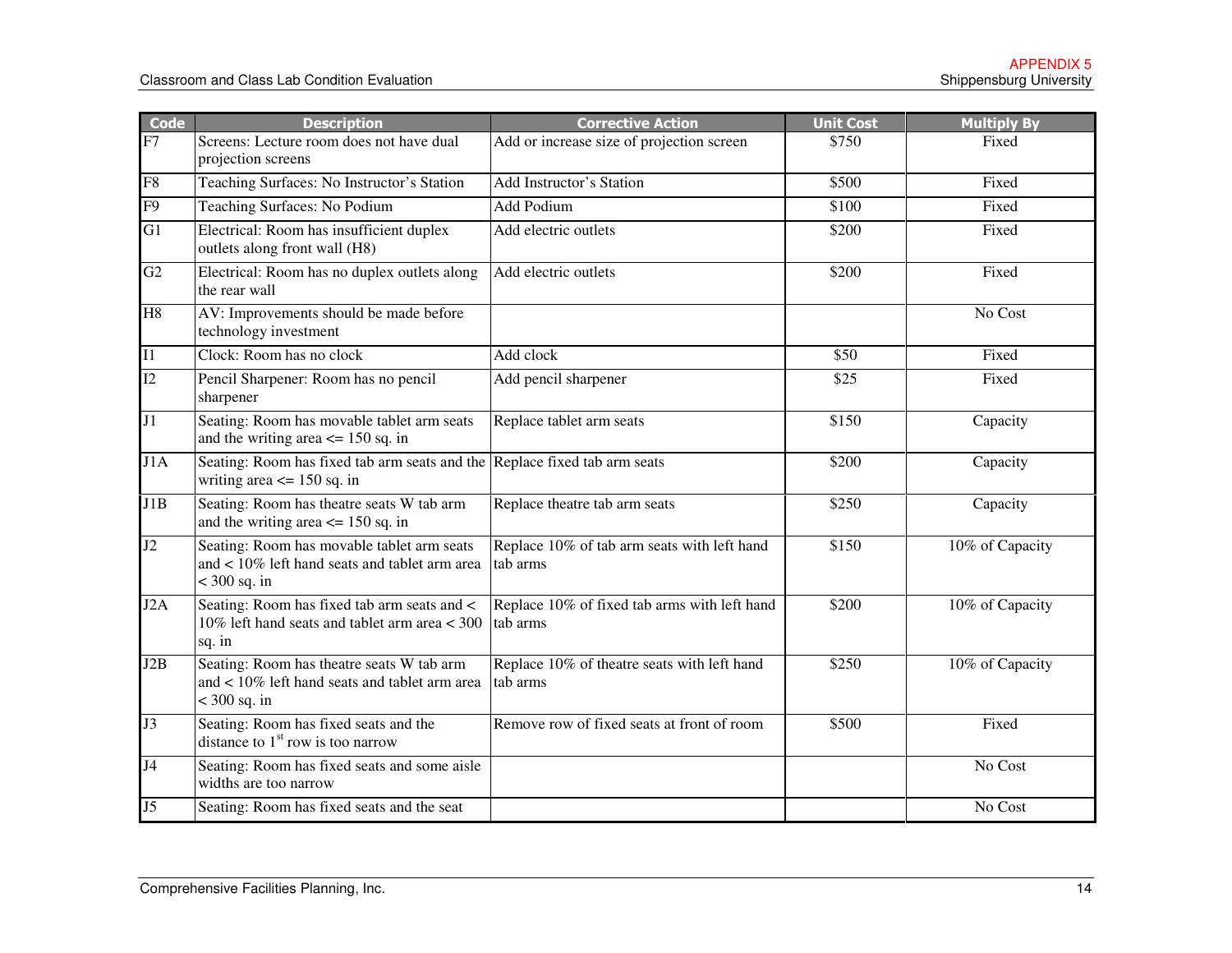| <b>Code</b>    | <b>Description</b>                                                                       | <b>Corrective Action</b>                | <b>Unit Cost</b> | <b>Multiply By</b> |
|----------------|------------------------------------------------------------------------------------------|-----------------------------------------|------------------|--------------------|
|                | front to seat back is too narrow                                                         |                                         |                  |                    |
| J <sub>6</sub> | Seating: Room has fixed seats and there are<br>no wheelchair spaces                      | <b>Remove Seats</b>                     | \$200            | Fixed              |
| J7M1           | Seating Condition Poor: Moveable Tablet<br>Arm Chairs                                    | Replace moveable tablet arm chairs      | \$150            | Capacity           |
| J7M2           | Seating Condition Poor: Moveable Tables and Replace moveable tables and chairs<br>Chairs |                                         | \$200            | Capacity           |
| J7F1           | Seat Condition Poor: Fixed Tab Arm Chairs                                                | Replace fixed tab arm chairs            | \$200            | Capacity           |
| <b>J7F2</b>    | Seat Condition Poor: Fixed Theatre Seats W<br>Tab Arms                                   | Replace Theatre Tab Arm Seats           | \$250            | Capacity           |
| J7F3           | Seat Condition Poor: Fixed Theatre Seats WO Replace Theatre Seats<br>Tab Arms            |                                         | \$200            | Capacity           |
| J7F4           | Seat Condition Poor: Fixed Tables and Chairs   Replace Fixed Tables and Chairs           |                                         | \$200            | Capacity           |
| <b>J7F5</b>    | Seat Condition Poor: Fixed Tables and<br>Movable Chairs                                  | Replace Fixed Tables and Movable Chairs | \$150            | Capacity           |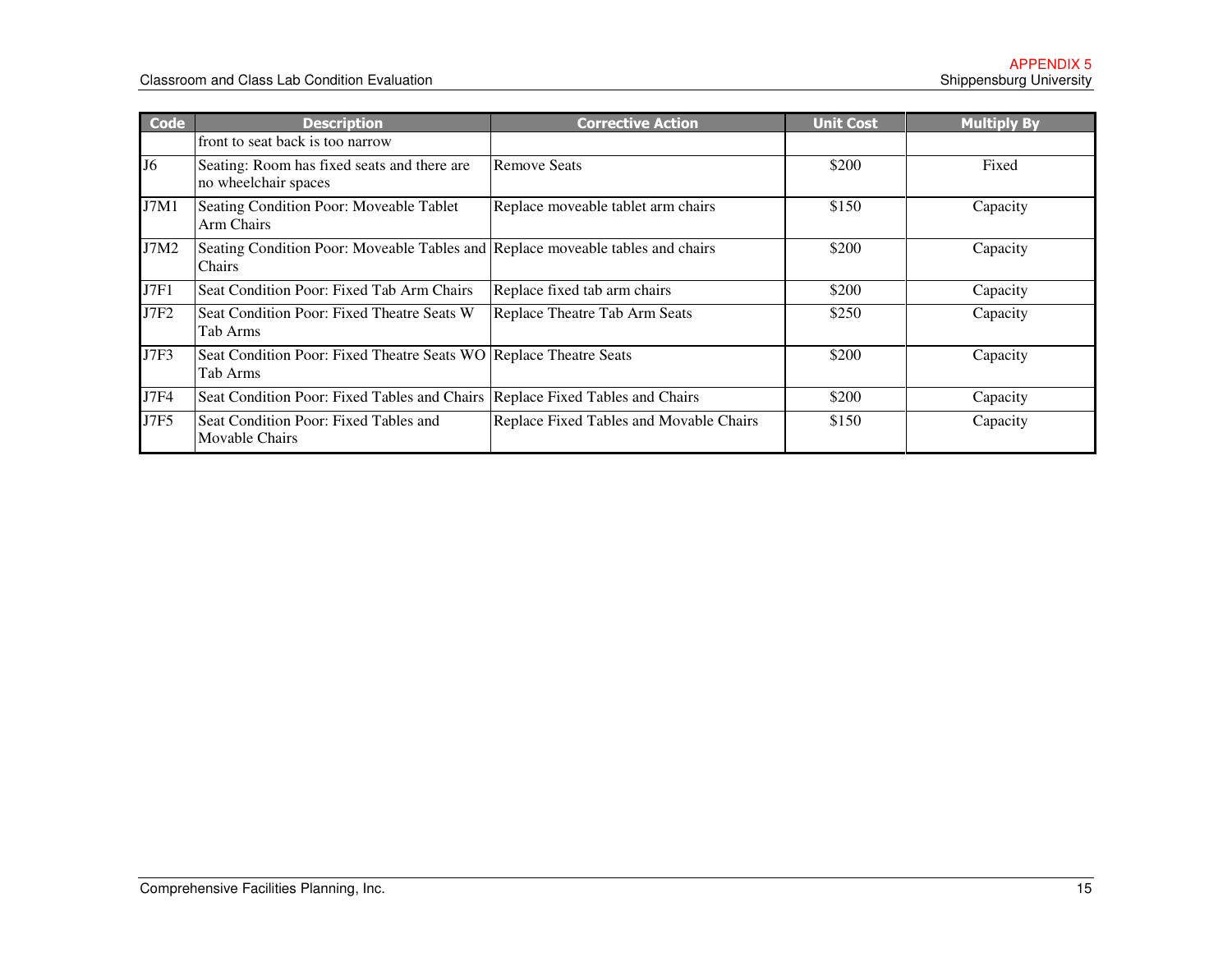#### **Technology Issues**

These deficiencies identify current technology enhancements (i.e., equipment) that will improve the transfer of instructional materials and information to students.

| <b>Code</b>    | <b>Description</b>                                     | <b>Corrective Action</b>                 | <b>Unit Cost</b> | <b>Multiply By</b> |
|----------------|--------------------------------------------------------|------------------------------------------|------------------|--------------------|
| H1             | AV: Room has no computer<br>connection                 | Add computer connection                  | \$250            | Fixed              |
| H2             | AV: Room has no overhead<br>projector                  | Add overhead to room                     | \$300            | Fixed              |
| H <sub>3</sub> | AV: Lecture room with no<br>voice amplification system | Add voice amplification<br>system        | \$1,200          | Fixed              |
| H <sub>4</sub> | AV: Lecture room with no<br>sound system               | Add sound system                         | \$500            | Fixed              |
| H <sub>5</sub> | AV: Room has no Video<br>Projection                    | Add video projection system              | \$5,000          | Fixed              |
| H <sub>6</sub> | AV: Video Projection is not<br>ceiling mounted         | Ceiling mount video<br>projection system | \$500            | Fixed              |
| H9             | AV: No video connection                                | Add video connection                     | \$500            | Fixed              |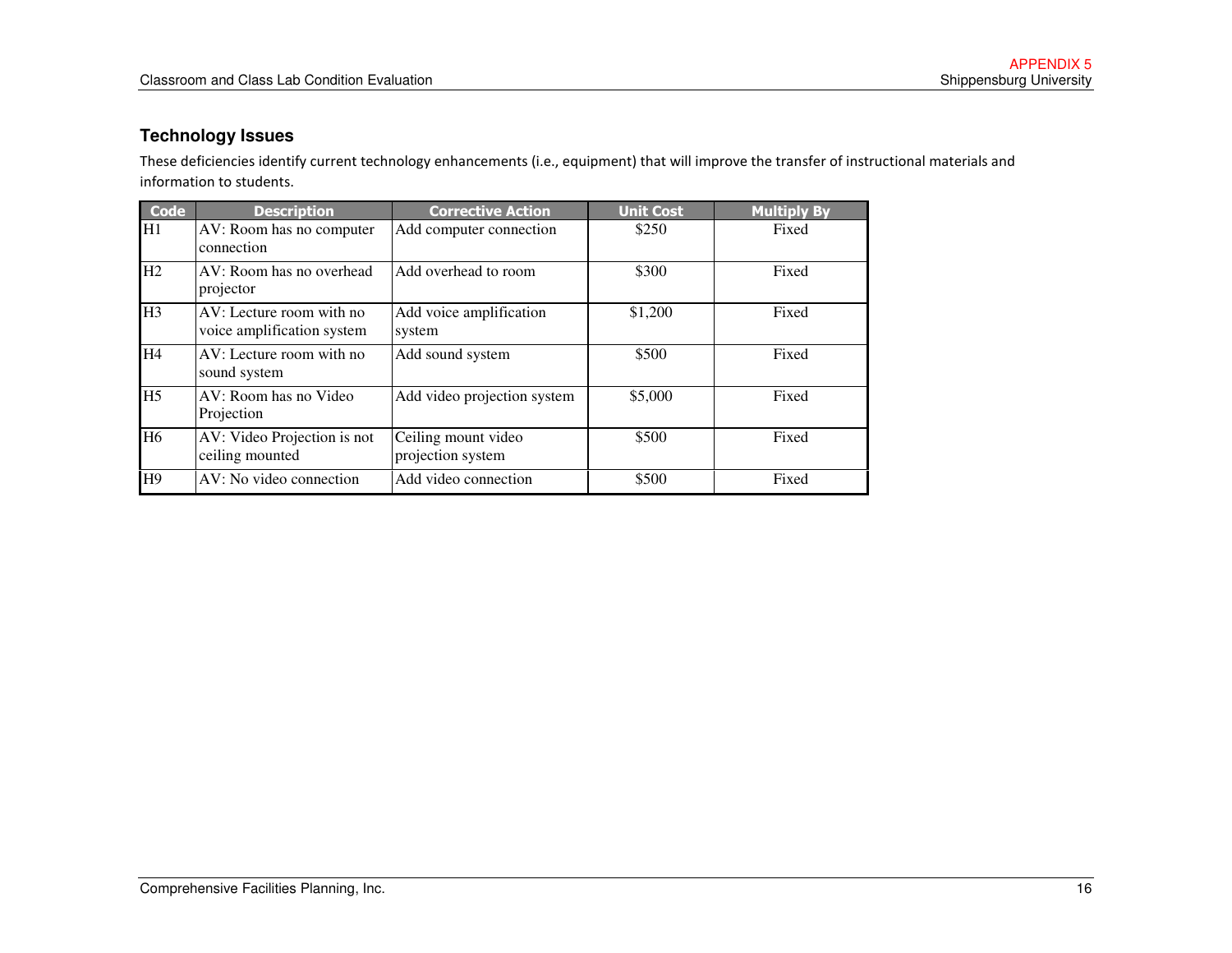### Appendix C: Classroom Survey Form

| <b>PHYSICAL SURVEY OF CLASSROOMS</b>                                                                                                        | Shippensburg University      |
|---------------------------------------------------------------------------------------------------------------------------------------------|------------------------------|
| <b>Find Survey</b><br><b>Add New</b><br>lū1<br>New Room<br>Grove Hall<br>$\blacktriangledown$<br>Cancel<br>GRH <sub>201</sub>               |                              |
| P.<br><b>GENERAL:</b><br><b>Building: 529</b><br><b>Grove Hall</b>                                                                          | Room No.: GRH201             |
| <b>ASF: 772</b><br>Capacity: 36<br>RoomType: 110<br><b>Classroom</b>                                                                        |                              |
| 3+ floors above/below grade(Y/N):<br><b>Bldg.</b> Location<br><b>Room Type</b><br>$c - \star$                                               | CI                           |
| DOORS:<br>ADA Width: 区<br>Hdcp Rm. Access Ø<br>Side or Rear $\Box$<br>No. of Openings:<br>$\vert \cdot \vert$                               | ADA Rm. Numbers <del>V</del> |
| Manual Interior Lock:<br>Wood/Metal Door: V<br>ADA Hardware: V                                                                              | Secondary Escape Route:      |
| <b>DIMENSIONS:</b><br>25.5<br>Height:<br>9<br>Width:<br>Depth:<br>30                                                                        |                              |
| <b>SIGHT LINES:</b><br>Tiered or Sloped Floors:<br>Line of Sight:<br>$G - T$                                                                |                              |
| <b>SONIC CONDITION:</b>                                                                                                                     |                              |
| Acoustic Ceiling:<br>Acoustic Treatment-Rear Wall<br>Acoustic Condition: G v                                                                |                              |
| <b>Ambient Noise Level:</b><br><b>Ambient Noise:</b><br>If >=35 DB Then Check Ambient Noise to Yes<br>42                                    |                              |
| WINDOWS: <b>⊽</b>                                                                                                                           |                              |
| Window Security Hardware:<br>Treatment:<br><b>Blinds:</b><br>$\boxed{\mathsf{D}}$ arken: $\boxed{\Box}$<br>Curtains:<br>$\blacksquare$<br>П |                              |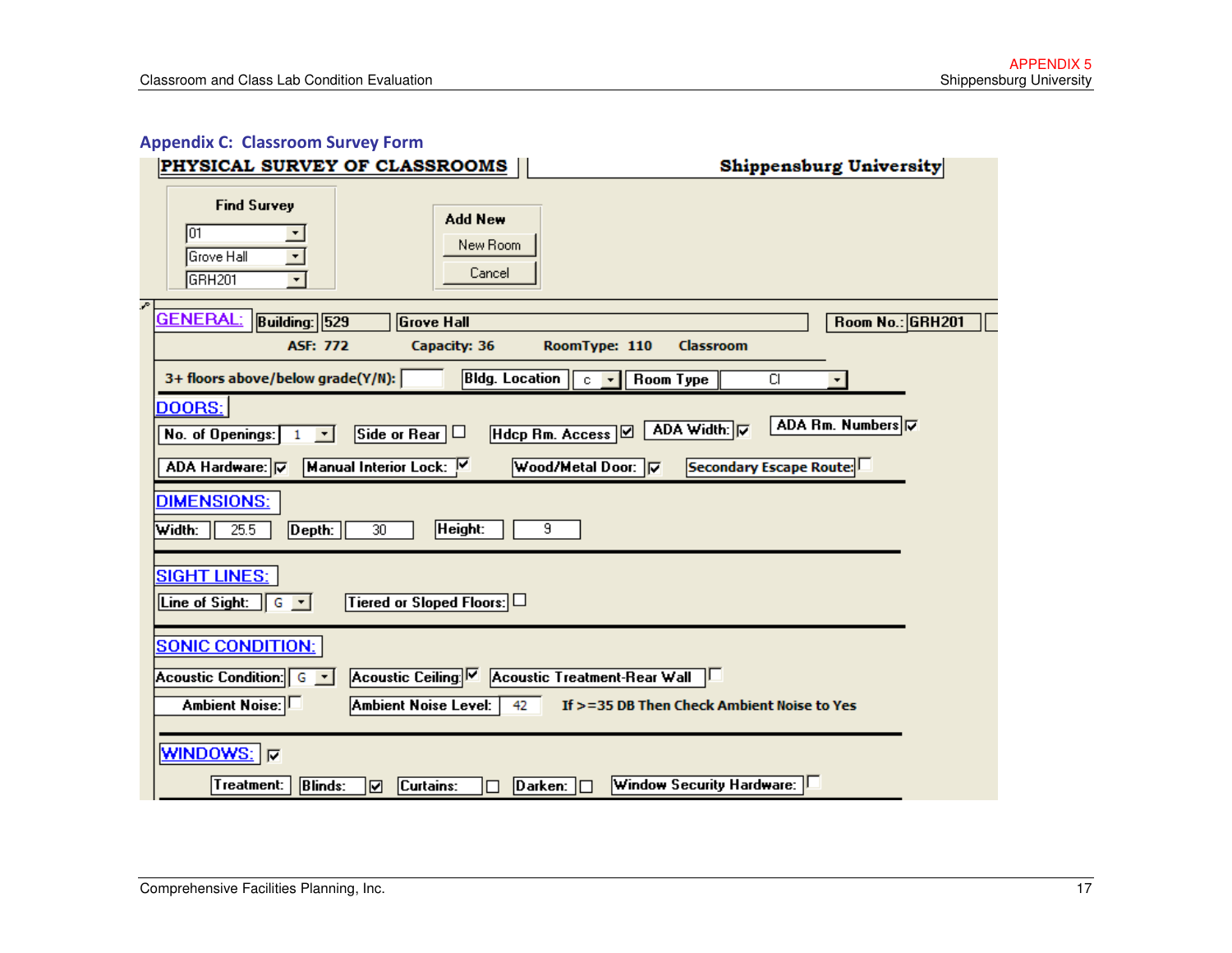| <b>CONDITION OF FINISHES:</b>                                                                                                                                       |
|---------------------------------------------------------------------------------------------------------------------------------------------------------------------|
| Ceiling: $\begin{bmatrix} G & \mathbf{r} \end{bmatrix}$<br>Floor: $\begin{bmatrix} G & \star \end{bmatrix}$<br>Wall: $\begin{bmatrix} G & \mathbf{r} \end{bmatrix}$ |
| <b>NUMBER OF ELECTRICAL OUTLETS:</b>                                                                                                                                |
| Front: $3 \times$<br>Rear: $\begin{bmatrix} 6 & \bullet \end{bmatrix}$<br>Side: $14 -$                                                                              |
| LIGHTING:                                                                                                                                                           |
| High Pressure Sodium::<br>$ $ Incandescent: $  \Box$<br>$ $ Other: $ \Box $<br>Parellel to Teach Wall: Ø<br>Type:<br>Flourescent: Ø                                 |
| $\boxed{0n/0ff: \Box}$<br>Controls:<br>Regional Front<br>Regional Side: $\Box$<br>Split: $\Box$<br>Dimmer:<br>$\blacksquare$                                        |
| <b>Switch Location:</b><br>Teaching Station: Ø<br>Side:<br>$\mathsf{Rear}$<br>Door: <b>Ø</b><br>Other: $\Box$                                                       |
| Reviewer Rating:   G   T   [(P=<30 FC, F=>30<50, G=>50<br>$ $ Quality: $ $<br>Footcandles:<br>65                                                                    |
| At Teaching Surface: V<br>At Workstation: L<br><b>Task Lighting:</b><br> ⊠                                                                                          |
| <b>SEATING:</b>                                                                                                                                                     |
| Total No. Seats:<br>No. of Left Hand Seats:<br>Condition:<br>Type: $M2$ $\rightarrow$<br>39<br>G                                                                    |
| Recom. Seat Reduction:<br>Recom. Seat Increase:<br>$\star$                                                                                                          |
| Writing Surfaces-Movable Seats:<br>Table Size: Length:<br>Tablet Arm Area:<br>48<br>Width:<br>28                                                                    |
| Aisle Width:<br><b>Front To Back</b><br> Fixed Seating Only: <br>Distance to 1st Row<br>$\star$<br>$\mathbf{r}$<br>▾∣                                               |
| Handicap Stations: F<br>No. Handicap Stations:<br>0<br>$\left\vert \mathbf{v}\right\vert$                                                                           |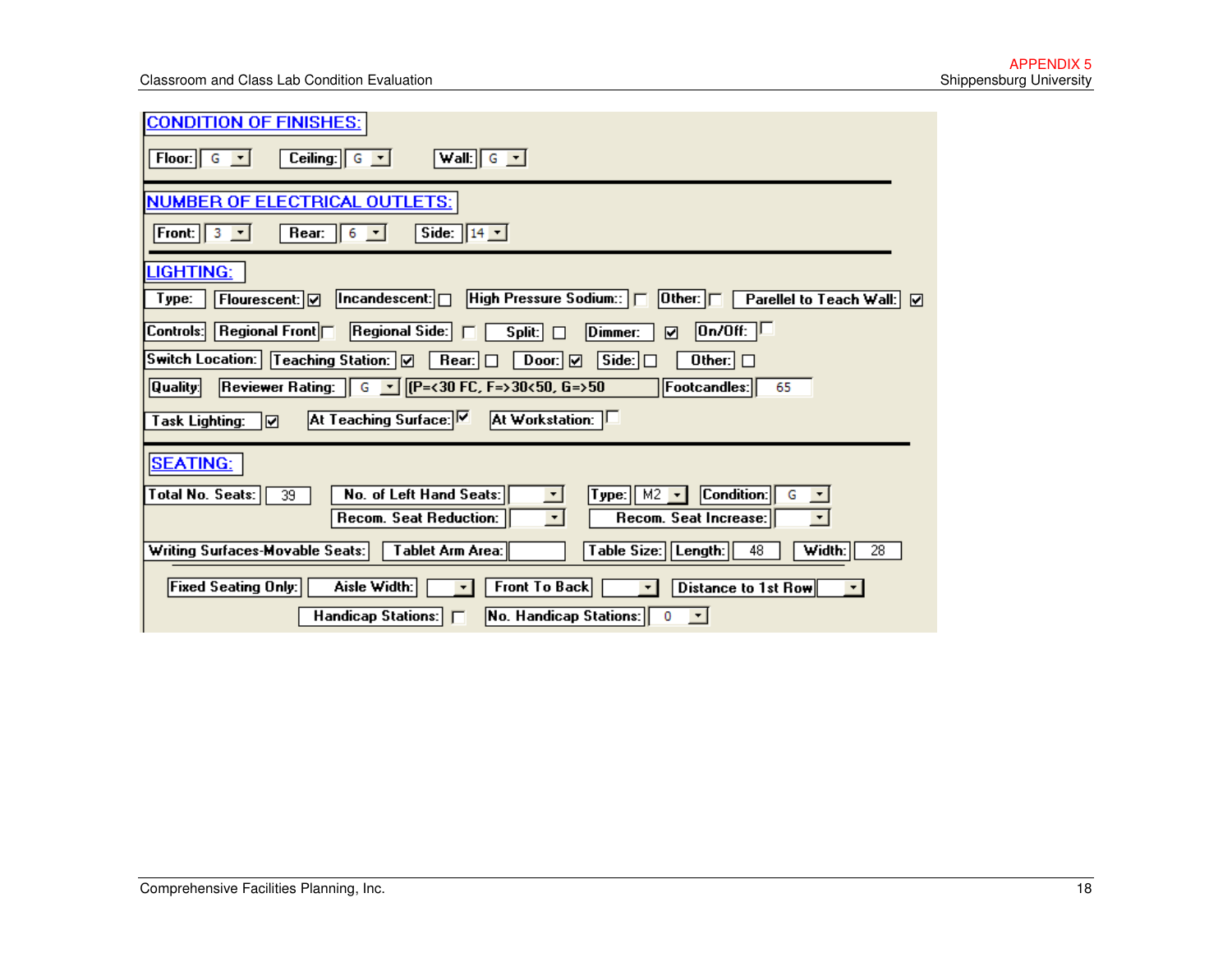| <b>TEACHING SURFACES:</b>                                                                                                                 |
|-------------------------------------------------------------------------------------------------------------------------------------------|
| Height from Floor(in):<br>Chalkboard: $\boxtimes$<br>Whiteboard: C<br>Condition:<br><b>Board Color:</b><br>34<br>$\vert \cdot \vert$<br>G |
| $\overline{12}$<br>LF of Boards Front:<br>LFof Boards Side:<br>LF of Boards Rear:<br>12<br>0                                              |
| Chalktray:   [7]<br>Maphooks:<br>Chartrail:   [v]<br>$\lceil$ Tackboard: $\lceil$ $\Box$<br>☑                                             |
| <b>Instructor Station:</b> ⊽<br>Podium: $\nabla$<br>Raised Instructor Platform: [<br>Teaching_Station_Access:   V                         |
| <b>TECHNOLOGY AND SERVICES:</b>                                                                                                           |
| Projection Screens: Ø<br>Dual Screens: $\Box$<br>120<br>Height:<br>60<br>Width:                                                           |
| Covers >1/2 Board: $\Box$<br>Screen Damaged:<br>г                                                                                         |
| Projection Systems: Video/Comp. Projection: v<br>Video/Comp.Projection Mount:<br>C<br><b>Projection Booth:</b><br>$\vert \cdot \vert$     |
| $E$ Imo: $ $<br>Smartboard:<br>TV w/VCR or DVD: 区<br>$0$ verhead:<br>г<br>☑                                                               |
| Computer Connections: V<br>Side:<br><b>Service Outlets:</b><br><b>Front:</b><br>$[$ Rear:<br>$1 -$<br>$8 - 1$<br>$1 -$                    |
| <b>Phone Jack:</b><br><b>TV Connection:</b>                                                                                               |
| <b>Sound Amplification:</b><br>Sound System: □<br>Voice Amplification: $\Box$                                                             |
|                                                                                                                                           |
| A/V Storage Closet:<br><b>Storage Systems:</b><br>General Storage:                                                                        |
| Other Technology: Computer at Teach Station: V<br>Pencil Sharpener: M<br> Check:  <br><b>Wireless Connectivity:</b><br>$\overline{v}$     |
| ⊽<br>$G - 1$<br>с<br>Overall Rating:<br>$Picture\_ID:$<br><b>Thermostat</b><br><b>Air Condition</b><br>$\mathbf{r}$                       |
| <b>Survey Complete:</b><br>у.<br><b>COMMENTS / SPECIAL REQUIREMENTS:</b>                                                                  |
| simplex clock. Green board                                                                                                                |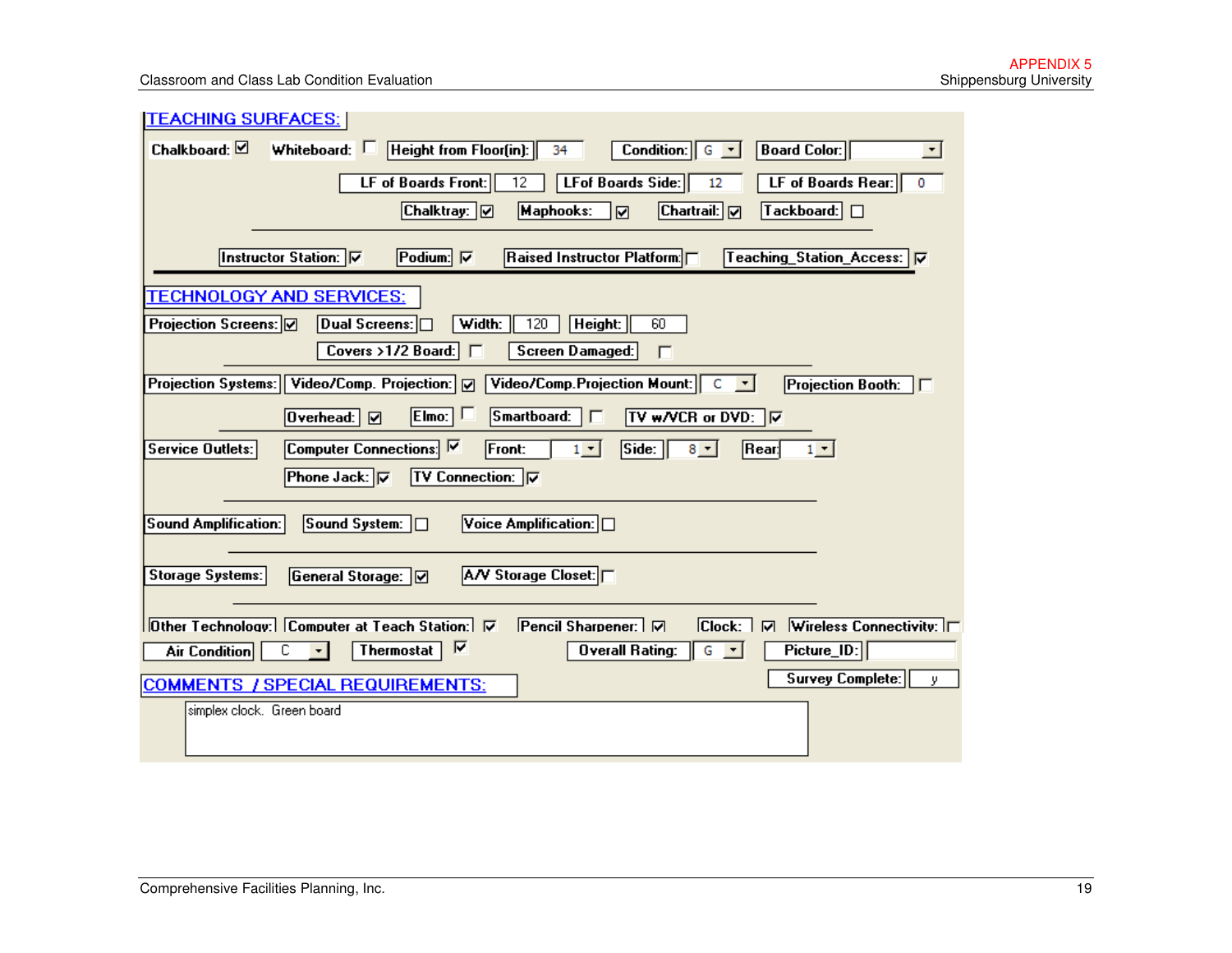#### Appendix D: Class Lab Survey Form

| Physical Survey of Instructional Laboratories                                                                                                                                 |                                                                |
|-------------------------------------------------------------------------------------------------------------------------------------------------------------------------------|----------------------------------------------------------------|
| Shippensburg University                                                                                                                                                       |                                                                |
| Add New<br><b>Find Survey</b><br>New Room<br>Cancel                                                                                                                           |                                                                |
| Building: $\sqrt{523}$<br>Shippen Hall<br><b>GENERAL:</b>                                                                                                                     | Room Number: PH340                                             |
| Lab Name<br>g<br>Lab Type:<br>۰ı                                                                                                                                              | <b>Subject</b>                                                 |
| In Bldg. Location<br>lМ<br>Location Satisfactory?<br><b>Air Conditioning</b><br>$\blacktriangledown$                                                                          | Thermostat: $\nabla$<br>С                                      |
| DOORS:<br>Side or Rear Doors: Ø<br>No. of Doors:<br>Disabilty Access: 0<br>$1 -$<br>Wood/Metal Door:<br>ADA Hardware:<br>Manual Interior Lock:   ▽<br>$\overline{\mathbf{v}}$ | ADA Room No: V<br>ADA Width: 区<br>Secondary Escape Route:: [7] |
| Line of Sight:<br>G<br><b>SIGHT LINES:</b>                                                                                                                                    |                                                                |
| <b>SONIC CONDITION:</b>                                                                                                                                                       |                                                                |
| Ambient Noise:   9   Ambient Decibel Level:<br>Acoustic Condition: G<br>$\vert \cdot \vert$<br>If Db Level <= 35 Check Ambient Noise Yes                                      | 46                                                             |
| WINDOWS:<br>$\overline{\mathbf{v}}$<br>Window Security Hardware::<br>Blinds:<br>Curtains: $\Box$<br>☑                                                                         |                                                                |
| <b>CONDITION OF FINISHES:</b><br>Floor Condition: $G \rightarrow$<br><b>Ceiling Condition:</b><br>G<br>Wall Condition:<br>$\vert \cdot \vert$                                 | G                                                              |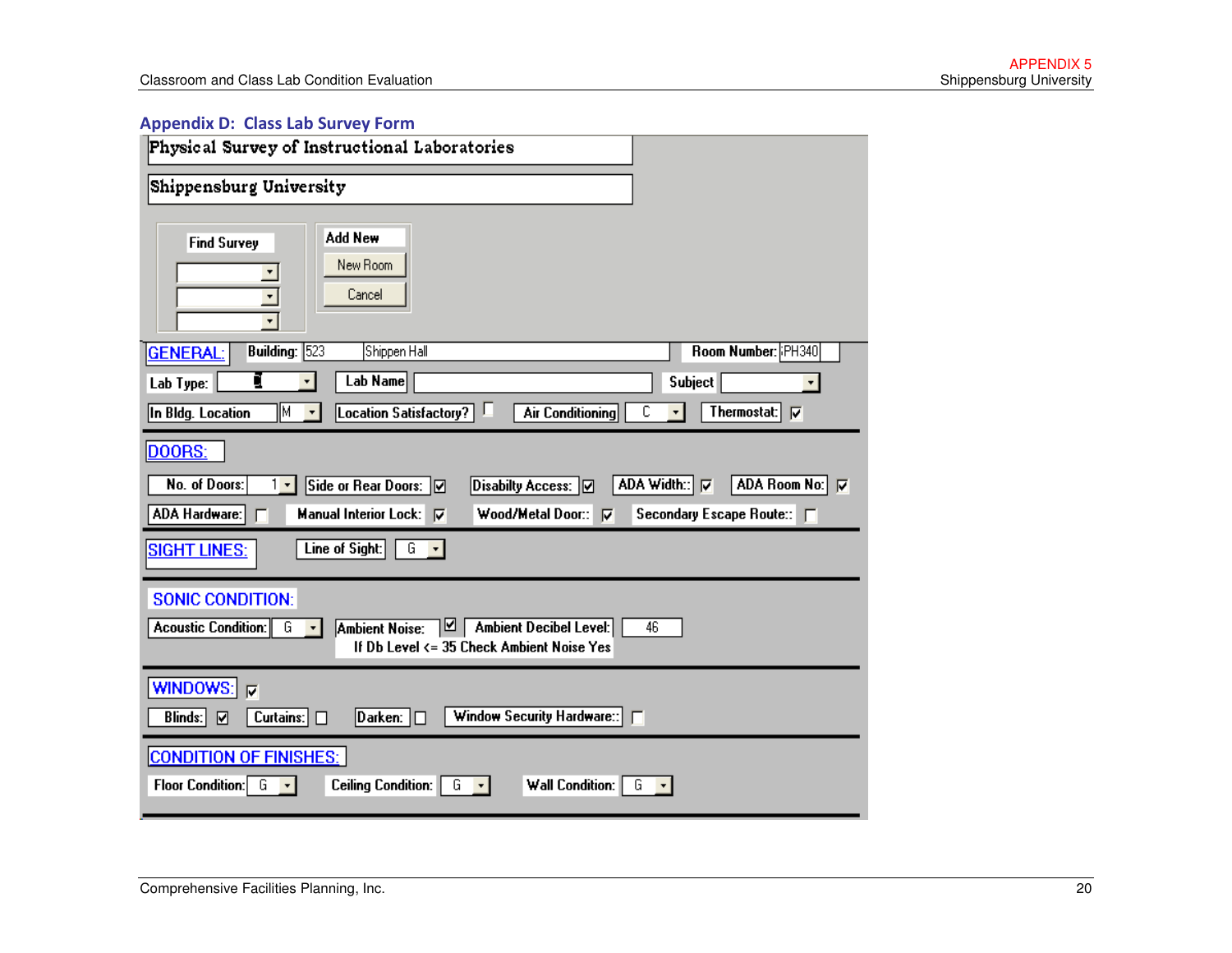| <b>NUMBER OF ELECTRICAL OUTLETS:</b><br>$3 - 1$<br>$7 \cdot 1$<br><b>Front Outlets:</b><br>Rear Outlets:<br>Side Outlets: $\begin{bmatrix} 5 & -1 \end{bmatrix}$                                                                                                                                                                                                   |
|--------------------------------------------------------------------------------------------------------------------------------------------------------------------------------------------------------------------------------------------------------------------------------------------------------------------------------------------------------------------|
| <b>LIGHTING:</b><br>High Pressure Sodium:<br>$Incandescent$ $\Box$<br>Other: $\Box$<br>Flourescent   Ø<br>Type:<br>Regional Side: <b>⊽</b><br>Regional Front: $\Box$<br>On/Off: $\Box$<br> Controls:<br>Split: $\Box$<br>$Dimmer: \Box$<br>Switch Location:<br>Teaching Station: □<br>Side: $\Box$<br>Rear: ☑<br>$\vert$ Door: $\vert \vert$<br>Other: $\Box$<br>☑ |
| P<=30 FC, F>30<50 FC, G.=50 FC<br>Reviwer Rating:<br> G<br>Footcandles:<br>65<br>Quality:<br>$\overline{\mathbf{r}}$<br>Teach_Station: <br>At Workstation: F<br><b>Task Lighting:</b><br>l I                                                                                                                                                                       |
| <b>SEATING:</b><br><b>Condition:</b><br><b>Total Stations:</b>                                                                                                                                                                                                                                                                                                     |
| Width:<br>Table/Bench Size:<br>Length:<br>Height:<br>0<br><b>Row Width:</b><br><b>Fixed Seating Only:</b><br>Aisle Width:<br>Number:<br><b>Wheelchair Stations:</b>                                                                                                                                                                                                |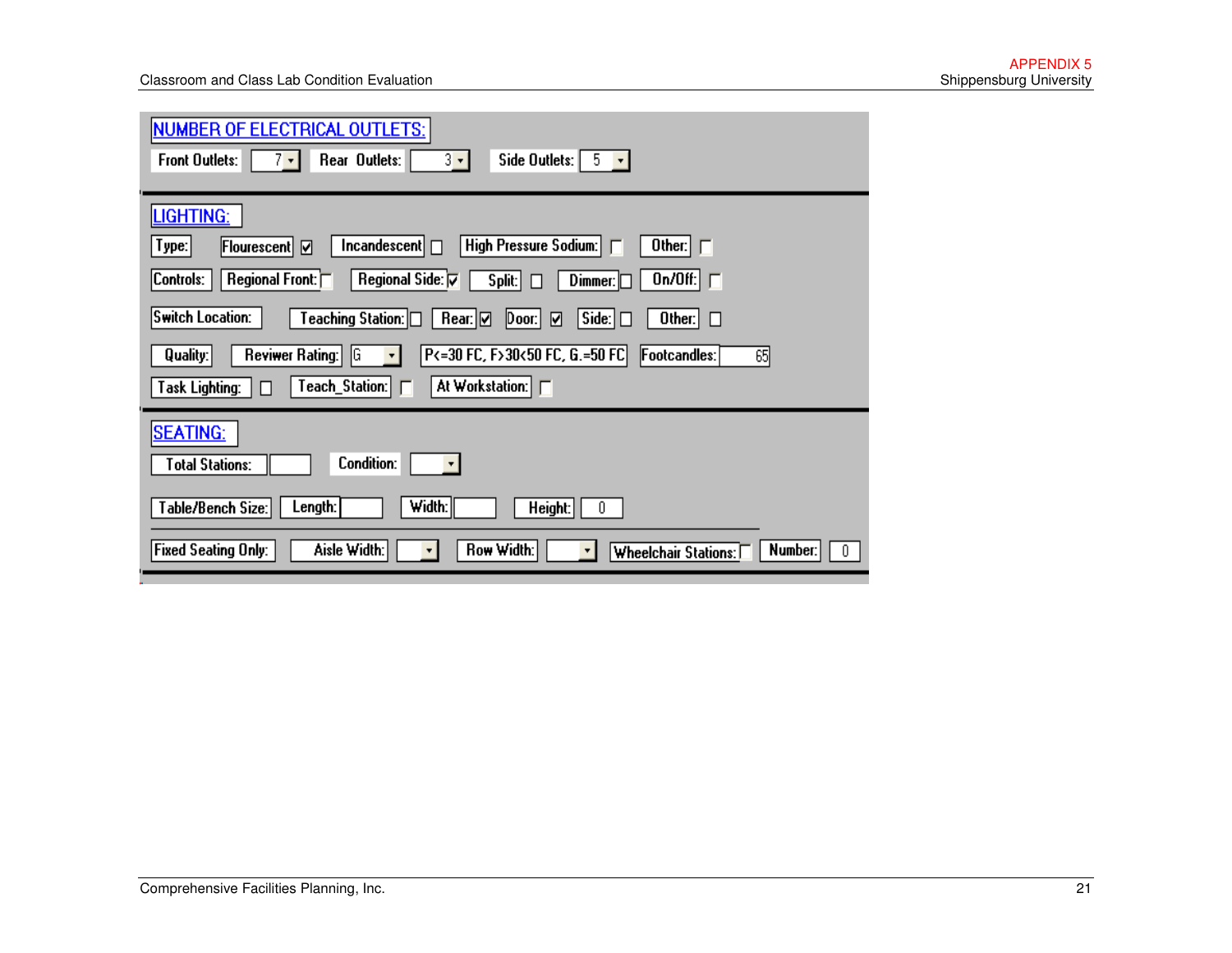| <b>TEACHING SURFACES/STATION:</b>                                                                                                                                                                            |
|--------------------------------------------------------------------------------------------------------------------------------------------------------------------------------------------------------------|
| Board Color:   <br><b>Board Condition:</b><br><b>B1</b><br>$\vert$ Board Length Sufficient: $\vert \vert$<br> Chalkboard/Whiteboard:  <br>ᢊ<br>u<br>$\mathbf{v}$                                             |
| Chartrail:<br>Tackboard:   [Ø<br>Chalktray:<br> Maphooks:<br>☑<br><b>Board Height:</b><br>☑<br>ا⊽<br>36                                                                                                      |
| Teaching Station Access: V<br>Raised Instructor Platform:  <br>Demo Bench: $\Box$<br>Instructor Station: <b>▽</b>                                                                                            |
| <b>TECHNOLOGY:</b><br>Screen Covers 1/2 of Board:   □<br>Projection Screen:   Ø<br>Screen Damaged: ∏<br>Dual Screens:  <br>H                                                                                 |
| ☑<br>Video/Comp. Projector Mount: C<br>Projection Systems:  <br>Video/Computer Projection:  <br>۰.<br>$ S$ martboard: $ \Gamma $<br><b>TV w/VCR or DVD:</b> $\Box$<br> Overhead:<br>TV Connection:<br>☑<br>⊽ |
| <b>Sound Amplification:</b><br>$ {\sf Voice}$ Amplification: $ \hspace{-.06in} \hspace{-.06in} \hspace{-.06in} $<br> Sound System:<br>П                                                                      |
| ⊽<br>☑<br>Wireless Connection:<br>Clock:<br> Computer at Teaching Station:  <br>Other Technology:                                                                                                            |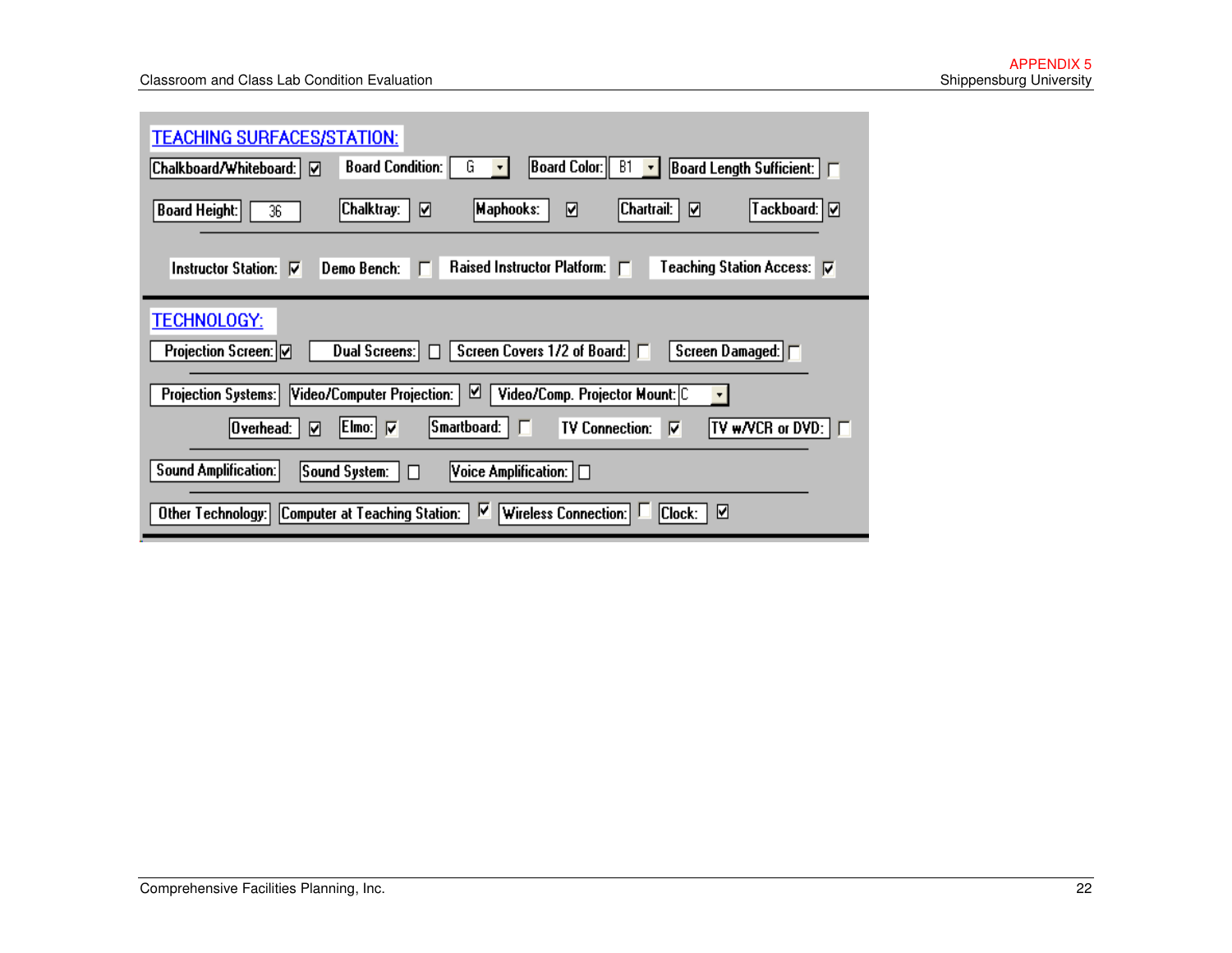| <b>SERVICES:</b>       |                            |                              |                                    |                            |                                |                          |
|------------------------|----------------------------|------------------------------|------------------------------------|----------------------------|--------------------------------|--------------------------|
|                        | At Teach<br><b>Station</b> | At Student<br><b>Station</b> |                                    | At Teach<br><b>Station</b> | At Student<br><b>Station</b>   |                          |
| Natural Gas:           | г                          | г                            | Electrical Power:                  | п                          | Г                              | (110 / 220 v at station) |
| <b>Compressed Air:</b> | г                          | г                            | <b>Computer Connections:</b>       | П                          | ш                              |                          |
| Potable Water:         | П                          | п                            | <b>Phone Connection:</b>           | г                          |                                |                          |
| Distilled Water:       | г                          |                              | <b>Station Storage:</b>            | г                          | г                              |                          |
| Vacuum:                | г                          |                              | <b>Other Services:</b>             | 屬                          | 屦                              |                          |
| <b>SAFETY SYSTEMS</b>  |                            |                              | <b>Functional</b><br><b>Number</b> |                            |                                |                          |
|                        | <b>Chemical Fume Hood:</b> |                              | П<br>f.<br>$\bar{\mathbf{v}}$      |                            |                                | Fire Extinguisher:       |
|                        | <b>Emergency Shower:</b>   |                              | □                                  |                            | Hazardous Waste Storage:       |                          |
|                        |                            | Emergency Eye Wash:          | П                                  |                            |                                | General Storage:         |
|                        |                            | First _Aid Kit: $\Box$       |                                    |                            | <b>Emergency Powe_Shutoff:</b> |                          |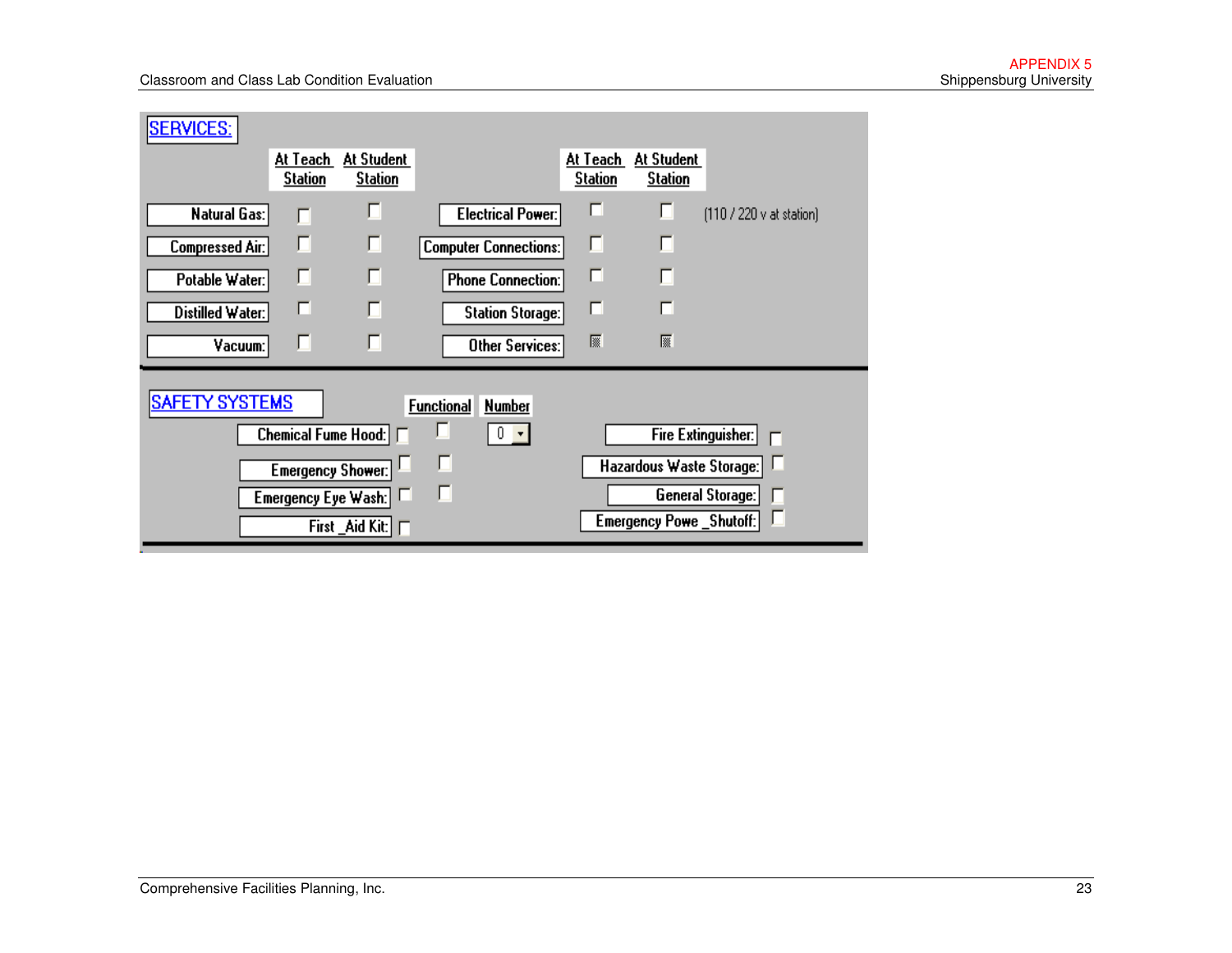| <b>PREP ROOM:</b><br>Prep_Room:<br>Prep_Room_Storage: F<br>Prep_Room_Services: F<br>Prep_Room_Hood:                                                      |                                                        |
|----------------------------------------------------------------------------------------------------------------------------------------------------------|--------------------------------------------------------|
| <b>REVIEWERS RATINGS:</b><br>Is Space Used Efficiently?<br><b>ASF</b><br>Does Lab Need to be Larger?<br>6<br><b>ASF</b><br>Does Lab Need to be Smaller?: | Overall Lab_Rating<br><b>Overall Functional Rating</b> |
| <b>COMMENTS</b><br>/ SPECIAL REQUIREMENTS<br>Picture ID:                                                                                                 | <b>Survey Complete:</b><br>I۷                          |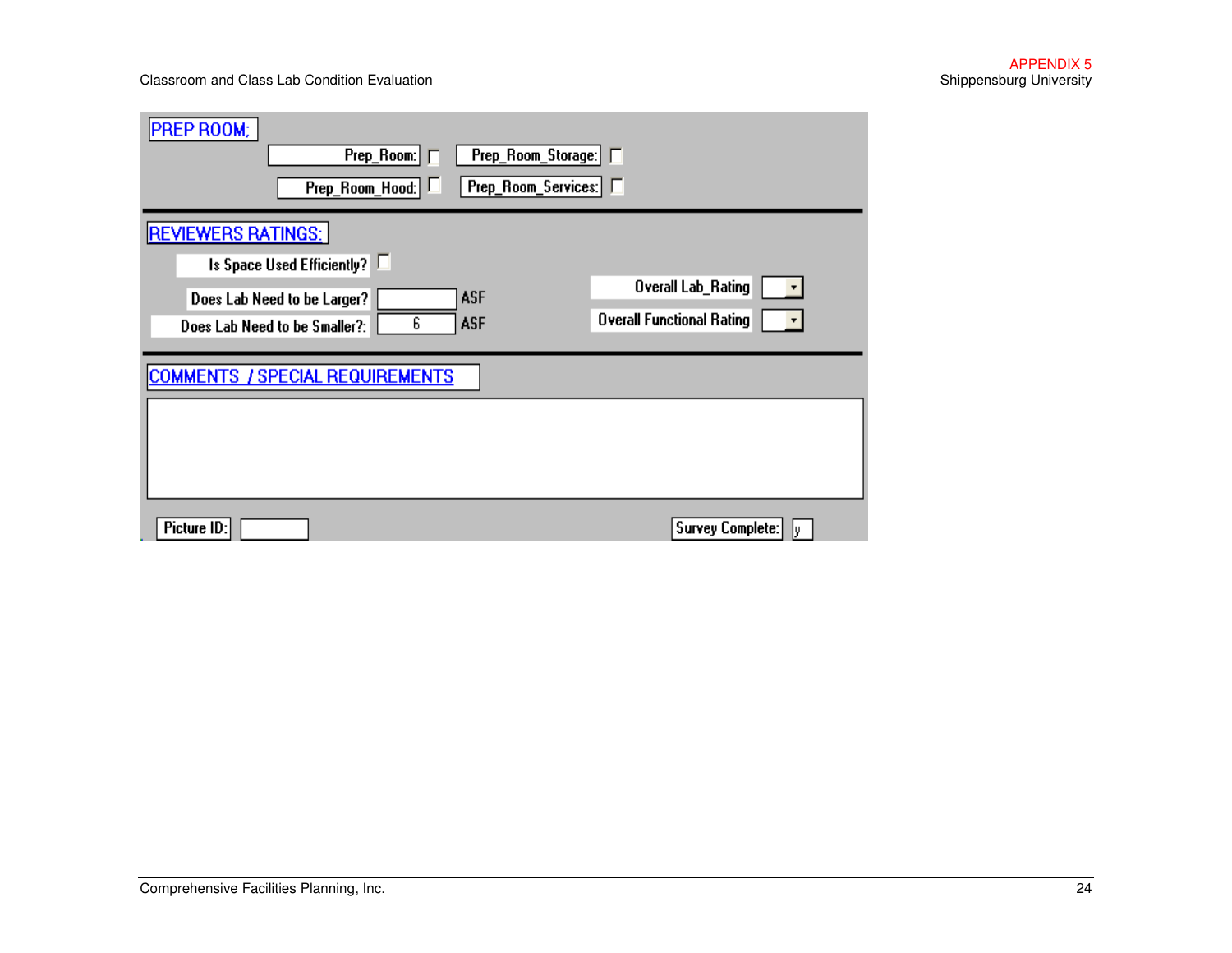#### Appendix E: Reports

The following table summarizes the number of deficiency points for the Shippensburg campus for the 78 rooms evaluated.

#### **Classroom Deficiencies Summary**

| Campus: 01                   | <b>Shippensburg University</b>                           | <b>Number of Rooms Evaluated: 78</b> |
|------------------------------|----------------------------------------------------------|--------------------------------------|
|                              | Def. Code Description                                    | Count                                |
| <b>ADA Requirement</b>       |                                                          |                                      |
| A3B                          | Access: Doors do not have ADA hardware                   | 38                                   |
| A3D                          | Access: Doors do not have manual interior lock           | 34                                   |
| A3C                          | Access: No ADA room numbers                              | 19                                   |
| A3                           | Access: Room is not handicap accessible                  | 11                                   |
| <b>Building or Structure</b> |                                                          |                                      |
| C <sub>2</sub>               | Acoustic: Significant or Continuous Noise                | 49                                   |
| M1                           | Windows: No window security egress locks                 | 44                                   |
| A <sub>5</sub>               | Access: Room not accessible from side or rear            | 44                                   |
| B <sub>3</sub>               | Sight Lines: Ceiling too low (for proper screen height)  | 26                                   |
| B <sub>0</sub>               | Sight Lines: Aspect Ratio $< 0.7$ or $> 1.5$             | 19                                   |
| A6                           | Access: Door not is not made of metal or solid wood      | 11                                   |
| E <sub>1</sub> B             | Enviro: Room has no air conditioning                     | 8                                    |
| <b>B2</b>                    | Sight Lines: Room depth $> 36$ ft and flat floor         | 8                                    |
| E <sub>1</sub> A             | Enviro: Room has window air conditioning only            | 7                                    |
| A2                           | Access: Room is in suite; dead-end or secondary corridor | 4                                    |
| C1A                          | Acoustic: Fair acoustics                                 | 4                                    |
| B <sub>1</sub> A             | Sight Lines: Fair sight lines                            | 3                                    |
| A4                           | Access: No secondary escape route                        | $\overline{\phantom{a}}$             |
| General                      |                                                          |                                      |
| L1B                          | Overall the room is poor                                 | 11                                   |
| L1A                          | Overall the room is fair                                 | 8                                    |
| <b>Maintenance</b>           |                                                          |                                      |
| K <sub>1</sub> A             | Surface Conditions: Ceiling Condition is fair            | 9                                    |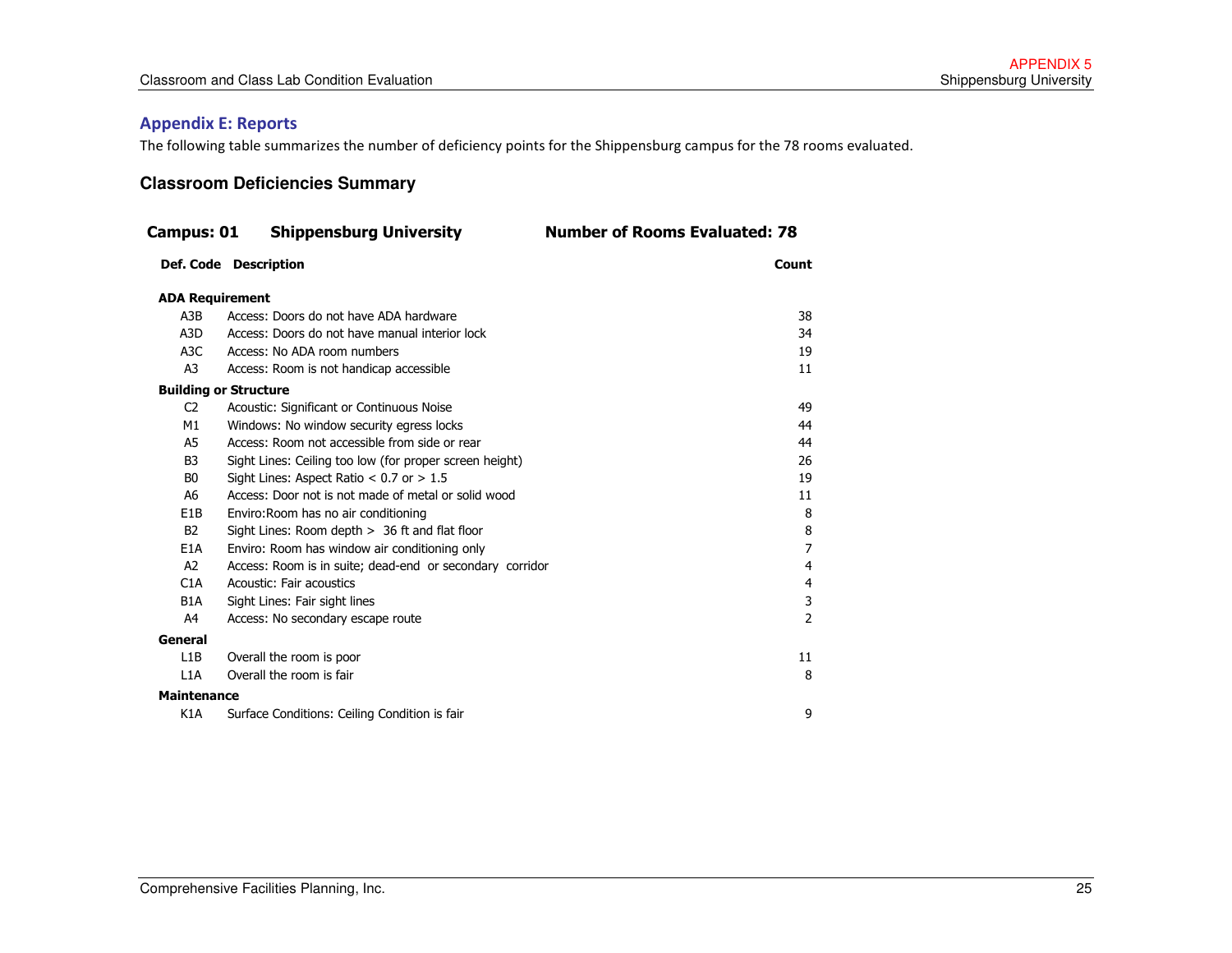#### **Classroom Deficiencies Summary**

| Campus: 01               | <b>Shippensburg University</b>                                                       | <b>Number of Rooms Evaluated:</b> |
|--------------------------|--------------------------------------------------------------------------------------|-----------------------------------|
|                          | Def. Code Description                                                                | Count                             |
| K3B                      | Surface Conditions: Floor Cond is poor                                               | 9                                 |
| K <sub>2</sub> A         | Surface Conditions: Wall Cond is fair                                                | 9                                 |
| K3A                      | Surface Conditions: Floor Cond is fair                                               | 6                                 |
| K <sub>2</sub> B         | Surface Conditions: Wall Cond is poor                                                | 2                                 |
| K <sub>1</sub> B         | Surface Conditions: Ceiling Cond is poor                                             | 1                                 |
| <b>Room Improvements</b> |                                                                                      |                                   |
| F5                       | Teaching Surfaces: No Tackboard                                                      | 46                                |
| F <sub>9</sub>           | Teaching Surfaces: No Podium                                                         | 42                                |
| F <sub>1</sub>           | Teaching Surfaces: Insufficient chalkboard length (16' for rooms < 800 ASF; 20 ' for | 42                                |
| F <sub>1</sub> A         | Teaching Surfaces: Chalkboard Distance From Floor <36 or >42 Inches                  | 34                                |
| D <sub>1</sub>           | Lighting: Lights can not be banked, split or dimmed                                  | 29                                |
| F <sub>3</sub>           | Teaching Surfaces: Room has no chartrail                                             | 24                                |
| F8                       | Teaching Surfaces: No instructor's station                                           | 18                                |
| F6A                      | Teaching Surfaces: Projection screen covers board                                    | 17                                |
| D <sub>3</sub>           | Lighting: There is no light switch near the teaching station                         | 16                                |
| <b>B4</b>                | Sight Lines: Max seat distance $> 6$ X projected image                               | 15                                |
| F4A                      | Teaching Surfaces: Chalkboard is in fair condition                                   | 14                                |
| F <sub>2</sub>           | Teaching Surfaces: Chalkboards have no chalktrays                                    | 8                                 |
| 11                       | Seating: Room has movable tablet arm seats and the writing area $\le$ = 180 sq in    | 7                                 |
| J6                       | Seating: Rm has fixed seats and there are no wheelchair spaces                       | 5                                 |
| F4B                      | Teaching Surfaces: Chalkboard is in poor condition                                   | 5                                 |
| J7A                      | Seat Condition Fair                                                                  | 4                                 |
| D <sub>5</sub>           | Lighting: Poor lighting                                                              | 4                                 |
| F <sub>6</sub>           | Screens: Room has no projection screens                                              | 4                                 |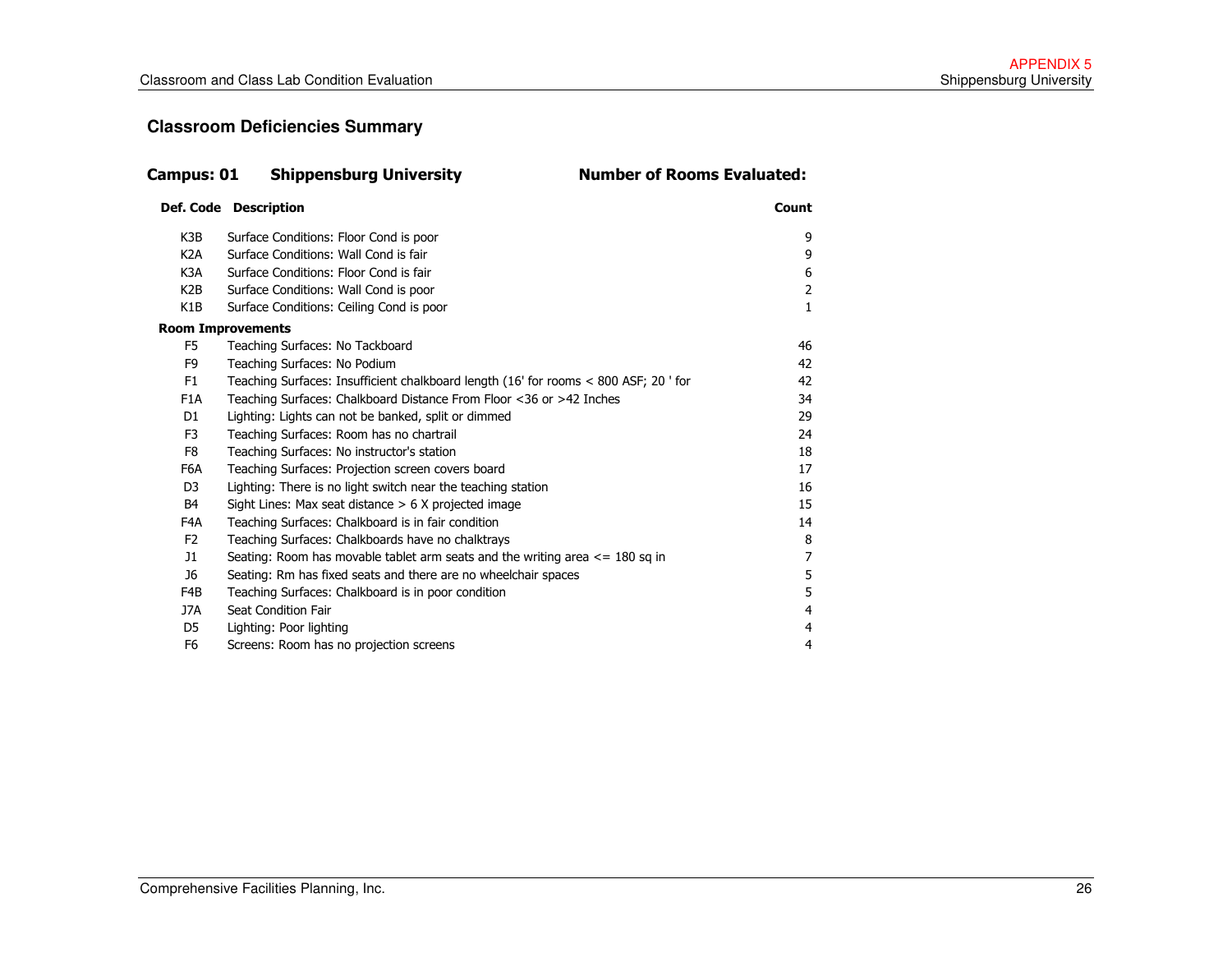#### **Classroom Deficiencies Summary**

| <b>Campus: 01</b> | <b>Shippensburg University</b>                                                     | <b>Number of Rooms Evaluated:</b> |  |  |  |  |  |  |  |  |
|-------------------|------------------------------------------------------------------------------------|-----------------------------------|--|--|--|--|--|--|--|--|
|                   | <b>Def. Code Description</b>                                                       | Count                             |  |  |  |  |  |  |  |  |
| D <sub>2</sub>    | Lighting: There is no light switch at room entrance                                | 4                                 |  |  |  |  |  |  |  |  |
| 12                | Seating: Room has movable tablet arm seats and $< 10\%$ left hand seats and tablet |                                   |  |  |  |  |  |  |  |  |
| F4C               | Teaching Surfaces: Chalkboard has poor contrast                                    |                                   |  |  |  |  |  |  |  |  |
| J2A               | Seating: Room has fixed tab arm seats and $< 10\%$ left hand seats and tablet arm  |                                   |  |  |  |  |  |  |  |  |
| J3                | Seating: Rm has fixed seats and the distance to 1st row is too narrow              | 2                                 |  |  |  |  |  |  |  |  |
| F6B               | Teaching Surfaces: Projection screen damaged                                       | 2                                 |  |  |  |  |  |  |  |  |
| D4                | Lighting: No chalkboard or task light in lecture rooms                             |                                   |  |  |  |  |  |  |  |  |
| F8A               | Teaching Station Not ADA Compliant                                                 |                                   |  |  |  |  |  |  |  |  |
| <b>Technology</b> |                                                                                    |                                   |  |  |  |  |  |  |  |  |
| H5                | AV: Classroom or Lecture room with no Video Projection                             | 7                                 |  |  |  |  |  |  |  |  |
| H1                | AV: Room has no computer connection                                                | 6                                 |  |  |  |  |  |  |  |  |
| H4                | AV: Room $>=50$ seats with no sound system                                         | 5                                 |  |  |  |  |  |  |  |  |
|                   | <b>Count of Deficiencies</b><br><b>Shippensburg University</b>                     | 758                               |  |  |  |  |  |  |  |  |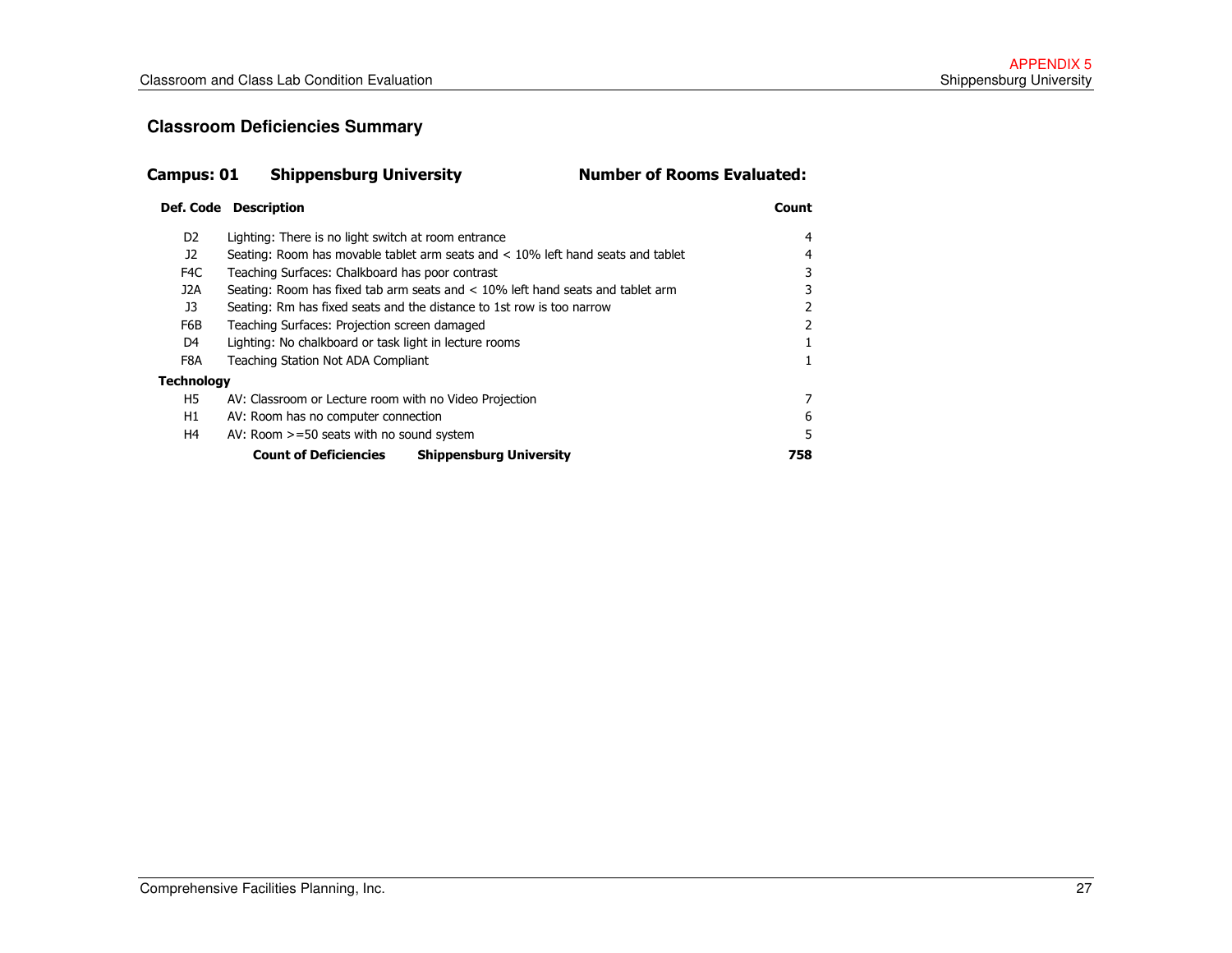#### Campus: Shippensburg University

| <b>Building</b> |                            | <b>Room</b>    | Cap | <b>ASF</b> | Ada<br>Issue | <b>Building</b><br><b>Structure</b> | General        | <b>Maint</b><br>Issue | Room<br><b>Issues</b> | <b>Tech</b><br><b>Upgrade</b> | <b>Rm Def</b><br><b>Points</b> | Max<br><b>Points</b> | Percent<br><b>Deficient</b> | <b>Room</b><br><b>Hours</b> |
|-----------------|----------------------------|----------------|-----|------------|--------------|-------------------------------------|----------------|-----------------------|-----------------------|-------------------------------|--------------------------------|----------------------|-----------------------------|-----------------------------|
| 120             | <b>Stewart Hall</b>        | STW100         | 17  | 466        | 12           | 11                                  | 2              | 4                     | 18                    | 5                             | 52                             | 106                  | 49.1%                       | 8.00                        |
| 120             | <b>Stewart Hall</b>        | STW200         | 53  | 873        | 12           | 15                                  | 2              | 4                     | 15                    | 3                             | 51                             | 109                  | 46.8%                       | 10.49                       |
| 120             | <b>Stewart Hall</b>        | STW101         | 34  | 496        | 9            | 14                                  | 2              | 5                     | 16                    | 0                             | 46                             | 106                  | 43.4%                       |                             |
| 120             | <b>Stewart Hall</b>        | <b>STW209</b>  | 29  | 403        | 12           | 4                                   | 2              | 5                     | 14                    | 5                             | 42                             | 106                  | 39.6%                       |                             |
| 018             | Horton Hall                | <b>HOR022</b>  | 29  | 516        | 9            | 10                                  | 2              |                       | 13                    | 0                             | 35                             | 106                  | 33.0%                       | 25.99                       |
| 520             | <b>Gilbert Hall</b>        | GIL110         | 20  | 420        | 6            | 7                                   |                | 3                     | 12                    | 3                             | 33                             | 103                  | 32.0%                       |                             |
| 414             | Ezra Lehman Library        | <b>LIB120A</b> | 24  | 497        | 12           | 9                                   |                | $\mathbf{0}$          | 11                    | $\mathbf{0}$                  | 33                             | 106                  | 31.1%                       |                             |
| 560             | <b>Memorial Auditorium</b> | <b>MEM210</b>  | 40  | 804        | 12           | 10                                  | 0              | 2                     | 6                     | 2                             | 32                             | 106                  | 30.2%                       | 17.49                       |
| 528             | Wright Hall                | <b>WRI017</b>  | 34  | 602        | 9            | 12                                  | 0              | $\mathbf{0}$          | 11                    | 0                             | 32                             | 106                  | 30.2%                       | 43.47                       |
| 018             | <b>Horton Hall</b>         | <b>HOR128</b>  | 26  | 495        | 12           | 8                                   |                | 0                     | 11                    | 0                             | 32                             | 106                  | 30.2%                       | 17.25                       |
| 528             | <b>Wright Hall</b>         | <b>WRI106</b>  | 30  | 409        | 9            | 10                                  | 0              |                       | 11                    | 0                             | 31                             | 106                  | 29.2%                       | 46.40                       |
| 018             | <b>Horton Hall</b>         | <b>HOR020</b>  | 25  | 463        | 6            | 11                                  | $\overline{2}$ | $\mathbf{0}$          | 10                    | 2                             | 31                             | 106                  | 29.2%                       | 28.98                       |
| 414             | Ezra Lehman Library        | LIB205         | 27  | 1,349      | 9            | 5                                   |                | 2                     | 13                    | 0                             | 30                             | 106                  | 28.3%                       | 45.39                       |
| 520             | <b>Gilbert Hall</b>        | GIL210         | 46  | 545        | 3            | 9                                   | フ              | 4                     | 12                    | 0                             | 30                             | 106                  | 28.3%                       | 34.81                       |
| 520             | <b>Gilbert Hall</b>        | GIL001         | 20  | 293        | 3            | 11                                  |                | 0                     | 12                    | 0                             | 27                             | 106                  | 25.5%                       |                             |
| 528             | <b>Wright Hall</b>         | <b>WRI012</b>  | 35  | 584        | 3            | 10                                  | 0              | 4                     | 9                     | 0                             | 26                             | 106                  | 24.5%                       | 37.81                       |
| 015             | Faculty Office Bldg        | <b>FOB101</b>  | 50  | 1,052      | 3            | 13                                  |                | 0                     | 6                     | 3                             | 26                             | 109                  | 23.9%                       | 43.65                       |
| 526             | Franklin Science Ctr       | <b>FSC016</b>  | 40  | 644        | 6            | 11                                  | 0              | $\mathbf{0}$          | 8                     | $\mathbf{0}$                  | 25                             | 106                  | 23.6%                       | 33.15                       |
| 520             | <b>Gilbert Hall</b>        | GIL240         | 40  | 587        | 3            | 10                                  | 2              | 2                     |                       | $\mathbf{0}$                  | 24                             | 106                  | 22.6%                       | 49.31                       |
| 526             | Franklin Science Ctr       | <b>FSC012</b>  | 15  | 620        | 6            | 5                                   | 0              | $\mathbf{0}$          | 13                    | 0                             | 24                             | 106                  | 22.6%                       | 14.15                       |
| 526             | Franklin Science Ctr       | <b>FSC104</b>  | 71  | 1,285      | 6            | 3                                   | 0              | $\mathbf{0}$          | 17                    | $\mathbf{0}$                  | 26                             | 115                  | 22.6%                       | 23.49                       |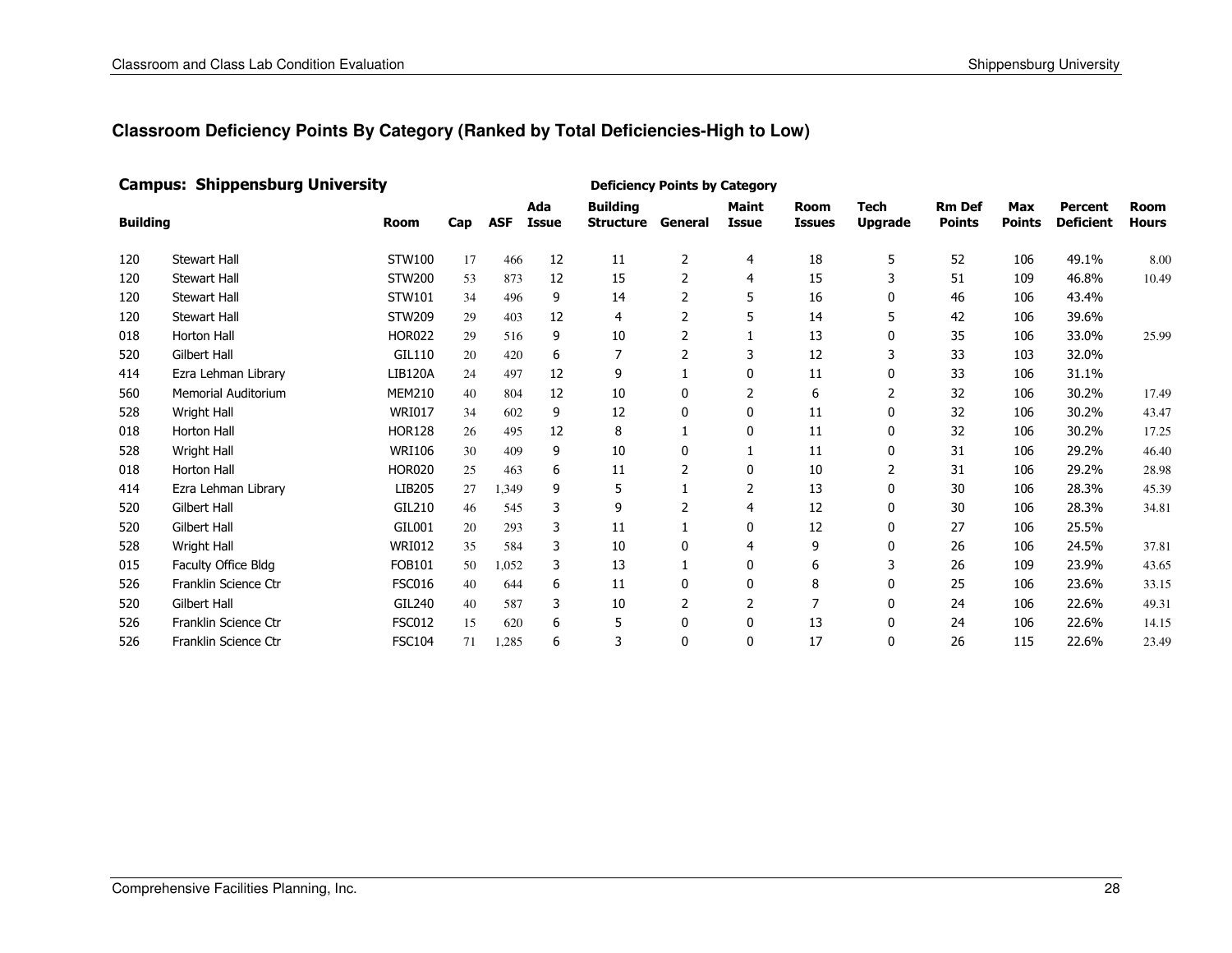#### Campus: Shippensburg University

| <b>Building</b> |                            | <b>Room</b>    | Cap | <b>ASF</b> | Ada<br><b>Issue</b> | <b>Building</b><br><b>Structure</b> | General  | <b>Maint</b><br><b>Issue</b> | <b>Room</b><br><b>Issues</b> | <b>Tech</b><br><b>Upgrade</b> | <b>Rm Def</b><br><b>Points</b> | <b>Max</b><br><b>Points</b> | <b>Percent</b><br><b>Deficient</b> | Room<br><b>Hours</b> |
|-----------------|----------------------------|----------------|-----|------------|---------------------|-------------------------------------|----------|------------------------------|------------------------------|-------------------------------|--------------------------------|-----------------------------|------------------------------------|----------------------|
| 523             | Shippen Hall               | <b>SPH110G</b> | 12  | 449        | 6                   | 5                                   | 0        | $\mathbf{0}$                 | 9                            | 3                             | 23                             | 103                         | 22.3%                              | 13.60                |
| 560             | <b>Memorial Auditorium</b> | <b>MEM100</b>  | 40  | 1,230      | 3                   | 6                                   |          | 2                            | 11                           | 0                             | 23                             | 106                         | 21.7%                              | 37.47                |
| 525             | Huber Arts Center          | <b>HAC301</b>  | 106 | 1,819      | 6                   |                                     | 0        |                              | 12                           |                               | 24                             | 115                         | 20.9%                              | 28.74                |
| 520             | <b>Gilbert Hall</b>        | GIL230         | 40  | 609        | 3                   | 6                                   |          |                              |                              |                               | 22                             | 106                         | 20.8%                              | 49.22                |
| 526             | Franklin Science Ctr       | <b>FSC030</b>  | 121 | 1,890      | 3                   | 5                                   | 0        | $\mathbf{0}$                 | 15                           | $\mathbf{0}$                  | 23                             | 115                         | 20.0%                              | 34.98                |
| 520             | <b>Gilbert Hall</b>        | <b>GIL220</b>  | 40  | 636        | 3                   | 6                                   |          | 3                            | 5                            |                               | 21                             | 106                         | 19.8%                              | 52.05                |
| 523             | Shippen Hall               | <b>SPH220</b>  | 40  | 880        | 6                   | 5                                   | ŋ        |                              | 9                            | $\mathbf{0}$                  | 21                             | 106                         | 19.8%                              | 48.65                |
| 215             | Heiges Field House         | <b>HFH220</b>  | 40  | 1,193      | 9                   | 8                                   |          | 0                            |                              | 0                             | 19                             | 106                         | 17.9%                              | 34.73                |
| 414             | Ezra Lehman Library        | LIB016         | 24  | 513        | 6                   | 2                                   | 0        | 0                            | 11                           | 0                             | 19                             | 106                         | 17.9%                              | 4.00                 |
| 521             | <b>Rowland Hall</b>        | <b>RLH100</b>  | 40  | 693        | $\mathbf{0}$        | 9                                   | $\Omega$ | 0                            | 10                           | 0                             | 19                             | 106                         | 17.9%                              | 37.81                |
| 523             | Shippen Hall               | <b>SPH150</b>  | 28  | 755        | 6                   |                                     | 0        | 0                            | 6                            | 0                             | 19                             | 106                         | 17.9%                              | 52.32                |
| 528             | Wright Hall                | <b>WRI016</b>  | 35  | 616        | 3                   | 6                                   | 0        | 0                            | 10                           | 0                             | 19                             | 106                         | 17.9%                              | 37.49                |
| 522             | Shearer Hall               | <b>SRH206</b>  | 28  | 441        | 0                   | 7                                   | 0        | 0                            | 11                           | 0                             | 18                             | 106                         | 17.0%                              | 22.99                |
| 526             | Franklin Science Ctr       | <b>FSC312</b>  | 41  | 798        | 6                   | 7                                   | 0        | 0                            | 5                            | 0                             | 18                             | 106                         | 17.0%                              | 39.82                |
| 526             | Franklin Science Ctr       | <b>FSC356</b>  | 109 | 1,851      | 3                   | 3                                   | 0        | 0                            | 10                           | 3                             | 19                             | 115                         | 16.5%                              | 39.81                |
| 526             | Franklin Science Ctr       | <b>FSC108</b>  | 71  | 1.286      | 3                   | 5                                   | 0        | 0                            | 11                           | 0                             | 19                             | 115                         | 16.5%                              | 28.32                |
| 521             | <b>Rowland Hall</b>        | <b>RLH106</b>  | 40  | 711        | $\mathbf{0}$        | 5                                   | 0        | 0                            | 10                           | 2                             | 17                             | 106                         | 16.0%                              | 26.32                |
| 523             | Shippen Hall               | <b>SPH200</b>  | 34  | 969        | 3                   | 5                                   | 0        | $\mathbf{0}$                 | 9                            | $\mathbf{0}$                  | 17                             | 106                         | 16.0%                              | 49.64                |
| 523             | Shippen Hall               | <b>SPH260</b>  | 35  | 724        | 3                   | 7                                   | 0        |                              | 6                            | 0                             | 17                             | 106                         | 16.0%                              | 50.49                |
| 215             | Heiges Field House         | <b>HFH230</b>  | 52  | 1.178      | 9                   | 3                                   |          | $\Omega$                     |                              | 3                             | 17                             | 109                         | 15.6%                              | 26.32                |
| 522             | Shearer Hall               | <b>SRH202</b>  | 36  | 903        | $\mathbf{0}$        | 5                                   | 0        | 0                            | 11                           | 0                             | 16                             | 103                         | 15.5%                              | 34.73                |
| 523             | Shippen Hall               | <b>SPH370</b>  | 35  | 895        | 6                   | 5                                   | 0        | $\Omega$                     | 5                            | 0                             | 16                             | 106                         | 15.1%                              | 38.07                |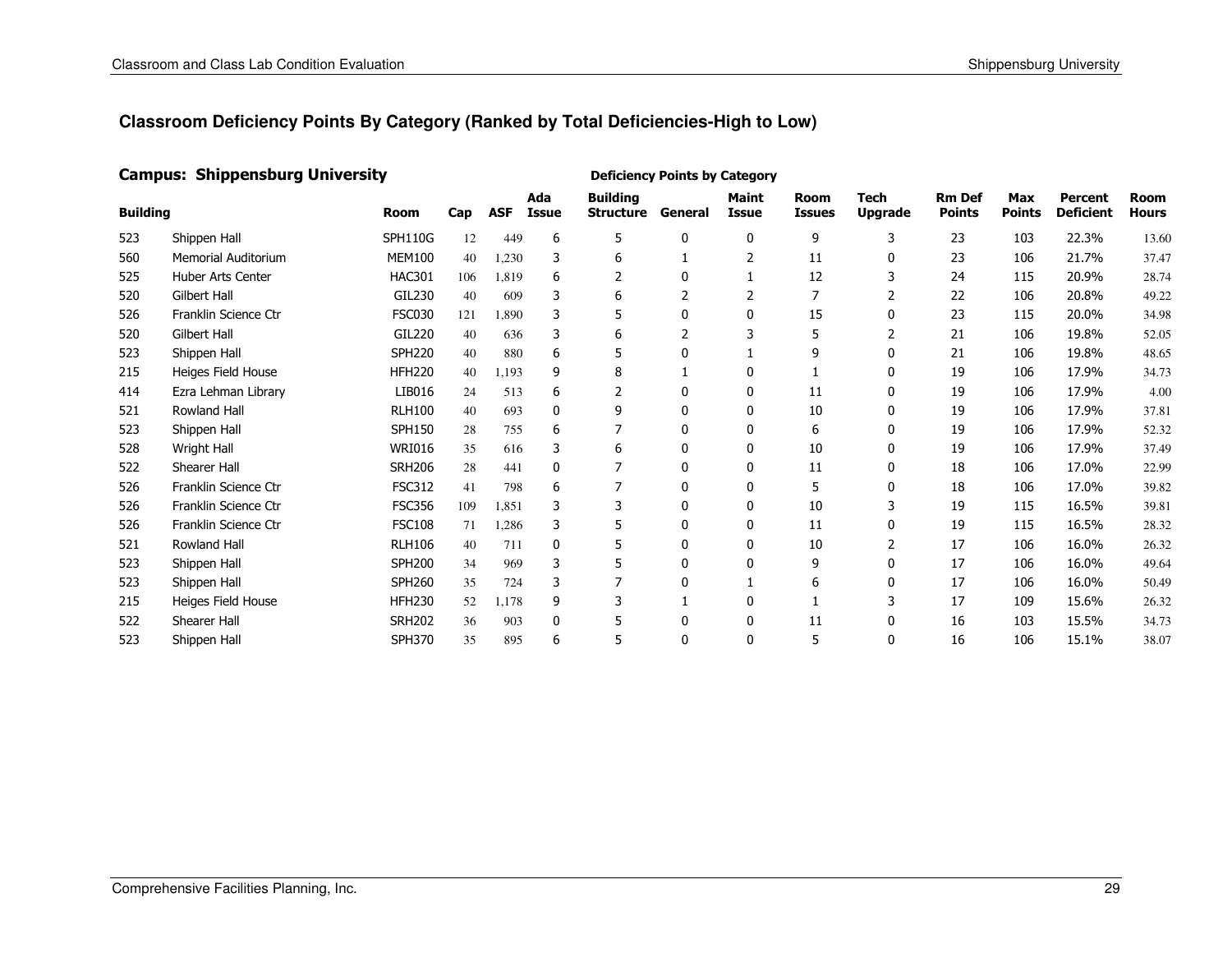#### Campus: Shippensburg University

| <b>Building</b> |                      | <b>Room</b>   | Cap | <b>ASF</b> | Ada<br>Issue | <b>Building</b><br><b>Structure</b> | General      | <b>Maint</b><br><b>Issue</b> | <b>Room</b><br><b>Issues</b> | <b>Tech</b><br><b>Upgrade</b> | <b>Rm Def</b><br><b>Points</b> | <b>Max</b><br><b>Points</b> | <b>Percent</b><br><b>Deficient</b> | <b>Room</b><br>Hours |
|-----------------|----------------------|---------------|-----|------------|--------------|-------------------------------------|--------------|------------------------------|------------------------------|-------------------------------|--------------------------------|-----------------------------|------------------------------------|----------------------|
| 526             | Franklin Science Ctr | <b>FSC156</b> | 109 | 1,745      | 6            | 3                                   | 0            | $\mathbf{0}$                 | 8                            | $\mathbf{0}$                  | 17                             | 115                         | 14.8%                              | 38.90                |
| 523             | Shippen Hall         | <b>SPH224</b> | 130 | 1,636      | 6            | 3                                   | $\mathbf{0}$ | $\mathbf{0}$                 | 8                            | $\mathbf{0}$                  | 17                             | 115                         | 14.8%                              | 35.73                |
| 523             | Shippen Hall         | <b>SPH380</b> | 35  | 764        | 3            | 5                                   | $\mathbf{0}$ | $\mathbf{0}$                 |                              | $\mathbf{0}$                  | 15                             | 106                         | 14.2%                              | 35.16                |
| 526             | Franklin Science Ctr | <b>FSC336</b> | 40  | 800        | 6            | 5                                   | $\mathbf{0}$ | 0                            | 4                            | 0                             | 15                             | 106                         | 14.2%                              | 31.98                |
| 526             | Franklin Science Ctr | <b>FSC226</b> | 40  | 749        | 3            | 9                                   | 0            | 0                            |                              | $\mathbf{0}$                  | 15                             | 106                         | 14.2%                              | 43.57                |
| 522             | Shearer Hall         | <b>SRH109</b> | 40  | 558        | 3            | 9                                   | 0            | 0                            |                              | 0                             | 15                             | 106                         | 14.2%                              | 40.65                |
| 523             | Shippen Hall         | <b>SPH160</b> | 28  | 760        | 3            | 5                                   | 0            | 0                            |                              | 0                             | 15                             | 106                         | 14.2%                              | 55.15                |
| 529             | Grove Hall           | <b>GRH201</b> | 36  | 772        | $\mathbf{0}$ | 9                                   | 0            | 0                            | 5                            | 0                             | 14                             | 106                         | 13.2%                              | 37.47                |
| 522             | Shearer Hall         | <b>SRH205</b> | 40  | 602        | 0            | 7                                   | 0            | 0                            |                              | 0                             | 14                             | 106                         | 13.2%                              | 22.81                |
| 561             | Performing Arts Ctr  | <b>PAC121</b> | 44  | 679        | 3            | 2                                   | 0            | 0                            | 9                            | 0                             | 14                             | 106                         | 13.2%                              | 28.90                |
| 523             | Shippen Hall         | <b>SPH230</b> | 30  | 657        | 3            | 7                                   | 0            | 0                            | 3                            | 0                             | 13                             | 106                         | 12.3%                              | 44.16                |
| 526             | Franklin Science Ctr | <b>FSC228</b> | 40  | 697        | 6            | 7                                   | 0            | 0                            | 0                            | 0                             | 13                             | 106                         | 12.3%                              | 43.74                |
| 523             | Shippen Hall         | <b>SPH340</b> | 42  | 764        | 3            | 5                                   | 0            | 0                            | 5                            | 0                             | 13                             | 106                         | 12.3%                              | 40.74                |
| 523             | Shippen Hall         | <b>SPH250</b> | 30  | 755        | 3            | 7                                   | 0            | $\mathbf{0}$                 |                              | 0                             | 13                             | 106                         | 12.3%                              | 43.41                |
| 521             | <b>Rowland Hall</b>  | <b>RLH101</b> | 25  | 481        | $\mathbf{0}$ | 9                                   | $\mathbf{0}$ | $\mathbf{0}$                 |                              | $\mathbf{0}$                  | 13                             | 106                         | 12.3%                              | 26.41                |
| 529             | <b>Grove Hall</b>    | <b>GRH206</b> | 36  | 774        | $\mathbf{0}$ | 6                                   | 0            | 0                            | 6                            | $\mathbf{0}$                  | 12                             | 106                         | 11.3%                              | 43.13                |
| 523             | Shippen Hall         | <b>SPH300</b> | 38  | 712        | 3            | 3                                   | 0            | $\mathbf{0}$                 | 6                            | 0                             | 12                             | 106                         | 11.3%                              | 43.74                |
| 529             | Grove Hall           | <b>GRH308</b> | 40  | 776        | $\mathbf{0}$ | 6                                   | 0            | $\mathbf{0}$                 | 3                            | 3                             | 12                             | 106                         | 11.3%                              | 46.31                |
| 522             | Shearer Hall         | <b>SRH107</b> | 42  | 724        | $\mathbf{0}$ | 9                                   | 0            | $\mathbf{0}$                 | 3                            | $\mathbf{0}$                  | 12                             | 106                         | 11.3%                              | 41.91                |
| 529             | Grove Hall           | <b>GRH202</b> | 80  | 1,504      | $\mathbf{0}$ |                                     | 0            |                              | 5                            | 0                             | 13                             | 115                         | 11.3%                              | 40.31                |
| 529             | Grove Hall           | <b>GRH306</b> | 40  | 774        | $\mathbf{0}$ | 4                                   | 0            | $\Omega$                     |                              |                               | 11                             | 106                         | 10.4%                              | 49.31                |
| 529             | Grove Hall           | <b>GRH303</b> | 36  | 755        | $\mathbf{0}$ | 6                                   | 0            | $\Omega$                     | 5                            | 0                             | 11                             | 106                         | 10.4%                              | 40.39                |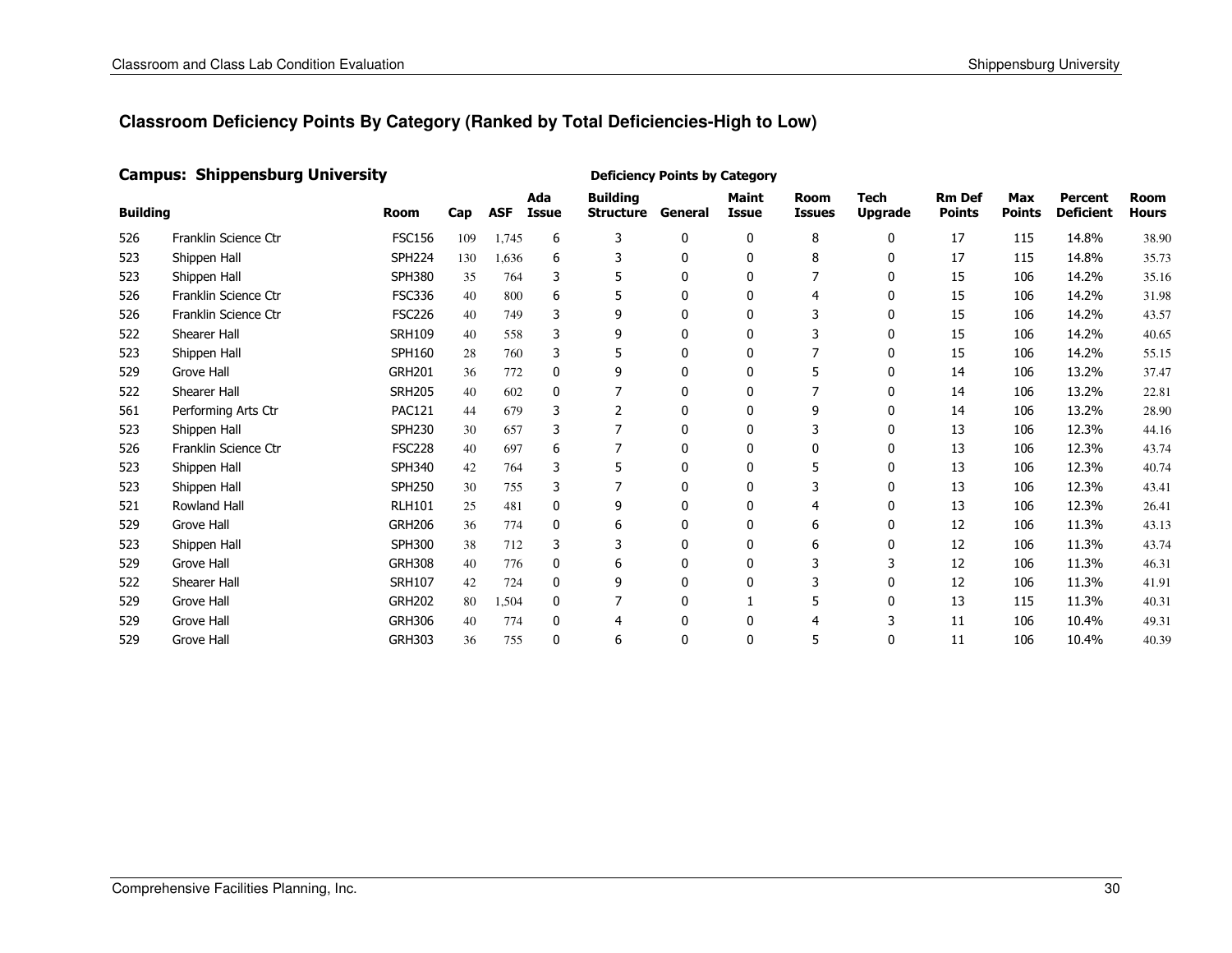#### Campus: Shippensburg University

| <b>Building</b> |                      | Room          | Cap | <b>ASF</b> | Ada<br>Issue | <b>Building</b><br>Structure | General      | <b>Maint</b><br>Issue | Room<br><b>Issues</b> | Tech<br><b>Upgrade</b> | <b>Rm Def</b><br><b>Points</b> | <b>Max</b><br><b>Points</b> | Percent<br><b>Deficient</b> | Room<br><b>Hours</b> |
|-----------------|----------------------|---------------|-----|------------|--------------|------------------------------|--------------|-----------------------|-----------------------|------------------------|--------------------------------|-----------------------------|-----------------------------|----------------------|
| 529             | Grove Hall           | <b>GRH203</b> | 36  | 754        | 0            | 6                            | 0            | 0                     | 5                     | 0                      | 11                             | 106                         | 10.4%                       | 43.22                |
| 523             | Shippen Hall         | <b>SPH320</b> | 42  | 764        |              |                              | 0            | $\mathbf{0}$          |                       | 0                      | 11                             | 106                         | 10.4%                       | 43.66                |
| 529             | Grove Hall           | <b>GRH208</b> | 36  | 776        | $\mathbf{0}$ | 6                            | 0            | 0                     | 5                     | 0                      | 11                             | 106                         | 10.4%                       | 37.47                |
| 529             | Grove Hall           | <b>GRH408</b> | 40  | 756        | 0            | 6                            | 0            | 0                     | 4                     | 0                      | 10                             | 106                         | 9.4%                        | 47.24                |
| 526             | Franklin Science Ctr | <b>FSC256</b> | 109 | 1,743      | 3            | 3                            | 0            | 0                     | 4                     | 0                      | 10                             | 115                         | 8.7%                        | 35.82                |
| 521             | Rowland Hall         | <b>RLH200</b> | 150 | 2,391      | 0            |                              | 0            | 0                     | 9                     | 0                      | 10                             | 115                         | 8.7%                        | 35.07                |
| 529             | Grove Hall           | <b>GRH404</b> | 40  | 768        | 0            | 6                            | 0            | 0                     |                       | 0                      | 9                              | 106                         | 8.5%                        | 34.66                |
| 521             | <b>Rowland Hall</b>  | <b>RLH209</b> | 41  | 647        | $\mathbf{0}$ |                              | 0            | 0                     |                       | 0                      | 9                              | 106                         | 8.5%                        | 40.57                |
| 529             | Grove Hall           | <b>GRH406</b> | 42  | 751        | 0            | 6                            | 0            | $\mathbf{0}$          |                       | 0                      | 9                              | 106                         | 8.5%                        | 40.65                |
| 531             | Math & Comp Tech Bld | <b>MCT258</b> | 40  | 668        | $\mathbf{0}$ | 5                            | $\mathbf{0}$ | 0                     | 4                     | $\mathbf{0}$           | 9                              | 106                         | 8.5%                        | 33.98                |
| 531             | Math & Comp Tech Bld | <b>MCT262</b> | 40  | 773        | 0            |                              | 0            | 0                     |                       | 0                      | 5                              | 106                         | 4.7%                        | 31.32                |
| 531             | Math & Comp Tech Bld | <b>MCT265</b> | 40  | 826        | $\mathbf{0}$ | 4                            | 0            | $\mathbf{0}$          |                       | $\mathbf{0}$           | 5                              | 106                         | 4.7%                        | 46.98                |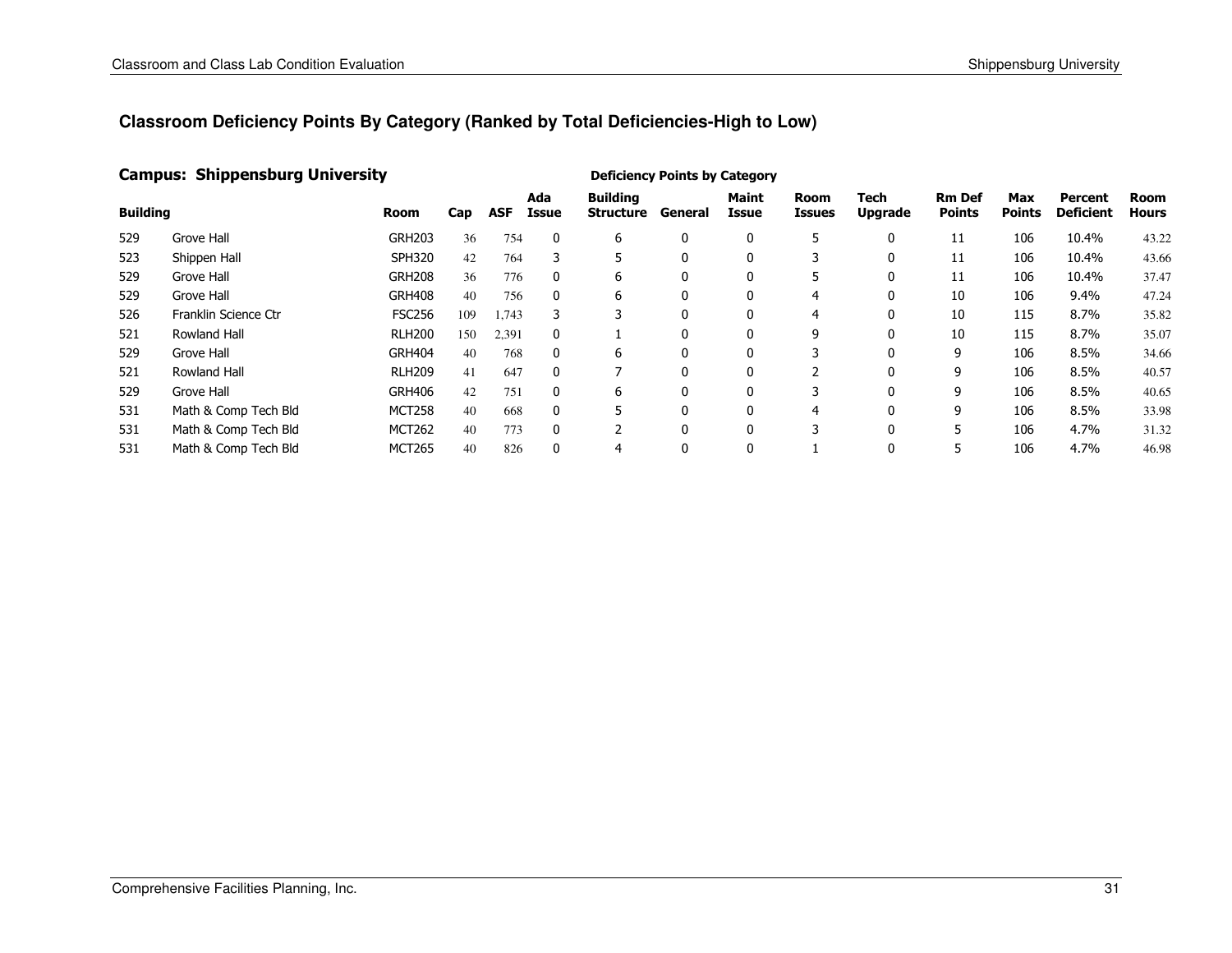#### Campus: Shippensburg University

| <b>Building</b> |                      | <b>Room</b>   | Cap | <b>ASF</b> | Ada<br><b>Issue</b> | <b>Building</b><br><b>Structure</b> | General      | <b>Maint</b><br><b>Issue</b> | <b>Room</b><br><b>Issues</b> | <b>Tech</b><br><b>Upgrade</b> | <b>Rm Def</b><br><b>Points</b> | <b>Max</b><br><b>Points</b> | Percent<br><b>Deficient</b> | <b>Room</b><br><b>Hours</b> |
|-----------------|----------------------|---------------|-----|------------|---------------------|-------------------------------------|--------------|------------------------------|------------------------------|-------------------------------|--------------------------------|-----------------------------|-----------------------------|-----------------------------|
| 523             | Shippen Hall         | <b>SPH160</b> | 28  | 760        | 3                   | 5                                   | 0            | 0                            | 7                            | 0                             | 15                             | 106                         | 14.2%                       | 55.15                       |
| 523             | Shippen Hall         | <b>SPH150</b> | 28  | 755        | 6                   | 7                                   | $\mathbf{0}$ | 0                            | 6                            | 0                             | 19                             | 106                         | 17.9%                       | 52.32                       |
| 520             | Gilbert Hall         | GIL220        | 40  | 636        | 3                   | 6                                   | 2            | 3                            | 5                            | 2                             | 21                             | 106                         | 19.8%                       | 52.05                       |
| 523             | Shippen Hall         | <b>SPH260</b> | 35  | 724        | 3                   |                                     | 0            |                              | 6                            | 0                             | 17                             | 106                         | 16.0%                       | 50.49                       |
| 523             | Shippen Hall         | <b>SPH200</b> | 34  | 969        | 3                   | 5                                   | 0            | 0                            | 9                            | $\mathbf{0}$                  | 17                             | 106                         | 16.0%                       | 49.64                       |
| 520             | <b>Gilbert Hall</b>  | GIL240        | 40  | 587        | 3                   | 10                                  |              | 2                            |                              | 0                             | 24                             | 106                         | 22.6%                       | 49.31                       |
| 529             | Grove Hall           | <b>GRH306</b> | 40  | 774        | $\mathbf{0}$        | 4                                   | 0            | $\mathbf{0}$                 | 4                            |                               | 11                             | 106                         | 10.4%                       | 49.31                       |
| 520             | <b>Gilbert Hall</b>  | GIL230        | 40  | 609        | 3                   | 6                                   |              |                              |                              | 2                             | 22                             | 106                         | 20.8%                       | 49.22                       |
| 523             | Shippen Hall         | <b>SPH220</b> | 40  | 880        | 6                   | 5                                   | 0            |                              | 9                            | $\mathbf{0}$                  | 21                             | 106                         | 19.8%                       | 48.65                       |
| 529             | <b>Grove Hall</b>    | <b>GRH408</b> | 40  | 756        | 0                   | 6                                   | 0            | 0                            |                              | 0                             | 10                             | 106                         | 9.4%                        | 47.24                       |
| 531             | Math & Comp Tech Bld | <b>MCT265</b> | 40  | 826        | 0                   | 4                                   | 0            | 0                            |                              | 0                             | 5                              | 106                         | 4.7%                        | 46.98                       |
| 528             | Wright Hall          | <b>WRI106</b> | 30  | 409        | 9                   | 10                                  | 0            |                              | 11                           | $\mathbf{0}$                  | 31                             | 106                         | 29.2%                       | 46.40                       |
| 529             | <b>Grove Hall</b>    | <b>GRH308</b> | 40  | 776        | 0                   | 6                                   | 0            | $\mathbf{0}$                 | 3                            | 3                             | 12                             | 106                         | 11.3%                       | 46.31                       |
| 414             | Ezra Lehman Library  | LIB205        | 27  | 1,349      | 9                   | 5                                   |              |                              | 13                           | 0                             | 30                             | 106                         | 28.3%                       | 45.39                       |
| 523             | Shippen Hall         | <b>SPH230</b> | 30  | 657        | 3                   |                                     | 0            | 0                            | 3                            | 0                             | 13                             | 106                         | 12.3%                       | 44.16                       |
| 523             | Shippen Hall         | <b>SPH300</b> | 38  | 712        | 3                   | 3                                   | 0            | 0                            | 6                            | 0                             | 12                             | 106                         | 11.3%                       | 43.74                       |
| 526             | Franklin Science Ctr | <b>FSC228</b> | 40  | 697        | 6                   |                                     | 0            | 0                            | 0                            | 0                             | 13                             | 106                         | 12.3%                       | 43.74                       |
| 523             | Shippen Hall         | <b>SPH320</b> | 42  | 764        | 3                   | 5                                   | 0            | 0                            |                              | 0                             | 11                             | 106                         | 10.4%                       | 43.66                       |
| 015             | Faculty Office Bldg  | <b>FOB101</b> | 50  | 1,052      | 3                   | 13                                  |              | $\mathbf{0}$                 | 6                            | 3                             | 26                             | 109                         | 23.9%                       | 43.65                       |
| 526             | Franklin Science Ctr | <b>FSC226</b> | 40  | 749        | 3                   | 9                                   | 0            | $\Omega$                     | 3                            | 0                             | 15                             | 106                         | 14.2%                       | 43.57                       |
| 528             | Wright Hall          | <b>WRI017</b> | 34  | 602        | 9                   | 12                                  | 0            | 0                            | 11                           | 0                             | 32                             | 106                         | 30.2%                       | 43.47                       |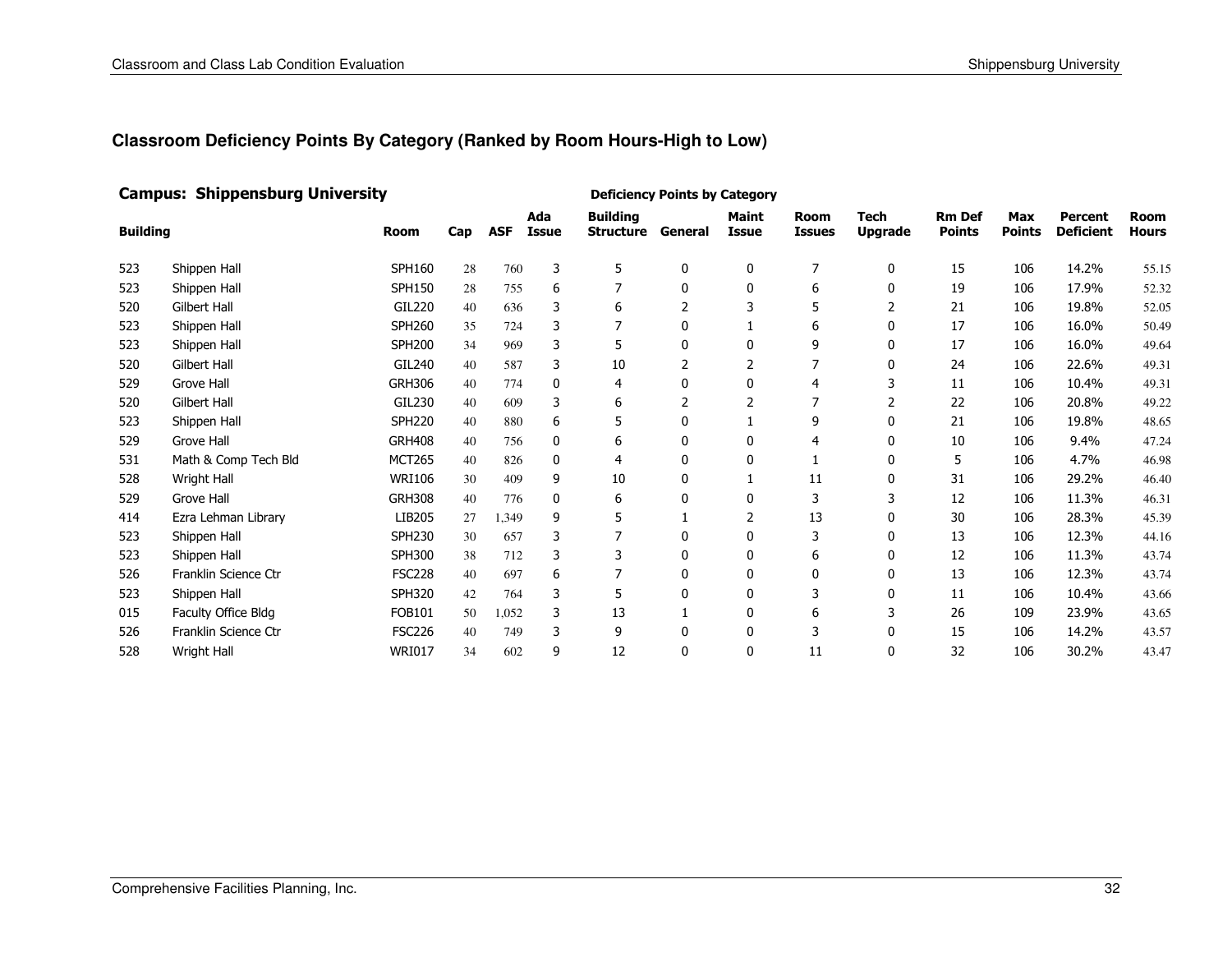#### Campus: Shippensburg University

| <b>Building</b> |                            | <b>Room</b>   | Cap | <b>ASF</b> | Ada<br>Issue | <b>Building</b><br><b>Structure</b> | General      | <b>Maint</b><br>Issue | <b>Room</b><br><b>Issues</b> | <b>Tech</b><br><b>Upgrade</b> | <b>Rm Def</b><br><b>Points</b> | <b>Max</b><br><b>Points</b> | Percent<br><b>Deficient</b> | <b>Room</b><br>Hours |
|-----------------|----------------------------|---------------|-----|------------|--------------|-------------------------------------|--------------|-----------------------|------------------------------|-------------------------------|--------------------------------|-----------------------------|-----------------------------|----------------------|
| 523             | Shippen Hall               | <b>SPH250</b> | 30  | 755        | 3            | $\overline{7}$                      | 0            | 0                     | 3                            | $\mathbf{0}$                  | 13                             | 106                         | 12.3%                       | 43.41                |
| 529             | <b>Grove Hall</b>          | <b>GRH203</b> | 36  | 754        | 0            | 6                                   | 0            | 0                     | 5                            | 0                             | 11                             | 106                         | 10.4%                       | 43.22                |
| 529             | <b>Grove Hall</b>          | <b>GRH206</b> | 36  | 774        | $\mathbf{0}$ | 6                                   | 0            | 0                     | 6                            | 0                             | 12                             | 106                         | 11.3%                       | 43.13                |
| 522             | Shearer Hall               | <b>SRH107</b> | 42  | 724        | $\mathbf{0}$ | 9                                   | 0            | 0                     |                              | 0                             | 12                             | 106                         | 11.3%                       | 41.91                |
| 523             | Shippen Hall               | <b>SPH340</b> | 42  | 764        | 3            | 5                                   | 0            | 0                     | 5                            | $\mathbf{0}$                  | 13                             | 106                         | 12.3%                       | 40.74                |
| 522             | Shearer Hall               | <b>SRH109</b> | 40  | 558        | 3            | 9                                   | 0            | 0                     |                              | 0                             | 15                             | 106                         | 14.2%                       | 40.65                |
| 529             | Grove Hall                 | <b>GRH406</b> | 42  | 751        | 0            | 6                                   | 0            | 0                     | 3                            | 0                             | 9                              | 106                         | 8.5%                        | 40.65                |
| 521             | Rowland Hall               | <b>RLH209</b> | 41  | 647        | 0            | 7                                   | 0            | 0                     |                              | 0                             | 9                              | 106                         | 8.5%                        | 40.57                |
| 529             | <b>Grove Hall</b>          | <b>GRH303</b> | 36  | 755        | 0            | 6                                   | 0            | 0                     | 5                            | 0                             | 11                             | 106                         | 10.4%                       | 40.39                |
| 529             | Grove Hall                 | <b>GRH202</b> | 80  | 1,504      | 0            | 7                                   | 0            |                       | 5                            | 0                             | 13                             | 115                         | 11.3%                       | 40.31                |
| 526             | Franklin Science Ctr       | <b>FSC312</b> | 41  | 798        | 6            | 7                                   | 0            | 0                     | 5                            | 0                             | 18                             | 106                         | 17.0%                       | 39.82                |
| 526             | Franklin Science Ctr       | <b>FSC356</b> | 109 | 1,851      | 3            | 3                                   | 0            | 0                     | 10                           | 3                             | 19                             | 115                         | 16.5%                       | 39.81                |
| 526             | Franklin Science Ctr       | <b>FSC156</b> | 109 | 1,745      | 6            | 3                                   | 0            | 0                     | 8                            | $\mathbf{0}$                  | 17                             | 115                         | 14.8%                       | 38.90                |
| 523             | Shippen Hall               | SPH370        | 35  | 895        | 6            | 5                                   | $\mathbf{0}$ | $\mathbf{0}$          | 5                            | $\mathbf{0}$                  | 16                             | 106                         | 15.1%                       | 38.07                |
| 528             | Wright Hall                | <b>WRI012</b> | 35  | 584        | 3            | 10                                  | 0            | 4                     | 9                            | $\mathbf{0}$                  | 26                             | 106                         | 24.5%                       | 37.81                |
| 521             | Rowland Hall               | <b>RLH100</b> | 40  | 693        | $\mathbf{0}$ | 9                                   | 0            | $\mathbf{0}$          | 10                           | $\mathbf{0}$                  | 19                             | 106                         | 17.9%                       | 37.81                |
| 528             | <b>Wright Hall</b>         | <b>WRI016</b> | 35  | 616        | 3            | 6                                   | ŋ            | 0                     | 10                           | $\mathbf{0}$                  | 19                             | 106                         | 17.9%                       | 37.49                |
| 560             | <b>Memorial Auditorium</b> | <b>MEM100</b> | 40  | 1,230      | 3            | 6                                   |              | 2                     | 11                           | 0                             | 23                             | 106                         | 21.7%                       | 37.47                |
| 529             | Grove Hall                 | <b>GRH201</b> | 36  | 772        | $\mathbf{0}$ | 9                                   | 0            | $\Omega$              | 5                            | 0                             | 14                             | 106                         | 13.2%                       | 37.47                |
| 529             | <b>Grove Hall</b>          | <b>GRH208</b> | 36  | 776        | $\mathbf{0}$ | 6                                   | 0            | 0                     |                              | 0                             | 11                             | 106                         | 10.4%                       | 37.47                |
| 526             | Franklin Science Ctr       | <b>FSC256</b> | 109 | 1,743      | 3            | 3                                   | 0            | 0                     |                              | 0                             | 10                             | 115                         | 8.7%                        | 35.82                |
| 523             | Shippen Hall               | <b>SPH224</b> | 130 | 1,636      | 6            | 3                                   | $\mathbf{0}$ | $\Omega$              | 8                            | $\Omega$                      | 17                             | 115                         | 14.8%                       | 35.73                |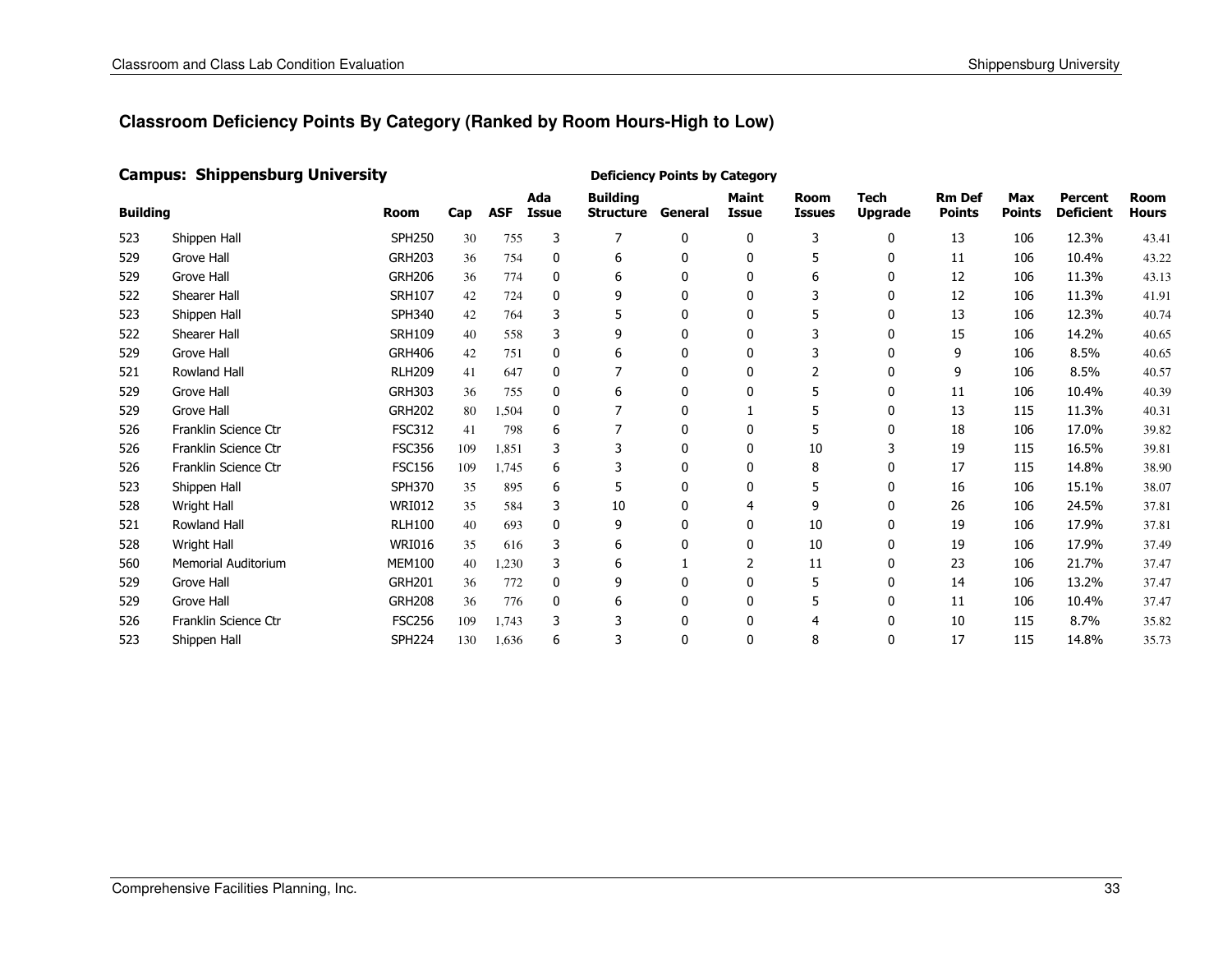#### Campus: Shippensburg University

| <b>Building</b> |                          | <b>Room</b>   | Cap | <b>ASF</b> | Ada<br><b>Issue</b> | <b>Building</b><br><b>Structure</b> | General      | <b>Maint</b><br>Issue | <b>Room</b><br><b>Issues</b> | <b>Tech</b><br><b>Upgrade</b> | <b>Rm Def</b><br><b>Points</b> | <b>Max</b><br><b>Points</b> | Percent<br><b>Deficient</b> | <b>Room</b><br>Hours |
|-----------------|--------------------------|---------------|-----|------------|---------------------|-------------------------------------|--------------|-----------------------|------------------------------|-------------------------------|--------------------------------|-----------------------------|-----------------------------|----------------------|
| 523             | Shippen Hall             | <b>SPH380</b> | 35  | 764        | 3                   | 5                                   | 0            | $\mathbf{0}$          | 7                            | $\mathbf{0}$                  | 15                             | 106                         | 14.2%                       | 35.16                |
| 521             | <b>Rowland Hall</b>      | <b>RLH200</b> | 150 | 2,391      | $\mathbf{0}$        | 1                                   | 0            | $\Omega$              | 9                            | 0                             | 10                             | 115                         | 8.7%                        | 35.07                |
| 526             | Franklin Science Ctr     | <b>FSC030</b> | 121 | 1,890      | 3                   | 5                                   | 0            | 0                     | 15                           | 0                             | 23                             | 115                         | 20.0%                       | 34.98                |
| 520             | Gilbert Hall             | GIL210        | 46  | 545        | 3                   | 9                                   |              | 4                     | 12                           | 0                             | 30                             | 106                         | 28.3%                       | 34.81                |
| 215             | Heiges Field House       | <b>HFH220</b> | 40  | 1,193      | 9                   | 8                                   |              | 0                     |                              | 0                             | 19                             | 106                         | 17.9%                       | 34.73                |
| 522             | Shearer Hall             | <b>SRH202</b> | 36  | 903        | $\mathbf{0}$        | 5                                   | 0            | 0                     | 11                           | 0                             | 16                             | 103                         | 15.5%                       | 34.73                |
| 529             | <b>Grove Hall</b>        | <b>GRH404</b> | 40  | 768        | 0                   | 6                                   | $\mathbf{0}$ | 0                     | 3                            | 0                             | 9                              | 106                         | 8.5%                        | 34.66                |
| 531             | Math & Comp Tech Bld     | <b>MCT258</b> | 40  | 668        | $\mathbf{0}$        | 5                                   | $\Omega$     | 0                     |                              | 0                             | 9                              | 106                         | 8.5%                        | 33.98                |
| 526             | Franklin Science Ctr     | <b>FSC016</b> | 40  | 644        | 6                   | 11                                  | 0            | 0                     | 8                            | 0                             | 25                             | 106                         | 23.6%                       | 33.15                |
| 526             | Franklin Science Ctr     | <b>FSC336</b> | 40  | 800        | 6                   | 5                                   | 0            | $\Omega$              |                              | 0                             | 15                             | 106                         | 14.2%                       | 31.98                |
| 531             | Math & Comp Tech Bld     | <b>MCT262</b> | 40  | 773        | 0                   | 2                                   | 0            | 0                     |                              | 0                             | 5                              | 106                         | 4.7%                        | 31.32                |
| 018             | Horton Hall              | <b>HOR020</b> | 25  | 463        | 6                   | 11                                  | 2            | 0                     | 10                           | 2                             | 31                             | 106                         | 29.2%                       | 28.98                |
| 561             | Performing Arts Ctr      | <b>PAC121</b> | 44  | 679        | 3                   | 2                                   | 0            | $\mathbf{0}$          | 9                            | $\mathbf{0}$                  | 14                             | 106                         | 13.2%                       | 28.90                |
| 525             | <b>Huber Arts Center</b> | <b>HAC301</b> | 106 | 1,819      | 6                   | 2                                   | 0            |                       | 12                           |                               | 24                             | 115                         | 20.9%                       | 28.74                |
| 526             | Franklin Science Ctr     | <b>FSC108</b> | 71  | 1,286      | 3                   | 5                                   | 0            | 0                     | 11                           | 0                             | 19                             | 115                         | 16.5%                       | 28.32                |
| 521             | <b>Rowland Hall</b>      | <b>RLH101</b> | 25  | 481        | $\mathbf{0}$        | 9                                   | 0            | $\mathbf{0}$          | 4                            | $\mathbf{0}$                  | 13                             | 106                         | 12.3%                       | 26.41                |
| 521             | <b>Rowland Hall</b>      | <b>RLH106</b> | 40  | 711        | $\mathbf{0}$        | 5                                   | N            | $\mathbf{0}$          | 10                           | 2                             | 17                             | 106                         | 16.0%                       | 26.32                |
| 215             | Heiges Field House       | <b>HFH230</b> | 52  | 1.178      | 9                   | 3                                   |              | 0                     |                              | 3                             | 17                             | 109                         | 15.6%                       | 26.32                |
| 018             | Horton Hall              | <b>HOR022</b> | 29  | 516        | 9                   | 10                                  |              |                       | 13                           | $\mathbf{0}$                  | 35                             | 106                         | 33.0%                       | 25.99                |
| 526             | Franklin Science Ctr     | <b>FSC104</b> | 71  | 1,285      | 6                   | 3                                   | 0            | $\Omega$              | 17                           | 0                             | 26                             | 115                         | 22.6%                       | 23.49                |
| 522             | Shearer Hall             | <b>SRH206</b> | 28  | 441        | $\mathbf{0}$        |                                     | 0            | 0                     | 11                           | 0                             | 18                             | 106                         | 17.0%                       | 22.99                |
| 522             | Shearer Hall             | <b>SRH205</b> | 40  | 602        | $\mathbf{0}$        | 7                                   | 0            | $\Omega$              |                              | 0                             | 14                             | 106                         | 13.2%                       | 22.81                |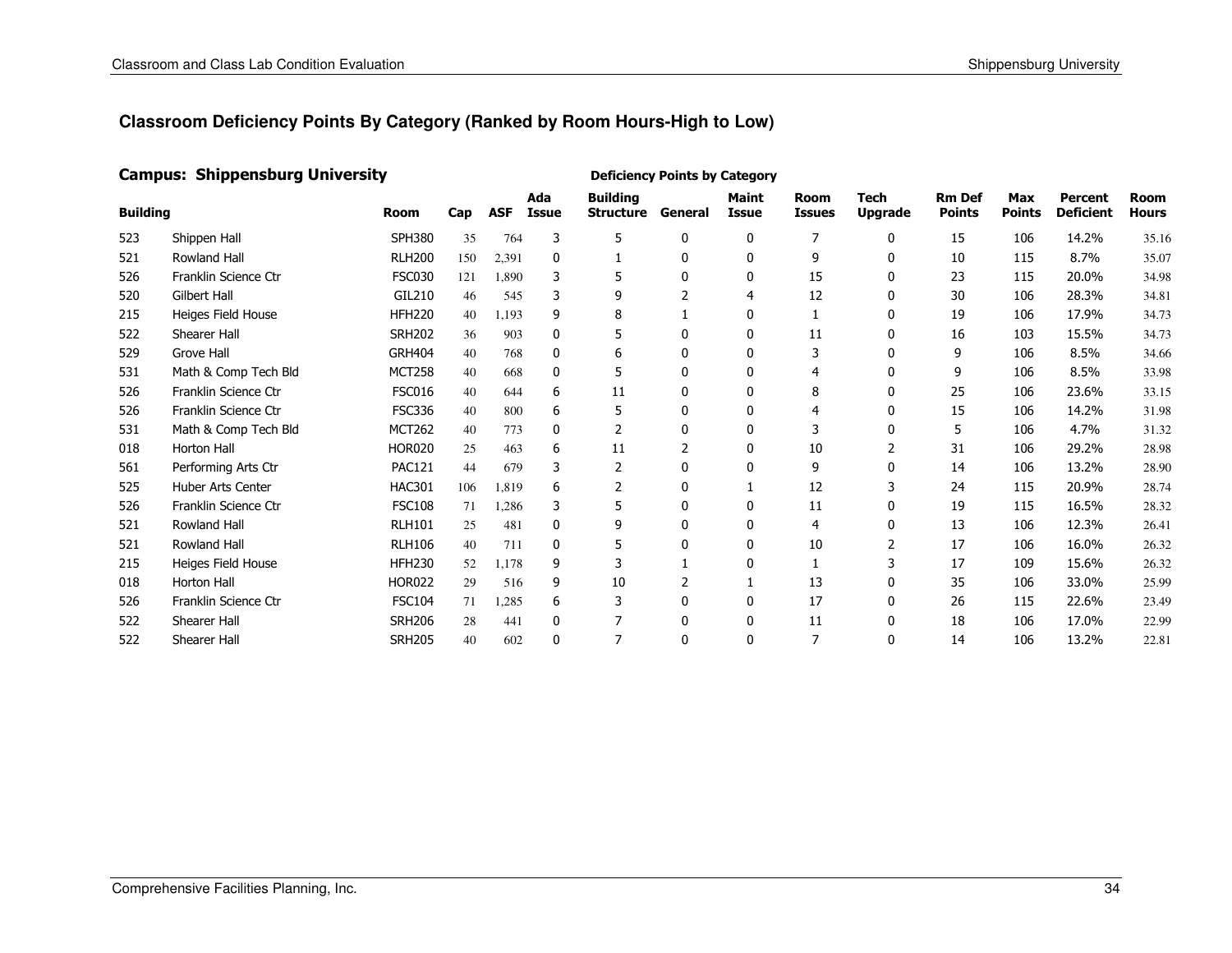#### Campus: Shippensburg University

| <b>Building</b> |                      | Room           | Cap | <b>ASF</b> | Ada<br>Issue | <b>Building</b><br><b>Structure</b> | General | <b>Maint</b><br>Issue | Room<br>Issues | Tech<br><b>Upgrade</b> | <b>Rm Def</b><br><b>Points</b> | <b>Max</b><br><b>Points</b> | Percent<br><b>Deficient</b> | Room<br><b>Hours</b> |
|-----------------|----------------------|----------------|-----|------------|--------------|-------------------------------------|---------|-----------------------|----------------|------------------------|--------------------------------|-----------------------------|-----------------------------|----------------------|
| 560             | Memorial Auditorium  | <b>MEM210</b>  | 40  | 804        | 12           | 10                                  | 0       |                       | 6              |                        | 32                             | 106                         | 30.2%                       | 17.49                |
| 018             | Horton Hall          | <b>HOR128</b>  | 26  | 495        | 12           | 8                                   |         | 0                     | 11             |                        | 32                             | 106                         | 30.2%                       | 17.25                |
| 526             | Franklin Science Ctr | <b>FSC012</b>  | 15  | 620        | 6            | 5                                   | 0       | 0                     | 13             | $\mathbf{0}$           | 24                             | 106                         | 22.6%                       | 14.15                |
| 523             | Shippen Hall         | SPH110G        | 12  | 449        | 6            | 5                                   | 0       | 0                     | 9              | 3                      | 23                             | 103                         | 22.3%                       | 13.60                |
| 120             | <b>Stewart Hall</b>  | <b>STW200</b>  | 53  | 873        | 12           | 15                                  |         | 4                     | 15             |                        | 51                             | 109                         | 46.8%                       | 10.49                |
| 120             | <b>Stewart Hall</b>  | STW100         | 17  | 466        | 12           | 11                                  |         | 4                     | 18             | 5                      | 52                             | 106                         | 49.1%                       | 8.00                 |
| 414             | Ezra Lehman Library  | LIB016         | 24  | 513        | 6            |                                     | 0       | 0                     | 11             | 0                      | 19                             | 106                         | 17.9%                       | 4.00                 |
| 120             | <b>Stewart Hall</b>  | STW101         | 34  | 496        | 9            | 14                                  | h       |                       | 16             | 0                      | 46                             | 106                         | 43.4%                       |                      |
| 120             | <b>Stewart Hall</b>  | STW209         | 29  | 403        | 12           | 4                                   |         |                       | 14             | 5                      | 42                             | 106                         | 39.6%                       |                      |
| 520             | Gilbert Hall         | GIL110         | 20  | 420        | 6            |                                     |         | 3                     | 12             | 3                      | 33                             | 103                         | 32.0%                       |                      |
| 414             | Ezra Lehman Library  | <b>LIB120A</b> | 24  | 497        | 12           | 9                                   |         | 0                     | 11             |                        | 33                             | 106                         | 31.1%                       |                      |
| 520             | Gilbert Hall         | GIL001         | 20  | 293        | 3            | 11                                  |         | 0                     | 12             |                        | 27                             | 106                         | 25.5%                       |                      |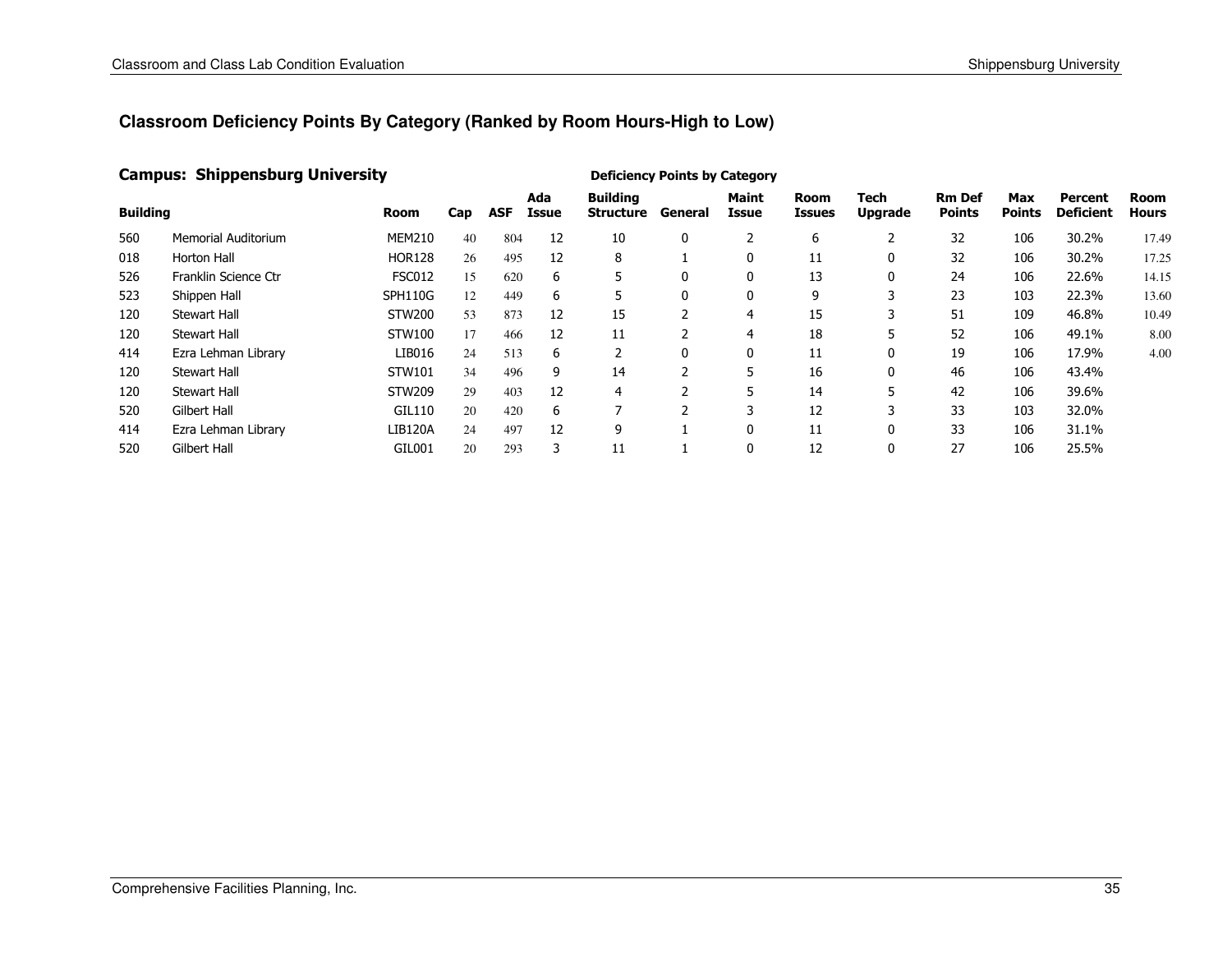#### **Cost by Type of Work Required to Correct Classroom Deficiencies**

#### Shippensburg University

| <b>Type of Work</b>                              | <b>Number of Area of</b><br><b>Rooms</b> | <b>Rooms</b>           | Capacity<br>of Rooms               | <b>Est Cost</b> |          |
|--------------------------------------------------|------------------------------------------|------------------------|------------------------------------|-----------------|----------|
| <b>ADA Requirement</b>                           |                                          |                        |                                    |                 |          |
| Door Hardware: Add ADA hardware to door          | 50                                       | 41,995                 | 2,245                              | \$34,500        |          |
| Room Nums: Add ADA room numbers                  | 19                                       | 16,215                 | 826                                | \$3,400         |          |
| No Solution or prohibitive cost                  | 11                                       | 6,456                  | 351                                | \$0             |          |
|                                                  | <b>Total Cost</b>                        | <b>ADA Requirement</b> |                                    |                 | \$37,900 |
| <b>Building or Structure Issue</b>               |                                          |                        |                                    |                 |          |
| Replace Door: Replace Door with metal/solid wood | 11                                       | 6,318                  | 312                                | \$10,500        |          |
| Door Openings/Secondary Escape Route: Add Door   | 2                                        | 1,925                  | 103                                | \$3,000         |          |
| Openings                                         |                                          |                        |                                    |                 |          |
| No Solution or prohibitive cost                  | 216                                      | 162,682                | 8,620                              | \$0             |          |
|                                                  | <b>Total Cost</b>                        |                        | <b>Building or Structure Issue</b> |                 | \$13,500 |
| General                                          |                                          |                        |                                    |                 |          |
| No Solution or prohibitive cost                  | 19                                       | 13,301                 | 652                                | \$0             |          |
|                                                  | <b>Total Cost</b>                        | General                |                                    |                 | \$0      |
| <b>Maintenance</b>                               |                                          |                        |                                    |                 |          |
| Ceiling: Repair Ceiling                          | 9                                        | 7,785                  | 382                                | \$13,624        |          |
| Wall: Repaint Walls                              | 9                                        | 6,194                  | 325                                | \$12,388        |          |
| Floor: Replace Floor                             | 9                                        | 5,035                  | 319                                | \$11,329        |          |
| Floor: Repair Floor                              | 6                                        | 5,530                  | 252                                | \$6,083         |          |
| Wall: Repair and Repaint Walls                   | $\mathfrak{2}$                           | 987                    | 64                                 | \$3,948         |          |
| Ceiling: Replace Ceiling                         |                                          | 496                    | 34                                 | \$1,240         |          |
|                                                  | <b>Total Cost</b>                        | <b>Maintenance</b>     |                                    |                 | \$48,612 |
| <b>Room Improvements</b>                         |                                          |                        |                                    |                 |          |
| Chalkboard: Add or replace chalkboard            | 42                                       | 35,164                 | 1,863                              | \$40,480        |          |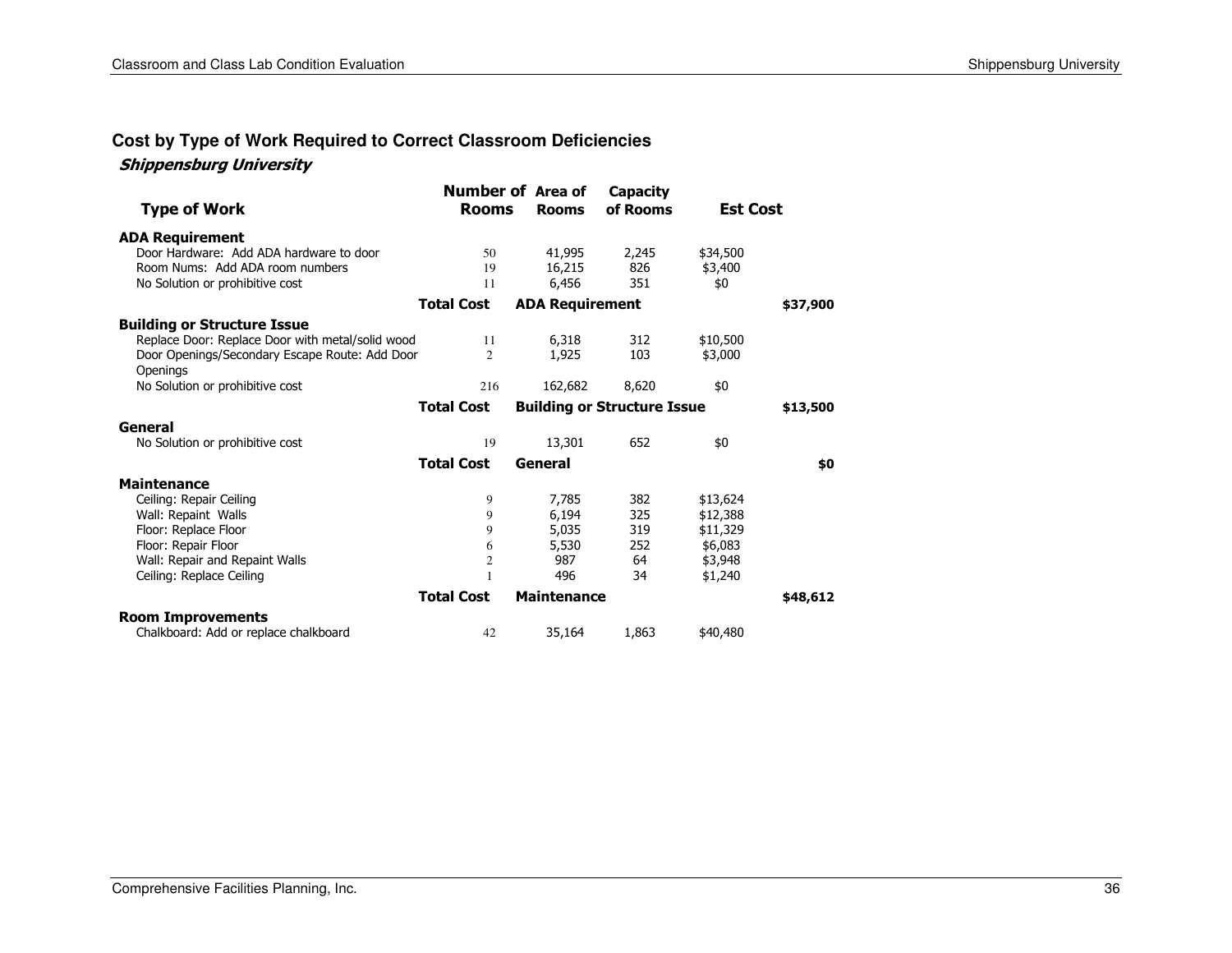#### **Cost by Type of Work Required to Correct Classroom Deficiencies** Shippensburg University

|                                                                 | <b>Number of Area of</b>       |                          | <b>Capacity</b>                |                 |           |
|-----------------------------------------------------------------|--------------------------------|--------------------------|--------------------------------|-----------------|-----------|
| <b>Type of Work</b>                                             | <b>Rooms</b>                   | <b>Rooms</b>             | of Rooms                       | <b>Est Cost</b> |           |
| Seats: Replace tablet arm seats                                 | 7                              | 4,553                    | 226                            | \$36,450        |           |
| Lighting: Rework lights to split or bank or add                 | 29                             | 19,223                   | 976                            | \$29,000        |           |
| Screen: Add or increase size of projection screen               | 21                             | 19,437                   | 1,130                          | \$15,750        |           |
| Lighting: Add switch at the teaching station or door            | 20                             | 14,085                   | 723                            | \$10,500        |           |
| Station: Install instuctor station                              | 18                             | 12,696                   | 726                            | \$9,000         |           |
| Lighting: Replace or rework Lights                              | 4                              | 2,801                    | 110                            | \$8,403         |           |
| Station: Add podium                                             | 42                             | 36,540                   | 1,991                          | \$8,400         |           |
| Seats: Replace 10% of fixed tab arms with left hand<br>tab arms | 3                              | 5,339                    | 327                            | \$6,600         |           |
| Chalkboard: Move chalkboard                                     | 15                             | 13,112                   | 682                            | \$3,000         |           |
| Tackboard: Add Tack Board                                       | 46                             | 35,213                   | 1,839                          | \$2,300         |           |
| Seats: Replace 10% of tab arm seats with left hand<br>tab arms  | 2                              | 1,196                    | 80                             | \$1,200         |           |
| Seats: Remove row of fixed seats at front of room               | $\overline{c}$                 | 2,571                    | 142                            | \$1,000         |           |
| Seats: Remove Seats                                             | 5                              | 8,131                    | 478                            | \$1,000         |           |
| Move Projection Screen                                          | 10                             | 8,300                    | 354                            | \$1,000         |           |
| Tack Strip: Add or replace tack strip                           | 2                              | 1,372                    | 84                             | \$180           |           |
| Task Light: Add task lighting to chalkboard                     |                                | 1,636                    | 130                            | \$60            |           |
| No Solution or prohibitive cost                                 |                                | 2,391                    | 150                            | \$0             |           |
|                                                                 | <b>Total Cost</b>              | <b>Room Improvements</b> |                                |                 | \$174,323 |
| <b>Technology Improvements</b>                                  |                                |                          |                                |                 |           |
| AV: Add video projection system                                 | 7                              | 4,092                    | 231                            | \$35,000        |           |
| AV: Add sound system                                            | 5                              | 6,773                    | 370                            | \$2,500         |           |
| AV: Add computer connection                                     | 6                              | 3,288                    | 158                            | \$1,500         |           |
|                                                                 | <b>Total Cost</b>              |                          | <b>Technology Improvements</b> |                 | \$39,000  |
| <b>Total for</b>                                                | <b>Shippensburg University</b> |                          |                                |                 | \$313,335 |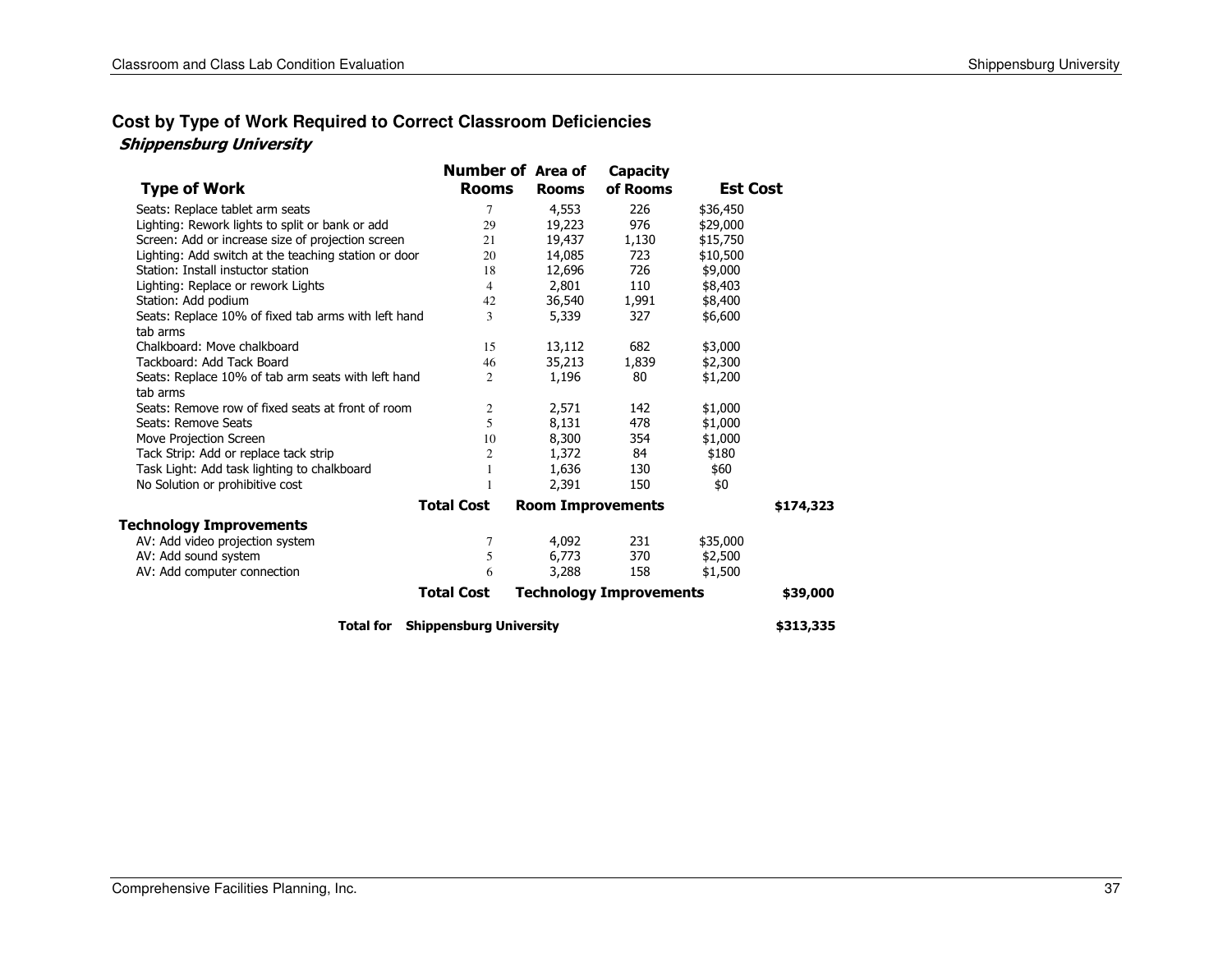### **Supplemental Classroom Condition Report**

| Bldg.<br>No. | <b>Building Name</b> | <b>Room</b><br>No. | <b>Room</b><br><b>Has</b><br><b>Clock</b> | <b>Room Has</b><br><b>Simplex</b><br><b>Clock</b> | <b>Room Has</b><br><b>Thermostat</b> |
|--------------|----------------------|--------------------|-------------------------------------------|---------------------------------------------------|--------------------------------------|
| 414          | Ezra Lehman Library  | LIB016             | No                                        | No                                                | Yes                                  |
| 414          | Ezra Lehman Library  | <b>LIB120A</b>     | No                                        | No                                                | Yes                                  |
| 414          | Ezra Lehman Library  | <b>LIB120B</b>     | No                                        | <b>No</b>                                         | Yes                                  |
| 414          | Ezra Lehman Library  | LIB205             | Yes                                       | Yes                                               | Yes                                  |
| 015          | Faculty Office Bldg  | FOB101             | Yes                                       | No                                                | No                                   |
| 526          | Franklin Science Ctr | <b>FSC012</b>      | Yes                                       | No                                                | Yes                                  |
| 526          | Franklin Science Ctr | <b>FSC016</b>      | N <sub>o</sub>                            | <b>No</b>                                         | Yes                                  |
| 526          | Franklin Science Ctr | <b>FSC030</b>      | Yes                                       | No                                                | Yes                                  |
| 526          | Franklin Science Ctr | <b>FSC104</b>      | Yes                                       | Yes                                               | Yes                                  |
| 526          | Franklin Science Ctr | <b>FSC108</b>      | Yes                                       | No                                                | Yes                                  |
| 526          | Franklin Science Ctr | <b>FSC156</b>      | Yes                                       | Yes                                               | Yes                                  |
| 526          | Franklin Science Ctr | <b>FSC226</b>      | Yes                                       | No                                                | Yes                                  |
| 526          | Franklin Science Ctr | <b>FSC228</b>      | Yes                                       | No                                                | Yes                                  |
| 526          | Franklin Science Ctr | <b>FSC256</b>      | Yes                                       | Yes                                               | Yes                                  |
| 526          | Franklin Science Ctr | <b>FSC312</b>      | No                                        | No                                                | Yes                                  |
| 526          | Franklin Science Ctr | <b>FSC336</b>      | No                                        | No                                                | Yes                                  |
| 526          | Franklin Science Ctr | <b>FSC356</b>      | Yes                                       | Yes                                               | Yes                                  |
| 520          | <b>Gilbert Hall</b>  | GIL001             | No                                        | No                                                | Yes                                  |
| 520          | <b>Gilbert Hall</b>  | GIL110             | No                                        | No                                                | Yes                                  |
| 520          | Gilbert Hall         | GIL210             | No                                        | <b>No</b>                                         | Yes                                  |
| 520          | Gilbert Hall         | <b>GIL220</b>      | No                                        | No                                                | Yes                                  |
| 520          | Gilbert Hall         | GIL230             | No                                        | No                                                | Yes                                  |
| 520          | Gilbert Hall         | GIL240             | No                                        | No                                                | Yes                                  |
| 529          | Grove Hall           | GRH201             | Yes                                       | Yes                                               | Yes                                  |
| 529          | Grove Hall           | GRH202             | Yes                                       | Yes                                               | Yes                                  |
| 529          | Grove Hall           | GRH203             | Yes                                       | No                                                | Yes                                  |
| 529          | Grove Hall           | GRH206             | Yes                                       | No                                                | Yes                                  |
| 529          | Grove Hall           | <b>GRH208</b>      | Yes                                       | Yes                                               | Yes                                  |
| 529          | Grove Hall           | GRH303             | Yes                                       | Yes                                               | Yes                                  |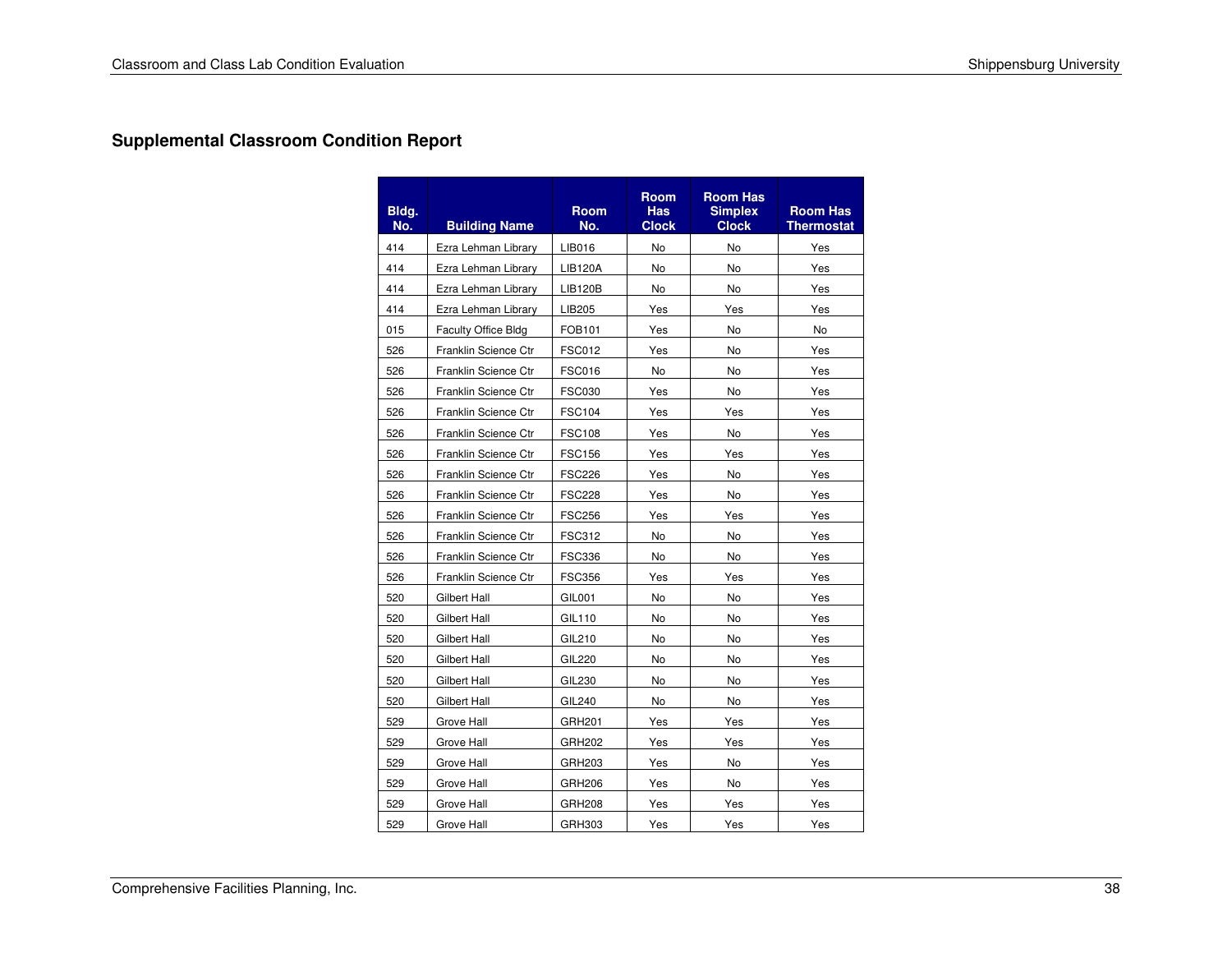| Bldg.<br>No. | <b>Building Name</b>           | <b>Room</b><br>No. | <b>Room</b><br><b>Has</b><br><b>Clock</b> | <b>Room Has</b><br><b>Simplex</b><br><b>Clock</b> | <b>Room Has</b><br>Thermostat |
|--------------|--------------------------------|--------------------|-------------------------------------------|---------------------------------------------------|-------------------------------|
| 529          | Grove Hall                     | GRH306             | Yes                                       | Yes                                               | Yes                           |
| 529          | Grove Hall                     | GRH308             | Yes                                       | Yes                                               | Yes                           |
| 529          | Grove Hall                     | GRH404             | Yes                                       | Yes                                               | Yes                           |
| 529          | Grove Hall                     | GRH406             | Yes                                       | Yes                                               | Yes                           |
| 529          | Grove Hall                     | GRH408             | Yes                                       | Yes                                               | Yes                           |
| 215          | <b>Heiges Field House</b>      | <b>HFH220</b>      | Yes                                       | Yes                                               | Yes                           |
| 215          | <b>Heiges Field House</b>      | <b>HFH230</b>      | Yes                                       | Yes                                               | Yes                           |
| 018          | Horton Hall                    | <b>HOR020</b>      | <b>No</b>                                 | <b>No</b>                                         | No                            |
| 018          | Horton Hall                    | <b>HOR022</b>      | No                                        | No                                                | No                            |
| 018          | Horton Hall                    | <b>HOR128</b>      | Yes                                       | <b>No</b>                                         | No                            |
| 525          | Huber Arts Center              | <b>HAC301</b>      | Yes                                       | Yes                                               | Yes                           |
| 531          | Math & Comp Tech<br><b>Bld</b> | <b>MCT258</b>      | Yes                                       | Yes                                               | Yes                           |
| 531          | Math & Comp Tech<br><b>Bld</b> | <b>MCT262</b>      | Yes                                       | Yes                                               | Yes                           |
| 531          | Math & Comp Tech<br><b>Bld</b> | <b>MCT263</b>      | Yes                                       | Yes                                               | Yes                           |
| 531          | Math & Comp Tech<br><b>Bld</b> | <b>MCT265</b>      | <b>No</b>                                 | No                                                | Yes                           |
| 560          | Memorial Auditorium            | <b>MEM100</b>      | Yes                                       | Yes                                               | Yes                           |
| 560          | Memorial Auditorium            | <b>MEM210</b>      | Yes                                       | Yes                                               | Yes                           |
| 561          | Performing Arts Ctr            | <b>PAC121</b>      | No                                        | No                                                | Yes                           |
| 521          | Rowland Hall                   | <b>RLH100</b>      | No                                        | No                                                | Yes                           |
| 521          | Rowland Hall                   | <b>RLH101</b>      | No                                        | No                                                | Yes                           |
| 521          | Rowland Hall                   | <b>RLH106</b>      | No                                        | No                                                | Yes                           |
| 521          | Rowland Hall                   | <b>RLH200</b>      | No                                        | No                                                | Yes                           |
| 521          | Rowland Hall                   | <b>RLH209</b>      | Yes                                       | No                                                | Yes                           |
| 522          | Shearer Hall                   | <b>SRH107</b>      | No                                        | No                                                | Yes                           |
| 522          | Shearer Hall                   | <b>SRH109</b>      | No                                        | No                                                | Yes                           |
| 522          | Shearer Hall                   | <b>SRH205</b>      | No                                        | No                                                | Yes                           |
| 522          | Shearer Hall                   | <b>SRH206</b>      | No                                        | No                                                | Yes                           |
| 523          | Shippen Hall                   | SPH100             | No                                        | No                                                | Yes                           |
| 523          | Shippen Hall                   | SPH120             | No                                        | No                                                | Yes                           |
| 523          | Shippen Hall                   | <b>SPH150</b>      | No                                        | No                                                | Yes                           |
| 523          | Shippen Hall                   | <b>SPH160</b>      | <b>No</b>                                 | <b>No</b>                                         | Yes                           |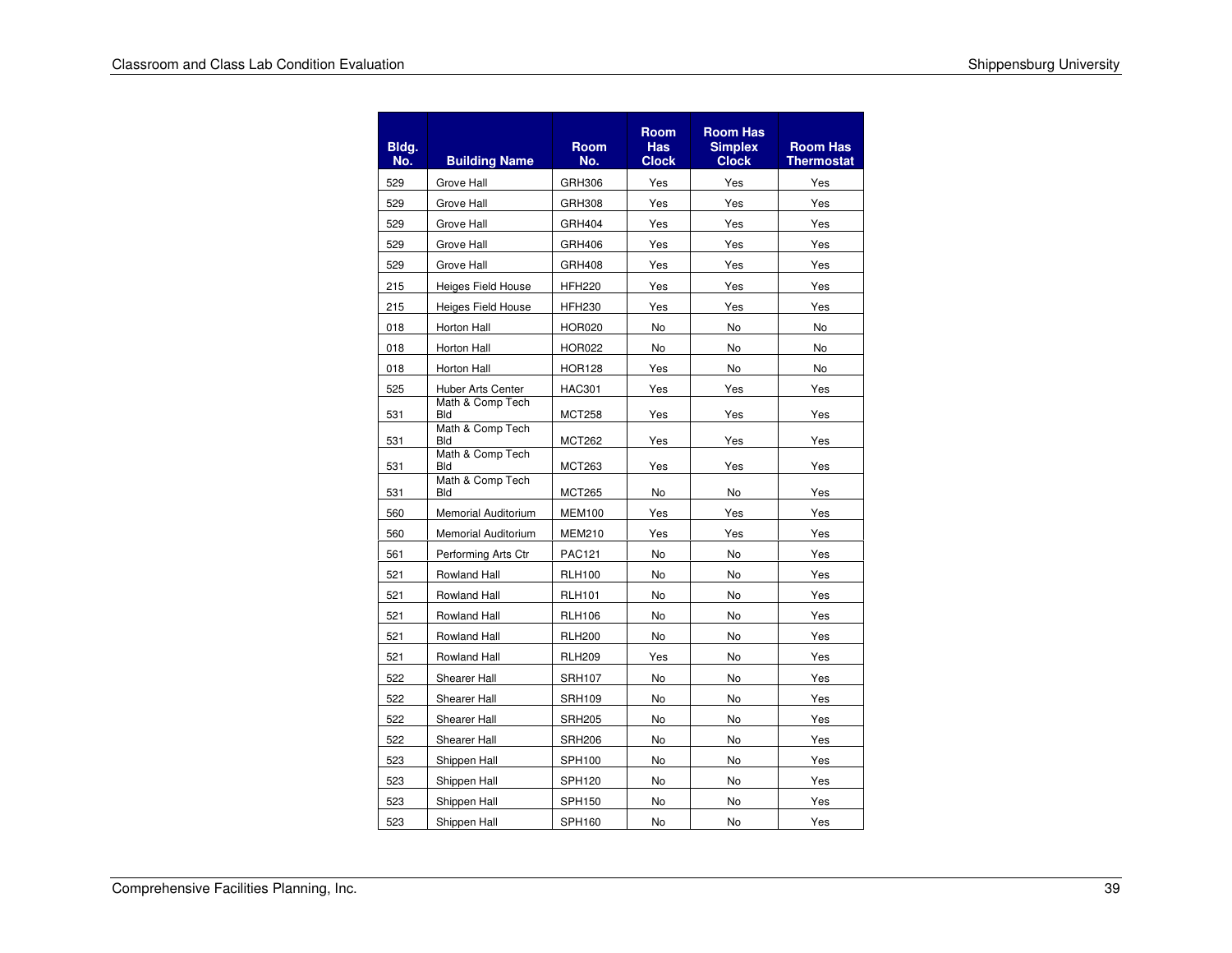| Bldg.<br>No. | <b>Building Name</b> | <b>Room</b><br>No. | <b>Room</b><br><b>Has</b><br><b>Clock</b> | <b>Room Has</b><br><b>Simplex</b><br><b>Clock</b> | <b>Room Has</b><br><b>Thermostat</b> |
|--------------|----------------------|--------------------|-------------------------------------------|---------------------------------------------------|--------------------------------------|
| 523          | Shippen Hall         | <b>SPH200</b>      | Yes                                       | No                                                | Yes                                  |
| 523          | Shippen Hall         | <b>SPH220</b>      | Yes                                       | <b>No</b>                                         | Yes                                  |
| 523          | Shippen Hall         | <b>SPH224</b>      | Yes                                       | Yes                                               | Yes                                  |
| 523          | Shippen Hall         | SPH <sub>230</sub> | Yes                                       | No                                                | Yes                                  |
| 523          | Shippen Hall         | <b>SPH250</b>      | Yes                                       | <b>No</b>                                         | Yes                                  |
| 523          | Shippen Hall         | <b>SPH260</b>      | Yes                                       | No                                                | Yes                                  |
| 523          | Shippen Hall         | <b>SPH300</b>      | Yes                                       | <b>No</b>                                         | Yes                                  |
| 523          | Shippen Hall         | <b>SPH320</b>      | Yes                                       | No                                                | Yes                                  |
| 523          | Shippen Hall         | <b>SPH340</b>      | Yes                                       | No                                                | Yes                                  |
| 523          | Shippen Hall         | <b>SPH370</b>      | Yes                                       | No                                                | Yes                                  |
| 523          | Shippen Hall         | <b>SPH380</b>      | No                                        | No                                                | Yes                                  |
| 120          | <b>Stewart Hall</b>  | STW100             | <b>No</b>                                 | <b>No</b>                                         | <b>No</b>                            |
| 120          | <b>Stewart Hall</b>  | STW101             | No                                        | No                                                | No                                   |
| 120          | <b>Stewart Hall</b>  | <b>STW200</b>      | No                                        | No                                                | No                                   |
| 120          | <b>Stewart Hall</b>  | <b>STW209</b>      | <b>No</b>                                 | No                                                | <b>No</b>                            |
| 528          | <b>Wright Hall</b>   | <b>WRI012</b>      | Yes                                       | No                                                | No                                   |
| 528          | <b>Wright Hall</b>   | <b>WRI016</b>      | Yes                                       | No                                                | <b>No</b>                            |
| 528          | <b>Wright Hall</b>   | <b>WRI017</b>      | <b>No</b>                                 | No                                                | Yes                                  |
| 528          | <b>Wright Hall</b>   | <b>WRI106</b>      | No                                        | No                                                | No                                   |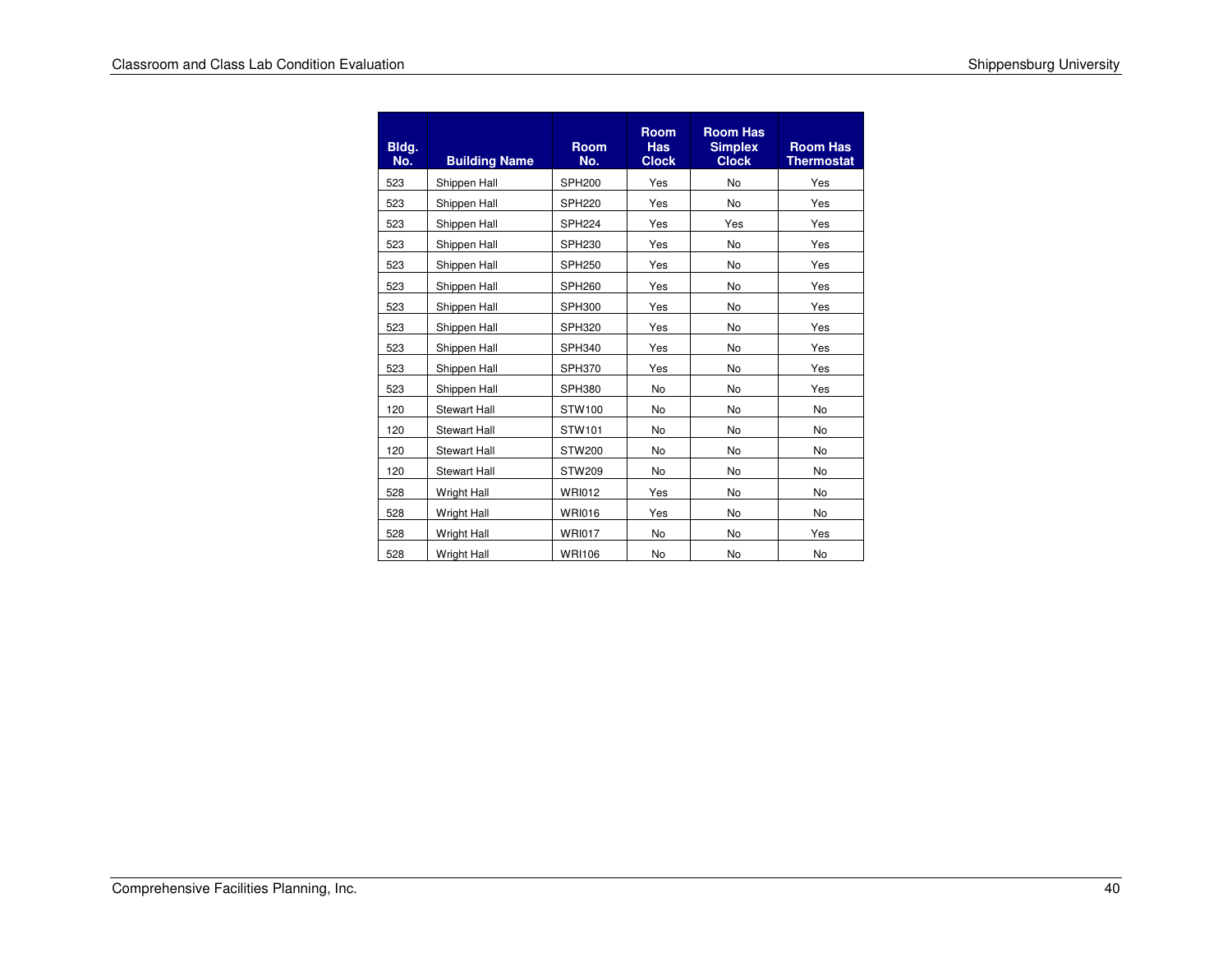### Shippensburg University – Class Laboratories

#### **Class Lab Deficiencies Summary**

| Campus: 01                   | <b>Shippensburg University</b>                                      | <b>Number of Rooms Evaluated: 36</b> |
|------------------------------|---------------------------------------------------------------------|--------------------------------------|
|                              | Def. Code Description                                               | Count                                |
| <b>ADA Requirement</b>       |                                                                     |                                      |
| A <sub>3</sub> D             | Access: Doors do not have manual interior lock                      | 35                                   |
| A3B                          | Access: Doors do not have ADA hardware                              | 31                                   |
| A <sub>3</sub> C             | Access: No ADA room numbers                                         | 10                                   |
| A3                           | Access: Room is not hndcp accessible                                | 7                                    |
| A3A                          | Access: Door opening not ADA width                                  | 4                                    |
| <b>Building or Structure</b> |                                                                     |                                      |
| M1                           | Windows: No window security egress locks                            | 31                                   |
| A6                           | Access: Door not is not made of metal or solid wood                 | 26                                   |
| C <sub>2</sub>               | Acoustic: Significant or Continuous Noise                           | 14                                   |
| A4                           | Access: No secondary escape route                                   | 10                                   |
| C1A                          | Acoustic: Fair acoustics                                            | 3                                    |
| A2                           | Access: Room is in suite; dead-end or secondary corridor            | $\mathbf{1}$                         |
| <b>Maintenance</b>           |                                                                     |                                      |
| K <sub>2</sub> A             | Surface Conditions: Wall Condition is fair                          | 6                                    |
| K <sub>3</sub> A             | Surface Conditions: Floor Condition is fair                         | 5                                    |
| K1A                          | Surface Conditions: Ceiling Condition is fair                       | 4                                    |
| K <sub>1</sub> B             | Surface Conditions: Ceiling Condition is poor                       | $\mathcal{P}$                        |
| <b>Room Improvements</b>     |                                                                     |                                      |
| F <sub>9</sub>               | Teaching Surfaces: No Podium                                        | 34                                   |
| F5                           | Teaching Surfaces: No Tackboard                                     | 26                                   |
| F <sub>1</sub> A             | Teaching Surfaces: Chalkboard Distance From Floor <36 or >42 Inches | 25                                   |
| F <sub>3</sub>               | Teaching Surfaces: Room has no chartrail                            | 20                                   |
| F <sub>8</sub>               | Teaching Surfaces: No instructor's station                          | 20                                   |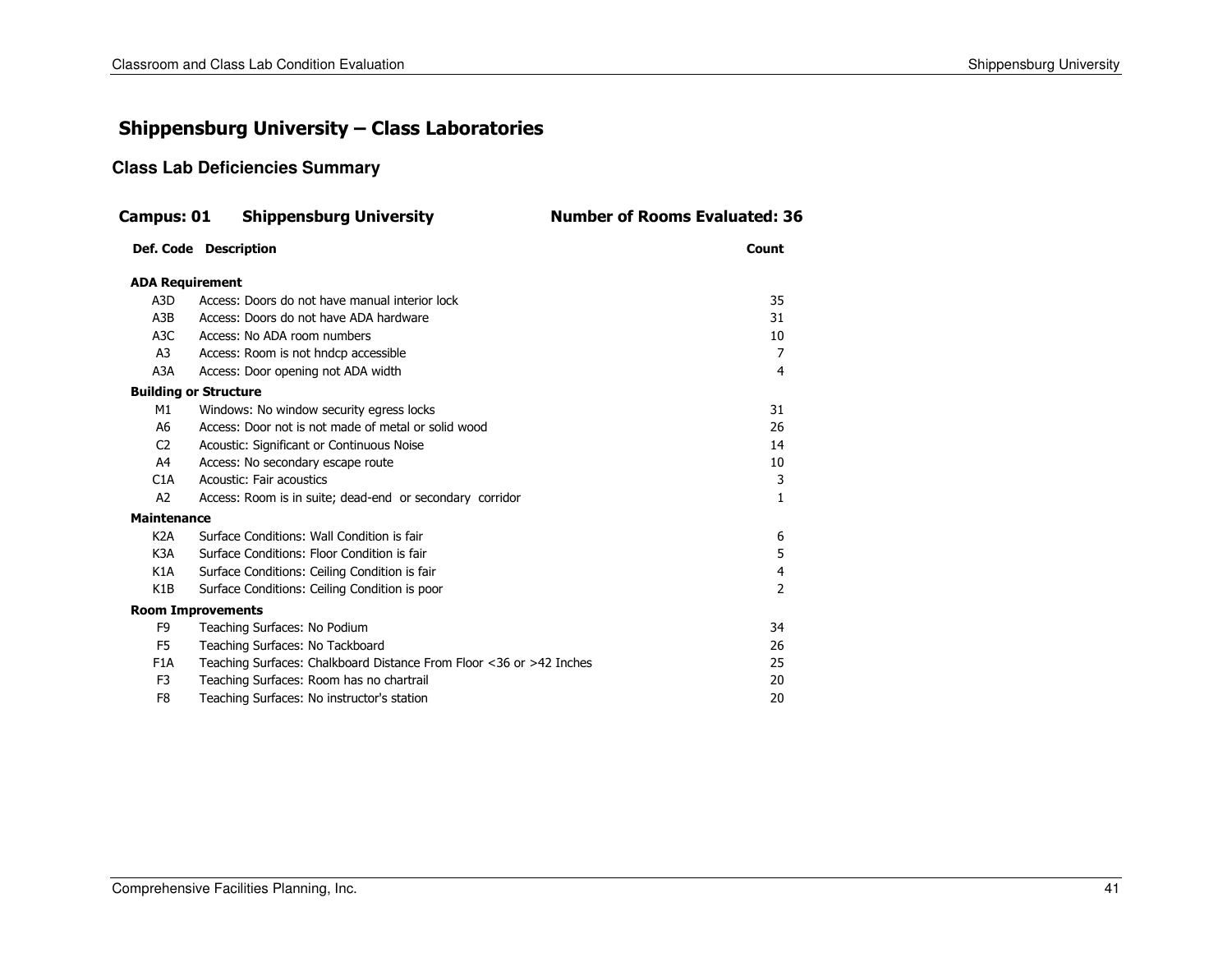#### **Class Lab Deficiencies Summary**

| <b>Shippensburg University</b><br>Campus: 01 |  | <b>Number of Rooms Evaluated:</b> |
|----------------------------------------------|--|-----------------------------------|
|----------------------------------------------|--|-----------------------------------|

#### Def. Code Descriptionn and the country of the country of the country of the country of the country of the country of the country of the country of the country of the country of the country of the country of the country of the country of the co

|                   | <b>Count of Deficiencies</b>                                                         |                                | 404 |  |  |  |
|-------------------|--------------------------------------------------------------------------------------|--------------------------------|-----|--|--|--|
|                   | <b>Count of Deficiencies</b>                                                         | <b>Shippensburg University</b> | 404 |  |  |  |
| H1                | AV: Room has no computer connection                                                  |                                | 34  |  |  |  |
| <b>Technology</b> |                                                                                      |                                |     |  |  |  |
| F <sub>4</sub> C  | Teaching Surfaces: Chalkboard has poor contrast                                      |                                |     |  |  |  |
| F1                | Teaching Surfaces: Insufficient chalkboard length (16' for rooms < 800 ASF; 20 ' for |                                |     |  |  |  |
| F4A               | Teaching Surfaces: Chalkboard is in fair condition                                   |                                |     |  |  |  |
| F6A               | Teaching Surfaces: Projection screen covers board                                    |                                |     |  |  |  |
| D3                | Lighting: There is no light switch near the teaching station                         |                                |     |  |  |  |
| F8A               | Teaching Station Not ADA Compliant                                                   |                                |     |  |  |  |
| F <sub>2</sub>    | Teaching Surfaces: Chalkboards have no chalk trays                                   |                                | 12  |  |  |  |
| D1                | Lighting: Lights can not be banked, split or dimmed                                  |                                | 16  |  |  |  |
| F6                | Screens: Room has no projection screens                                              |                                | 19  |  |  |  |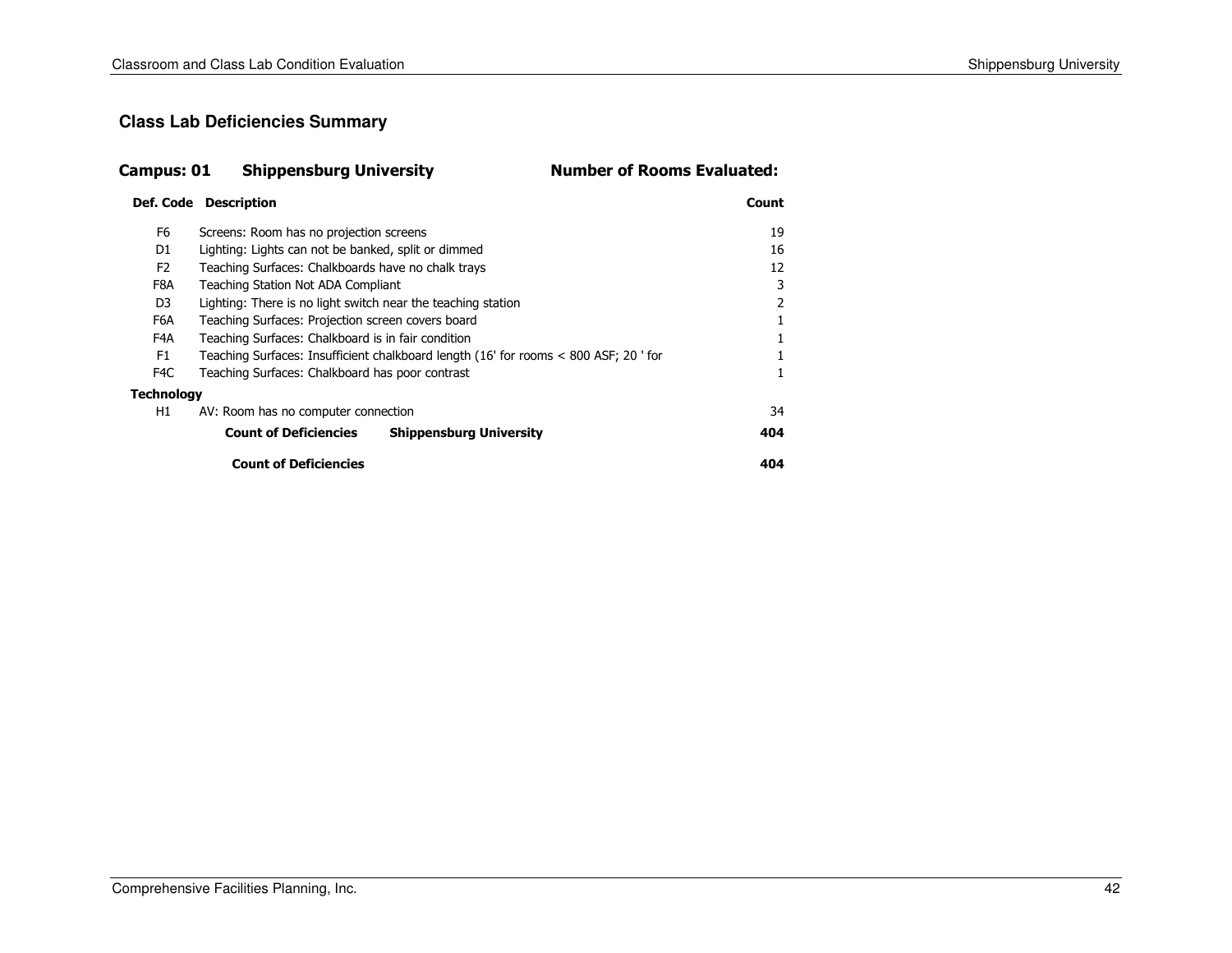### Shippensburg University – Teaching Laboratories

#### **Class Lab Deficiency Points By Category (Ranked by Total Deficiencies-High to Low)**

| <b>Campus: Shippensburg University</b> |                          |               |     |            |                     |                                             | <b>Deficiency Points by Category</b> |                              |                              |                               |                                |                      |                                    |                             |
|----------------------------------------|--------------------------|---------------|-----|------------|---------------------|---------------------------------------------|--------------------------------------|------------------------------|------------------------------|-------------------------------|--------------------------------|----------------------|------------------------------------|-----------------------------|
| <b>Building</b>                        |                          | <b>Room</b>   | Cap | <b>ASF</b> | Ada<br><b>Issue</b> | <b>Building</b><br><b>Structure General</b> |                                      | <b>Maint</b><br><b>Issue</b> | <b>Room</b><br><b>Issues</b> | <b>Tech</b><br><b>Upgrade</b> | <b>Rm Def</b><br><b>Points</b> | Max<br><b>Points</b> | <b>Percent</b><br><b>Deficient</b> | <b>Room</b><br><b>Hours</b> |
| 525                                    | <b>Huber Arts Center</b> | <b>HAC207</b> | 15  | 1,498      | 9                   | 8                                           | 0                                    | 3                            | 13                           | 3                             | 36                             | 103                  | 35.0%                              | 11.68                       |
| 525                                    | <b>Huber Arts Center</b> | <b>HAC121</b> | 15  | 1,028      | 16                  | 8                                           | $\mathbf{0}$                         | $\mathbf{0}$                 | 8                            | 3                             | 35                             | 103                  | 34.0%                              | 8.00                        |
| 526                                    | Franklin Science Ctr     | <b>FSC324</b> | 20  | 1,459      | 16                  | 8                                           | 0                                    | 0                            |                              |                               | 34                             | 103                  | 33.0%                              | 20.44                       |
| 120                                    | <b>Stewart Hall</b>      | STW106        | 40  | 358        | 16                  | 0                                           | 0                                    | 3                            | 11                           |                               | 33                             | 103                  | 32.0%                              |                             |
| 120                                    | <b>Stewart Hall</b>      | <b>STW202</b> | 40  | 395        | 16                  | $\overline{2}$                              | 0                                    | 0                            | 11                           |                               | 32                             | 103                  | 31.1%                              |                             |
| 524                                    | <b>Huber Art Annex</b>   | <b>HAA100</b> | 15  | 1.133      | 3                   | 11                                          | 0                                    | 2                            | 11                           |                               | 30                             | 103                  | 29.1%                              | 10.83                       |
| 120                                    | <b>Stewart Hall</b>      | <b>STW204</b> | 40  | 617        | 12                  | 0                                           | 0                                    | 3                            | 11                           |                               | 29                             | 103                  | 28.2%                              | 15.00                       |
| 525                                    | <b>Huber Arts Center</b> | <b>HAC309</b> | 15  | 1.086      | 9                   | 8                                           | $\mathbf{0}$                         | 0                            | 9                            | 3                             | 29                             | 103                  | 28.2%                              | 2.83                        |
| 526                                    | Franklin Science Ctr     | <b>FSC308</b> | 16  | 897        | 6                   | 7                                           | $\mathbf{0}$                         | 0                            | 13                           |                               | 29                             | 103                  | 28.2%                              |                             |
| 526                                    | Franklin Science Ctr     | <b>FSC334</b> | 20  | 1,307      | 6                   | 10                                          | $\mathbf{0}$                         | 0                            | 10                           |                               | 29                             | 103                  | 28.2%                              | 15.01                       |
| 525                                    | <b>Huber Arts Center</b> | <b>HAC119</b> | 5   | 748        | 9                   | 4                                           | 0                                    | 2                            | 11                           |                               | 29                             | 103                  | 28.2%                              |                             |
| 526                                    | Franklin Science Ctr     | <b>FSC318</b> | 20  | 1,285      | 6                   | 10                                          | $\mathbf{0}$                         | 0                            | 9                            |                               | 28                             | 103                  | 27.2%                              | 9.00                        |
| 526                                    | Franklin Science Ctr     | <b>FSC328</b> | 16  | 1,300      | 6                   | 7                                           | 0                                    | 2                            | 10                           |                               | 28                             | 103                  | 27.2%                              | 3.50                        |
| 526                                    | Franklin Science Ctr     | <b>FSC316</b> | 16  | 897        | 6                   | 7                                           | 0                                    | 0                            | 11                           |                               | 27                             | 103                  | 26.2%                              | 3.00                        |
| 526                                    | Franklin Science Ctr     | <b>FSC206</b> | 16  | 1,031      | 9                   | 7                                           | 0                                    | 0                            | 8                            |                               | 27                             | 103                  | 26.2%                              | 12.00                       |
| 522                                    | Shearer Hall             | <b>SRH203</b> | 12  | 259        | 3                   | 6                                           | 0                                    | 0                            | 13                           |                               | 25                             | 103                  | 24.3%                              |                             |
| 522                                    | Shearer Hall             | <b>SRH002</b> | 23  | 449        | 6                   | $\mathbf{0}$                                | 0                                    | 3                            | 13                           |                               | 25                             | 103                  | 24.3%                              |                             |
| 526                                    | Franklin Science Ctr     | <b>FSC202</b> | 20  | 1,035      | 6                   | 7                                           | 0                                    | 0                            | 8                            |                               | 24                             | 103                  | 23.3%                              | 4.00                        |
| 526                                    | Franklin Science Ctr     | <b>FSC218</b> | 8   | 648        | 6                   | 4                                           | 0                                    | 0                            | 9                            |                               | 22                             | 103                  | 21.4%                              |                             |
| 522                                    | Shearer Hall             | <b>SRH201</b> | 18  | 360        | 3                   | 2                                           | 0                                    | 0                            | 13                           |                               | 21                             | 103                  | 20.4%                              |                             |
| 526                                    | Franklin Science Ctr     | <b>FSC110</b> | 16  | 971        | 9                   | 4                                           | 0                                    | $\Omega$                     | 4                            | 3                             | 20                             | 103                  | 19.4%                              | 11.92                       |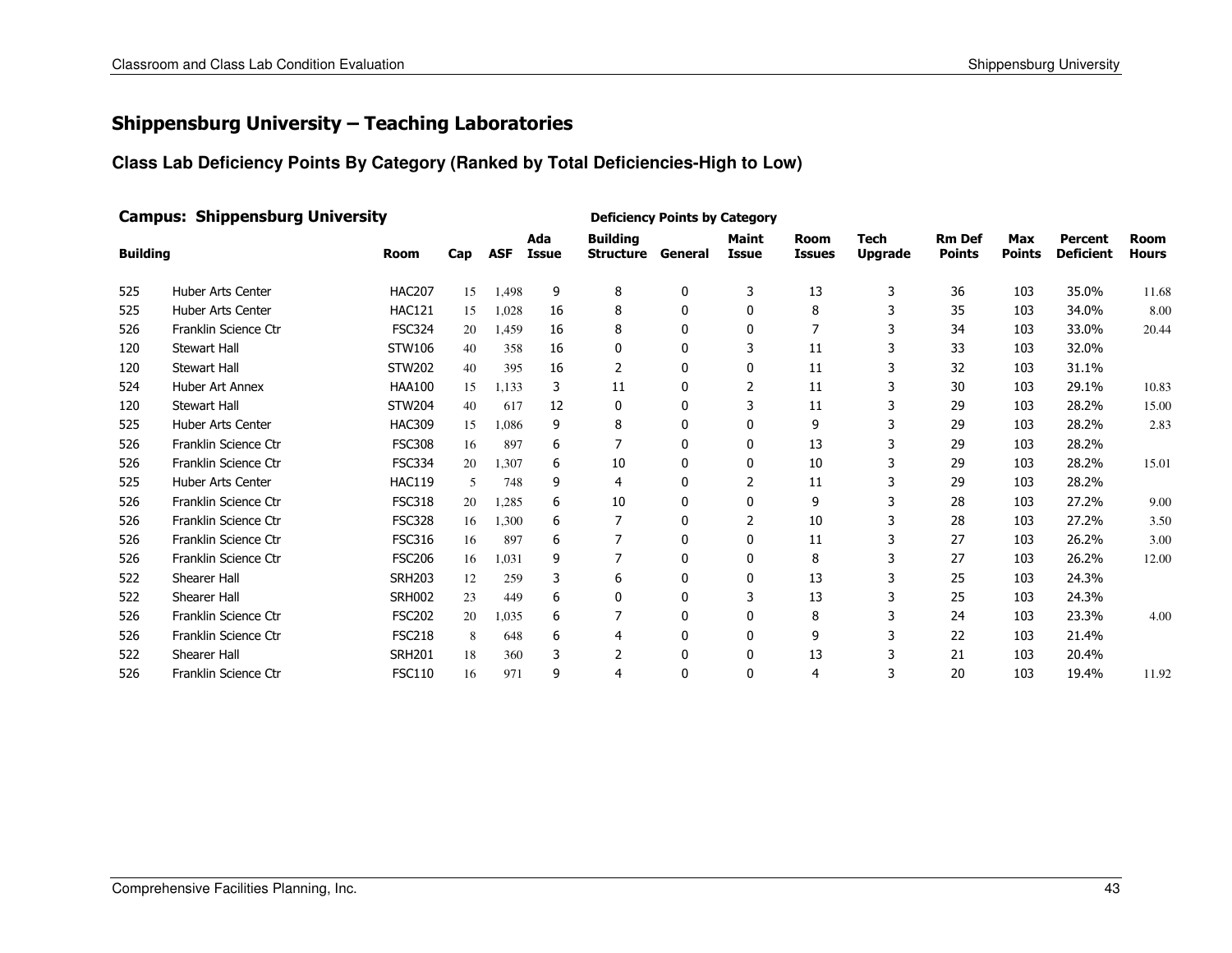#### Campus: Shippensburg University

| <b>Building</b> |                      | Room          | Cap | <b>ASF</b> | Ada<br>Issue | <b>Building</b><br><b>Structure</b> | General  | <b>Maint</b><br>Issue | <b>Room</b><br><b>Issues</b> | Tech<br><b>Upgrade</b> | <b>Rm Def</b><br><b>Points</b> | Max<br><b>Points</b> | Percent<br><b>Deficient</b> | <b>Room</b><br><b>Hours</b> |
|-----------------|----------------------|---------------|-----|------------|--------------|-------------------------------------|----------|-----------------------|------------------------------|------------------------|--------------------------------|----------------------|-----------------------------|-----------------------------|
| 526             | Franklin Science Ctr | <b>FSC140</b> | 24  | 1,019      | 6            |                                     | 0        | $\mathbf{0}$          |                              | 3                      | 20                             | 103                  | 19.4%                       | 6.00                        |
| 526             | Franklin Science Ctr | <b>FSC210</b> | 12  | 689        | 6            | 4                                   | 0        | $\mathbf{0}$          |                              | 3                      | 20                             | 103                  | 19.4%                       | 2.00                        |
| 526             | Franklin Science Ctr | <b>FSC242</b> | 24  | 1,019      | 6            |                                     | $\Omega$ | 0                     | 4                            |                        | 20                             | 103                  | 19.4%                       | 4.00                        |
| 526             | Franklin Science Ctr | <b>FSC342</b> | 16  | 1,027      | 6            |                                     | $\Omega$ | 0                     | 4                            |                        | 20                             | 103                  | 19.4%                       | 6.92                        |
| 561             | Performing Arts Ctr  | <b>PAC235</b> | 20  | 1.019      | 3            | 5                                   | 0        | $\mathbf{0}$          | 8                            |                        | 19                             | 103                  | 18.4%                       | 17.34                       |
| 526             | Franklin Science Ctr | <b>FSC208</b> | 16  | 904        | 6            | 4                                   | $\Omega$ | $\mathbf{0}$          | 6                            | 3                      | 19                             | 103                  | 18.4%                       | 4.00                        |
| 526             | Franklin Science Ctr | <b>FSC214</b> | 20  | 769        | 6            | 4                                   | $\Omega$ | $\mathbf{0}$          | 6                            |                        | 19                             | 103                  | 18.4%                       | 4.67                        |
| 526             | Franklin Science Ctr | <b>FSC150</b> | 24  | 1,027      | 6            | 4                                   | 0        | 0                     | 6                            |                        | 19                             | 103                  | 18.4%                       | 8.00                        |
| 523             | Shippen Hall         | <b>SPH120</b> | 25  | 739        | 6            | 5                                   |          | 0                     | 8                            |                        | 19                             | 106                  | 17.9%                       | 38.84                       |
| 526             | Franklin Science Ctr | <b>FSC134</b> | 25  | 1.017      | 6            | 4                                   | $\Omega$ | $\mathbf{0}$          |                              | 3                      | 16                             | 103                  | 15.5%                       | 22.00                       |
| 523             | Shippen Hall         | <b>SPH100</b> | 38  | 733        | 6            | 5                                   | $\Omega$ |                       | 4                            | 0                      | 16                             | 106                  | 15.1%                       | 28.09                       |
| 526             | Franklin Science Ctr | <b>FSC132</b> | 24  | 1,017      | 6            | 4                                   | 0        | 0                     |                              | 3                      | 15                             | 103                  | 14.6%                       | 10.00                       |
| 526             | Franklin Science Ctr | <b>FSC230</b> | 28  | 1,154      | 6            | 4                                   | 0        | 0                     |                              | n.                     | 15                             | 103                  | 14.6%                       | 13.68                       |
| 526             | Franklin Science Ctr | <b>FSC238</b> | 24  | 1,025      | 6            | 4                                   |          | $\mathbf{0}$          |                              |                        | 15                             | 103                  | 14.6%                       | 10.00                       |
| 526             | Franklin Science Ctr | <b>FSC246</b> | 24  | 1,029      | 6            | 4                                   | 0        | 0                     |                              | 3                      | 14                             | 103                  | 13.6%                       | 6.00                        |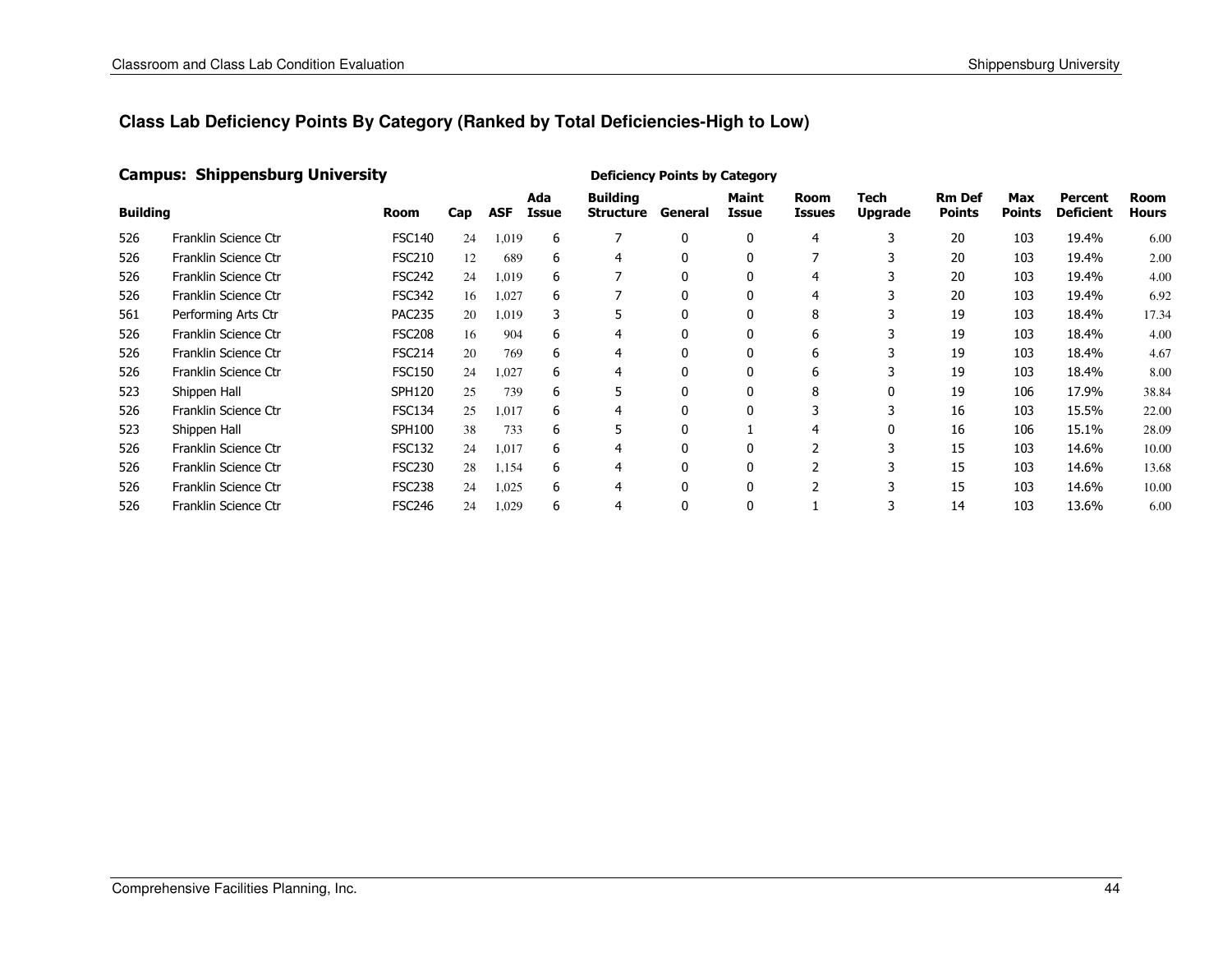### Shippensburg University – Teaching Laboratories

**Class Lab Deficiency Points By Category (Ranked by Room Hours-High to Low)**

|                 | <b>Campus: Shippensburg University</b> |               |     |            |                     | <b>Deficiency Points by Category</b>        |              |                              |                              |                               |                                |                             |                                    |                             |
|-----------------|----------------------------------------|---------------|-----|------------|---------------------|---------------------------------------------|--------------|------------------------------|------------------------------|-------------------------------|--------------------------------|-----------------------------|------------------------------------|-----------------------------|
| <b>Building</b> |                                        | <b>Room</b>   | Cap | <b>ASF</b> | Ada<br><b>Issue</b> | <b>Building</b><br><b>Structure General</b> |              | <b>Maint</b><br><b>Issue</b> | <b>Room</b><br><b>Issues</b> | <b>Tech</b><br><b>Upgrade</b> | <b>Rm Def</b><br><b>Points</b> | <b>Max</b><br><b>Points</b> | <b>Percent</b><br><b>Deficient</b> | <b>Room</b><br><b>Hours</b> |
| 523             | Shippen Hall                           | <b>SPH120</b> | 25  | 739        | 6                   | 5                                           | 0            | 0                            | 8                            | 0                             | 19                             | 106                         | 17.9%                              | 38.84                       |
| 523             | Shippen Hall                           | <b>SPH100</b> | 38  | 733        | 6                   | 5                                           | 0            |                              | 4                            | $\mathbf{0}$                  | 16                             | 106                         | 15.1%                              | 28.09                       |
| 526             | Franklin Science Ctr                   | <b>FSC134</b> | 25  | 1,017      | 6                   | 4                                           | 0            | $\mathbf{0}$                 | 3                            | 3                             | 16                             | 103                         | 15.5%                              | 22.00                       |
| 526             | Franklin Science Ctr                   | <b>FSC324</b> | 20  | 1,459      | 16                  | 8                                           | 0            | $\mathbf{0}$                 |                              |                               | 34                             | 103                         | 33.0%                              | 20.44                       |
| 561             | Performing Arts Ctr                    | <b>PAC235</b> | 20  | 1,019      | 3                   | 5                                           | 0            | 0                            | 8                            |                               | 19                             | 103                         | 18.4%                              | 17.34                       |
| 526             | Franklin Science Ctr                   | <b>FSC334</b> | 20  | 1,307      | 6                   | 10                                          | 0            | 0                            | 10                           |                               | 29                             | 103                         | 28.2%                              | 15.01                       |
| 120             | <b>Stewart Hall</b>                    | <b>STW204</b> | 40  | 617        | 12                  | 0                                           | 0            | 3                            | 11                           |                               | 29                             | 103                         | 28.2%                              | 15.00                       |
| 526             | Franklin Science Ctr                   | <b>FSC230</b> | 28  | 1,154      | 6                   | 4                                           | 0            | $\mathbf{0}$                 | 2                            |                               | 15                             | 103                         | 14.6%                              | 13.68                       |
| 526             | Franklin Science Ctr                   | <b>FSC206</b> | 16  | 1,031      | 9                   | 7                                           | 0            | 0                            | 8                            |                               | 27                             | 103                         | 26.2%                              | 12.00                       |
| 526             | Franklin Science Ctr                   | <b>FSC110</b> | 16  | 971        | 9                   | 4                                           | 0            | $\mathbf{0}$                 | 4                            |                               | 20                             | 103                         | 19.4%                              | 11.92                       |
| 525             | <b>Huber Arts Center</b>               | <b>HAC207</b> | 15  | 1,498      | 9                   | 8                                           | 0            | 3                            | 13                           |                               | 36                             | 103                         | 35.0%                              | 11.68                       |
| 524             | Huber Art Annex                        | <b>HAA100</b> | 15  | 1,133      | 3                   | 11                                          | 0            | 2                            | 11                           |                               | 30                             | 103                         | 29.1%                              | 10.83                       |
| 526             | Franklin Science Ctr                   | <b>FSC132</b> | 24  | 1,017      | 6                   | 4                                           | 0            | 0                            | 2                            |                               | 15                             | 103                         | 14.6%                              | 10.00                       |
| 526             | Franklin Science Ctr                   | <b>FSC238</b> | 24  | 1,025      | 6                   | 4                                           | $\mathbf{0}$ | $\mathbf{0}$                 | 2                            | ٦                             | 15                             | 103                         | 14.6%                              | 10.00                       |
| 526             | Franklin Science Ctr                   | <b>FSC318</b> | 20  | 1,285      | 6                   | 10                                          | 0            | 0                            | 9                            |                               | 28                             | 103                         | 27.2%                              | 9.00                        |
| 525             | <b>Huber Arts Center</b>               | <b>HAC121</b> | 15  | 1,028      | 16                  | 8                                           | $\mathbf{0}$ | $\mathbf{0}$                 | 8                            |                               | 35                             | 103                         | 34.0%                              | 8.00                        |
| 526             | Franklin Science Ctr                   | <b>FSC150</b> | 24  | 1,027      | 6                   | $\overline{a}$                              | 0            | 0                            | 6                            |                               | 19                             | 103                         | 18.4%                              | 8.00                        |
| 526             | Franklin Science Ctr                   | <b>FSC342</b> | 16  | 1,027      | 6                   |                                             | 0            | 0                            | 4                            |                               | 20                             | 103                         | 19.4%                              | 6.92                        |
| 526             | Franklin Science Ctr                   | <b>FSC140</b> | 24  | 1,019      | 6                   |                                             | 0            | 0                            | 4                            |                               | 20                             | 103                         | 19.4%                              | 6.00                        |
| 526             | Franklin Science Ctr                   | <b>FSC246</b> | 24  | 1,029      | 6                   | 4                                           | $\mathbf{0}$ | $\mathbf{0}$                 |                              |                               | 14                             | 103                         | 13.6%                              | 6.00                        |
| 526             | Franklin Science Ctr                   | <b>FSC214</b> | 20  | 769        | 6                   | 4                                           | 0            | $\Omega$                     | 6                            | 3                             | 19                             | 103                         | 18.4%                              | 4.67                        |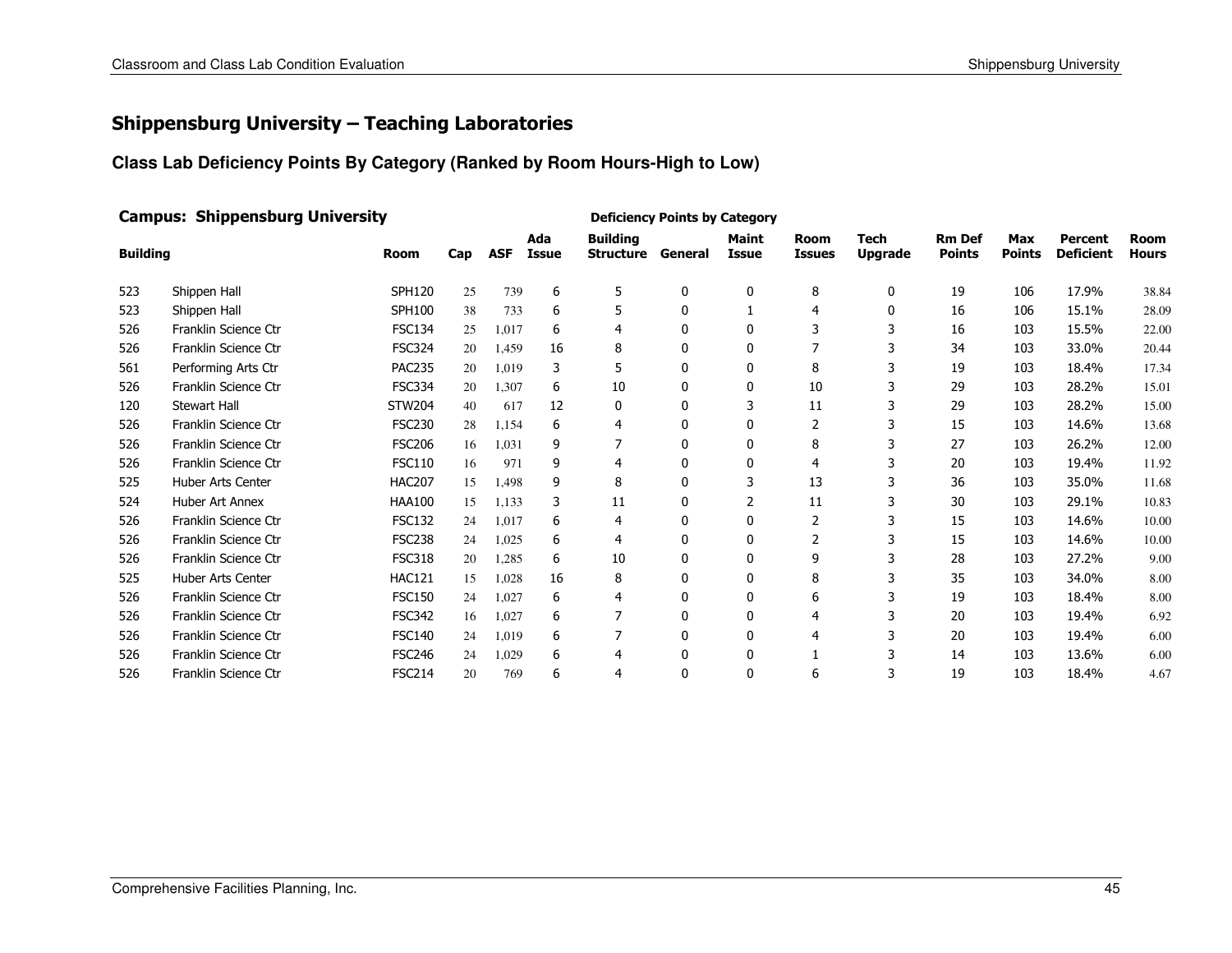#### Campus: Shippensburg University

| <b>Building</b> |                          | Room          | Cap | <b>ASF</b> | Ada<br>Issue | <b>Building</b><br>Structure | General      | <b>Maint</b><br>Issue | Room<br><b>Issues</b> | Tech<br><b>Upgrade</b> | <b>Rm Def</b><br><b>Points</b> | Max<br><b>Points</b> | Percent<br><b>Deficient</b> | <b>Room</b><br><b>Hours</b> |
|-----------------|--------------------------|---------------|-----|------------|--------------|------------------------------|--------------|-----------------------|-----------------------|------------------------|--------------------------------|----------------------|-----------------------------|-----------------------------|
| 526             | Franklin Science Ctr     | <b>FSC202</b> | 20  | 1,035      | 6            |                              | 0            | 0                     | 8                     | 3                      | 24                             | 103                  | 23.3%                       | 4.00                        |
| 526             | Franklin Science Ctr     | <b>FSC242</b> | 24  | 1,019      | 6            | 7                            | 0            | 0                     | 4                     | 3                      | 20                             | 103                  | 19.4%                       | 4.00                        |
| 526             | Franklin Science Ctr     | <b>FSC208</b> | 16  | 904        | 6            | 4                            | $\mathbf{0}$ | 0                     | 6                     |                        | 19                             | 103                  | 18.4%                       | 4.00                        |
| 526             | Franklin Science Ctr     | <b>FSC328</b> | 16  | 1,300      | 6            | ⇁                            | 0            | 2                     | 10                    | 3                      | 28                             | 103                  | 27.2%                       | 3.50                        |
| 526             | Franklin Science Ctr     | <b>FSC316</b> | 16  | 897        | 6            | 7                            | $\mathbf{0}$ | $\mathbf{0}$          | 11                    | 3                      | 27                             | 103                  | 26.2%                       | 3.00                        |
| 525             | Huber Arts Center        | <b>HAC309</b> | 15  | 1,086      | 9            | 8                            | 0            | 0                     | 9                     |                        | 29                             | 103                  | 28.2%                       | 2.83                        |
| 526             | Franklin Science Ctr     | <b>FSC210</b> | 12  | 689        | 6            | 4                            | 0            | $\mathbf{0}$          |                       | 3                      | 20                             | 103                  | 19.4%                       | 2.00                        |
| 120             | <b>Stewart Hall</b>      | STW106        | 40  | 358        | 16           | 0                            | 0            | 3                     | 11                    | 3                      | 33                             | 103                  | 32.0%                       |                             |
| 120             | Stewart Hall             | <b>STW202</b> | 40  | 395        | 16           |                              | 0            | $\mathbf{0}$          | 11                    |                        | 32                             | 103                  | 31.1%                       |                             |
| 526             | Franklin Science Ctr     | <b>FSC308</b> | 16  | 897        | 6            | ⇁                            | 0            | $\mathbf{0}$          | 13                    | 3                      | 29                             | 103                  | 28.2%                       |                             |
| 525             | <b>Huber Arts Center</b> | <b>HAC119</b> | 5   | 748        | 9            | 4                            | 0            | 2                     | 11                    | 3                      | 29                             | 103                  | 28.2%                       |                             |
| 522             | Shearer Hall             | <b>SRH203</b> | 12  | 259        | 3            | 6                            | 0            | 0                     | 13                    |                        | 25                             | 103                  | 24.3%                       |                             |
| 522             | Shearer Hall             | <b>SRH002</b> | 23  | 449        | 6            | 0                            | 0            | 3                     | 13                    |                        | 25                             | 103                  | 24.3%                       |                             |
| 526             | Franklin Science Ctr     | <b>FSC218</b> | 8   | 648        | 6            | 4                            | 0            | $\mathbf{0}$          | 9                     | 3                      | 22                             | 103                  | 21.4%                       |                             |
| 522             | Shearer Hall             | <b>SRH201</b> | 18  | 360        | 3            | $\mathcal{P}$                | 0            | $\mathbf{0}$          | 13                    | 3                      | 21                             | 103                  | 20.4%                       |                             |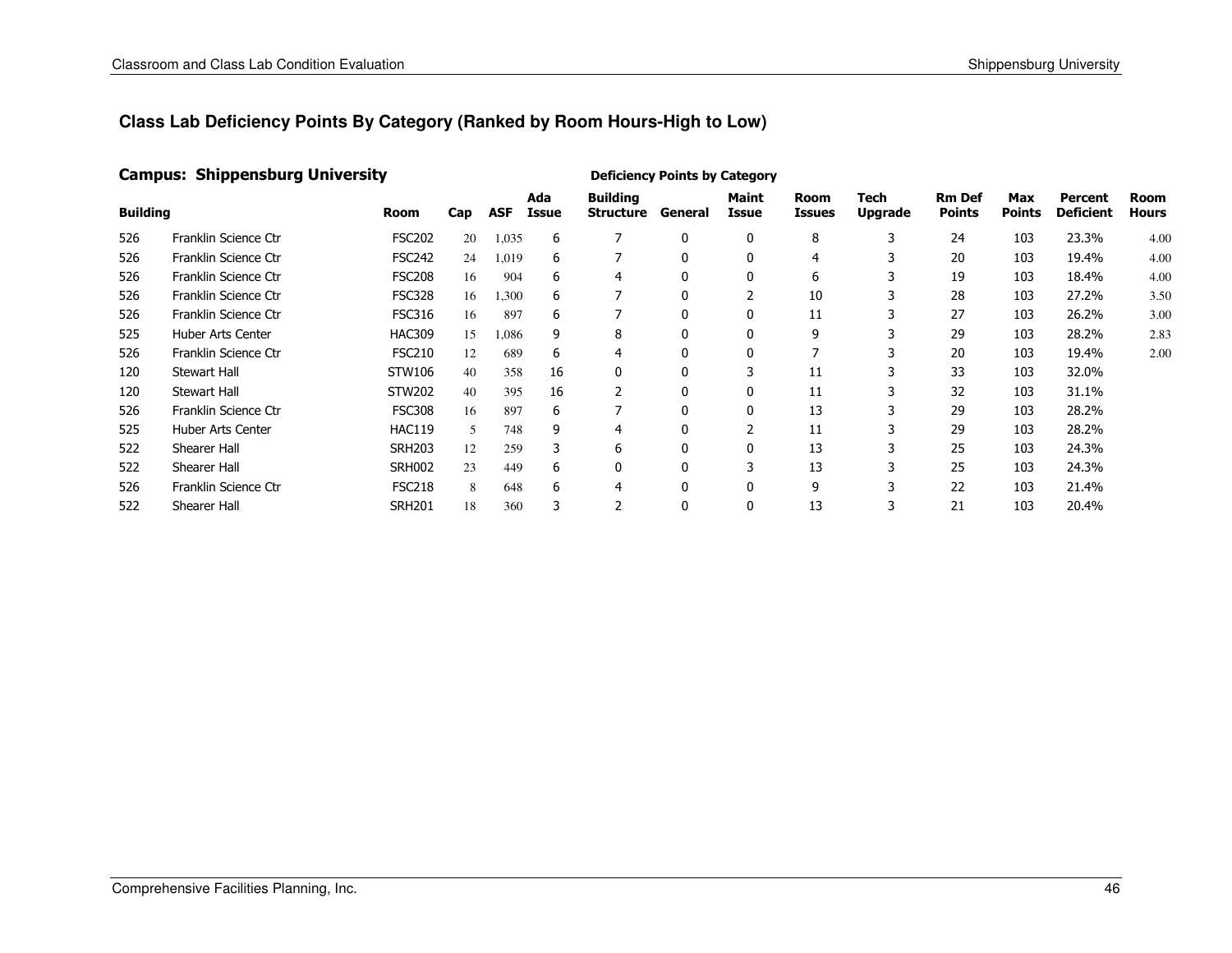### **Cost by Type of Work Required to Correct Class Lab Deficiency**

#### Shippensburg University

| <b>Type of Work</b>                               | <b>Number of Area of</b><br><b>Rooms</b> | <b>Rooms</b>           | Capacity<br>of Rooms               | <b>Est Cost</b> |          |
|---------------------------------------------------|------------------------------------------|------------------------|------------------------------------|-----------------|----------|
| <b>ADA Requirement</b>                            |                                          |                        |                                    |                 |          |
| Door Hardware: Add ADA hardware to door           | 36                                       | 32,449                 | 707                                | \$23,500        |          |
| Door Width: Increase door width                   | $\overline{4}$                           | 3,240                  | 75                                 | \$3,000         |          |
| Room Nums: Add ADA room numbers                   | 10                                       | 9,353                  | 181                                | \$1,000         |          |
| No Solution or prohibitive cost                   | 7                                        | 5,277                  | 154                                | \$0             |          |
|                                                   | <b>Total Cost</b>                        | <b>ADA Requirement</b> |                                    |                 | \$27,500 |
| <b>Building or Structure Issue</b>                |                                          |                        |                                    |                 |          |
| Replace Door: Replace Door with metal/solid wood  | 26                                       | 25,830                 | 504                                | \$26,250        |          |
| Door Openings/Secondary Escape Route: Add Door    | 10                                       | 11,441                 | 180                                | \$15,000        |          |
| Openings                                          |                                          |                        |                                    |                 |          |
| No Solution or prohibitive cost                   | 50                                       | 50,022                 | 937                                | \$0             |          |
|                                                   | <b>Total Cost</b>                        |                        | <b>Building or Structure Issue</b> |                 | \$41,250 |
| <b>Maintenance</b>                                |                                          |                        |                                    |                 |          |
| Wall: Repaint Walls                               | 6                                        | 4,803                  | 98                                 | \$9,606         |          |
| Ceiling: Repair Ceiling                           | 4                                        | 3,312                  | 83                                 | \$5,796         |          |
| Floor: Repair Floor                               | 5                                        | 4,430                  | 131                                | \$4,873         |          |
| Ceiling: Replace Ceiling                          | $\overline{c}$                           | 1,658                  | 16                                 | \$4,145         |          |
|                                                   | <b>Total Cost</b>                        | <b>Maintenance</b>     |                                    |                 | \$24,420 |
| <b>Room Improvements</b>                          |                                          |                        |                                    |                 |          |
| Lighting: Rework lights to split or bank or add   | 17                                       | 15,475                 | 344                                | \$17,000        |          |
| Screen: Add or increase size of projection screen | 19                                       | 15,834                 | 336                                | \$14,250        |          |
| Station: Install instuctor station                | 20                                       | 16,779                 | 342                                | \$10,000        |          |
| Station: Add podium                               | 35                                       | 32,110                 | 659                                | \$7,000         |          |
| Chalkboard: Move chalkboard                       | 24                                       | 20,747                 | 418                                | \$4,800         |          |